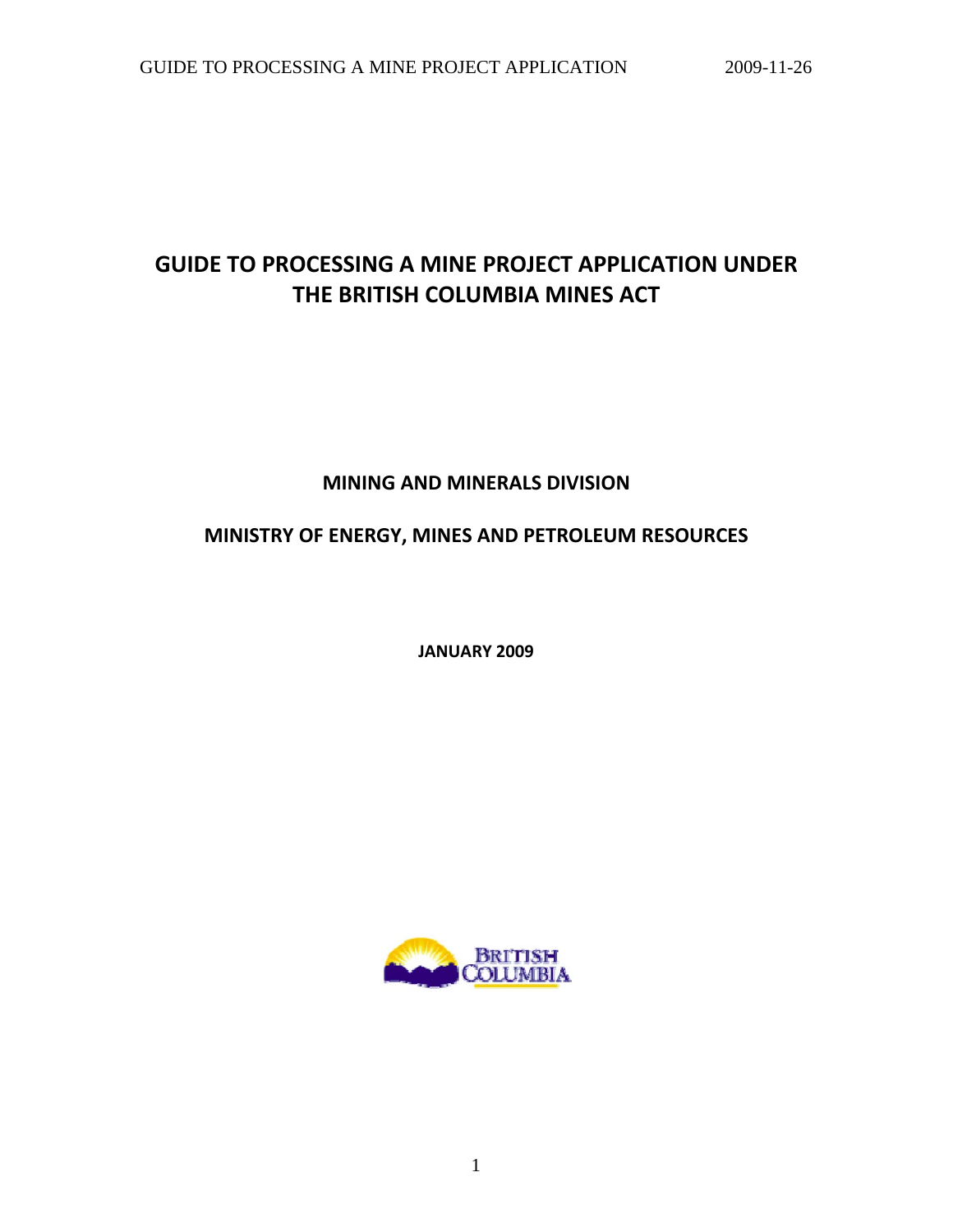# **TABLE OF CONTENTS**

| $\mathbf{1}$   |            |                                                                        |    |
|----------------|------------|------------------------------------------------------------------------|----|
|                | 1.1        |                                                                        |    |
|                | 1.2        |                                                                        |    |
|                | 1.3        |                                                                        |    |
| $\overline{2}$ |            |                                                                        |    |
| 3              |            | RELATIONSHIP TO THE ENVIRONMENTAL ASSESSMENT PROCESS 8                 |    |
| 4              |            |                                                                        |    |
| 5              |            |                                                                        |    |
|                | 5.1        |                                                                        |    |
|                | 5.2        |                                                                        |    |
|                | 5.3        |                                                                        |    |
|                | 5.4        |                                                                        |    |
|                | 5.4.1      |                                                                        |    |
|                | 5.4.2      |                                                                        |    |
|                | 5.4.3      |                                                                        |    |
|                | 5.4.4      | Notification Requirements for New Applications 15                      |    |
|                | 5.4.5      |                                                                        |    |
|                | 5.4.6      |                                                                        |    |
|                | 5.4.6.1    |                                                                        |    |
|                | 5.4.6.2    |                                                                        |    |
|                | 5.4.7      |                                                                        |    |
|                |            | 5.4.7.1                                                                |    |
|                |            | 5.4.7.2                                                                |    |
| 6              |            |                                                                        |    |
|                | 6.1        |                                                                        |    |
|                | 6.2        |                                                                        |    |
|                | 6.2.1      |                                                                        |    |
|                | 6.3        |                                                                        |    |
|                | 6.4        |                                                                        |    |
|                | 6.4.1      |                                                                        |    |
|                | 6.5 Audits |                                                                        | 22 |
|                | 6.6        |                                                                        |    |
| 7              |            |                                                                        |    |
|                | 7.1        |                                                                        |    |
|                | 7.2        |                                                                        |    |
|                | 7.3        |                                                                        |    |
|                | 7.4        |                                                                        |    |
|                | 8          |                                                                        |    |
|                | 8.1        |                                                                        |    |
|                | 8.2        | Regional Mines Offices and Regional Mine Development Review Committees |    |
|                |            |                                                                        |    |
|                |            |                                                                        |    |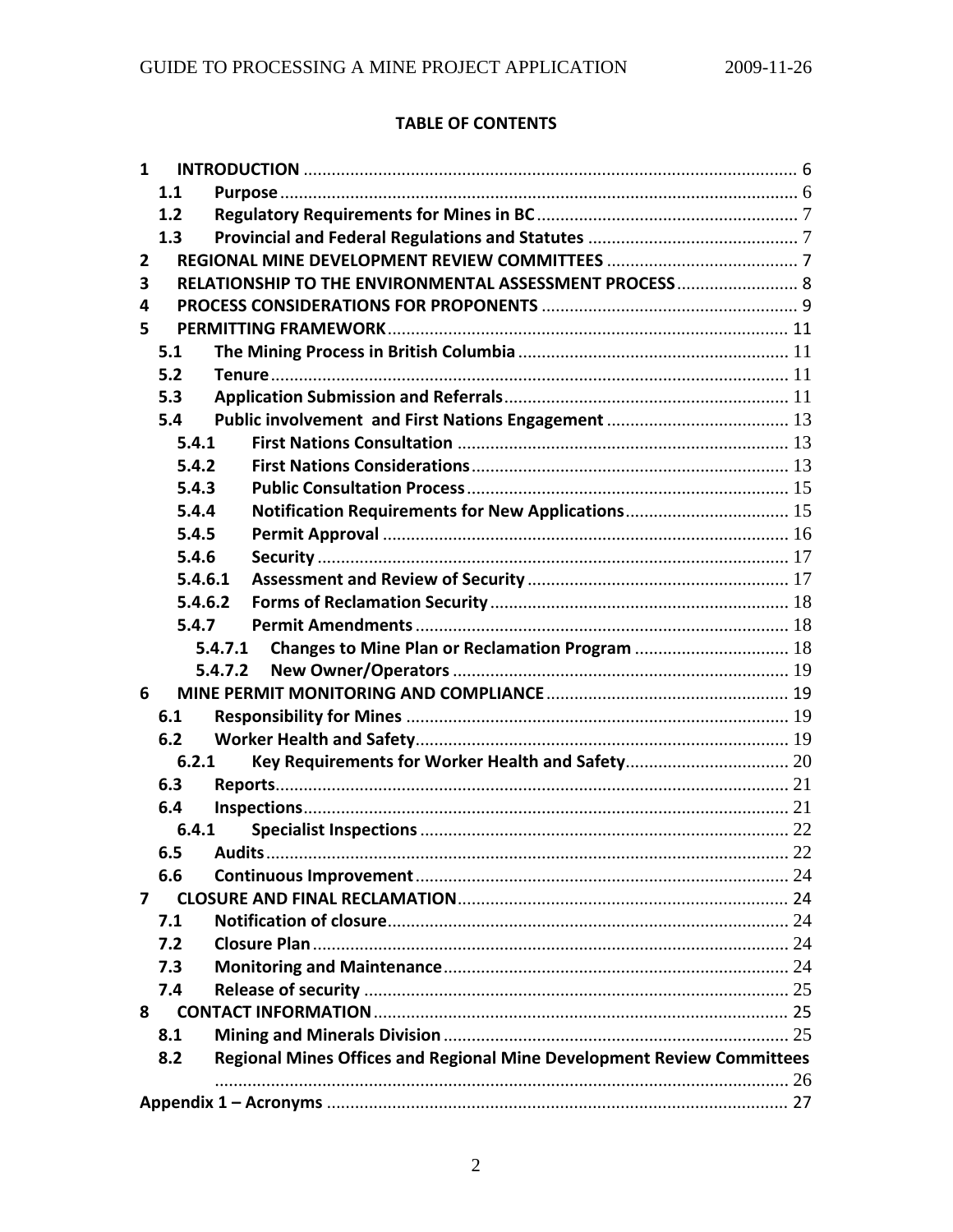| Appendix 3 - Terms of Reference for Regional Mine Development Review Committees |  |
|---------------------------------------------------------------------------------|--|
|                                                                                 |  |
| Appendix 4 - Regional Mine Development Review Committees Draft Operating        |  |
|                                                                                 |  |
|                                                                                 |  |
| APPENDIX 6 - CONTENT REQUIREMENT FOR A MINE PERMIT APPLICATION 54               |  |
| 1.                                                                              |  |
| 2.                                                                              |  |
| 3.                                                                              |  |
| 4.                                                                              |  |
| 5.                                                                              |  |
| 5.1.                                                                            |  |
| 5.2.                                                                            |  |
| 5.3.                                                                            |  |
| 5.4.                                                                            |  |
| 6.                                                                              |  |
| 6.1.                                                                            |  |
| 6.2.                                                                            |  |
| 7.                                                                              |  |
| 7.1.                                                                            |  |
| 7.2.                                                                            |  |
| 7.3.                                                                            |  |
| 7.3.1.                                                                          |  |
| 7.3.2.                                                                          |  |
| Details of Existing and Projected Surface and Underground Development<br>7.3.3. |  |
| 59                                                                              |  |
| 7.3.4.                                                                          |  |
| 7.3.5.                                                                          |  |
| 7.3.6.                                                                          |  |
| 7.3.6.1.                                                                        |  |
| 7.3.6.2.                                                                        |  |
| 7.3.6.3.                                                                        |  |
| 7.3.6.4.                                                                        |  |
| 7.3.6.5.                                                                        |  |
| 7.3.6.6.                                                                        |  |
| 7.4.                                                                            |  |
| 7.5.                                                                            |  |
| 7.6.                                                                            |  |
| 7.7.                                                                            |  |
| 8.                                                                              |  |
| 8.1.                                                                            |  |
| 8.2.                                                                            |  |
| 8.2.1.                                                                          |  |
|                                                                                 |  |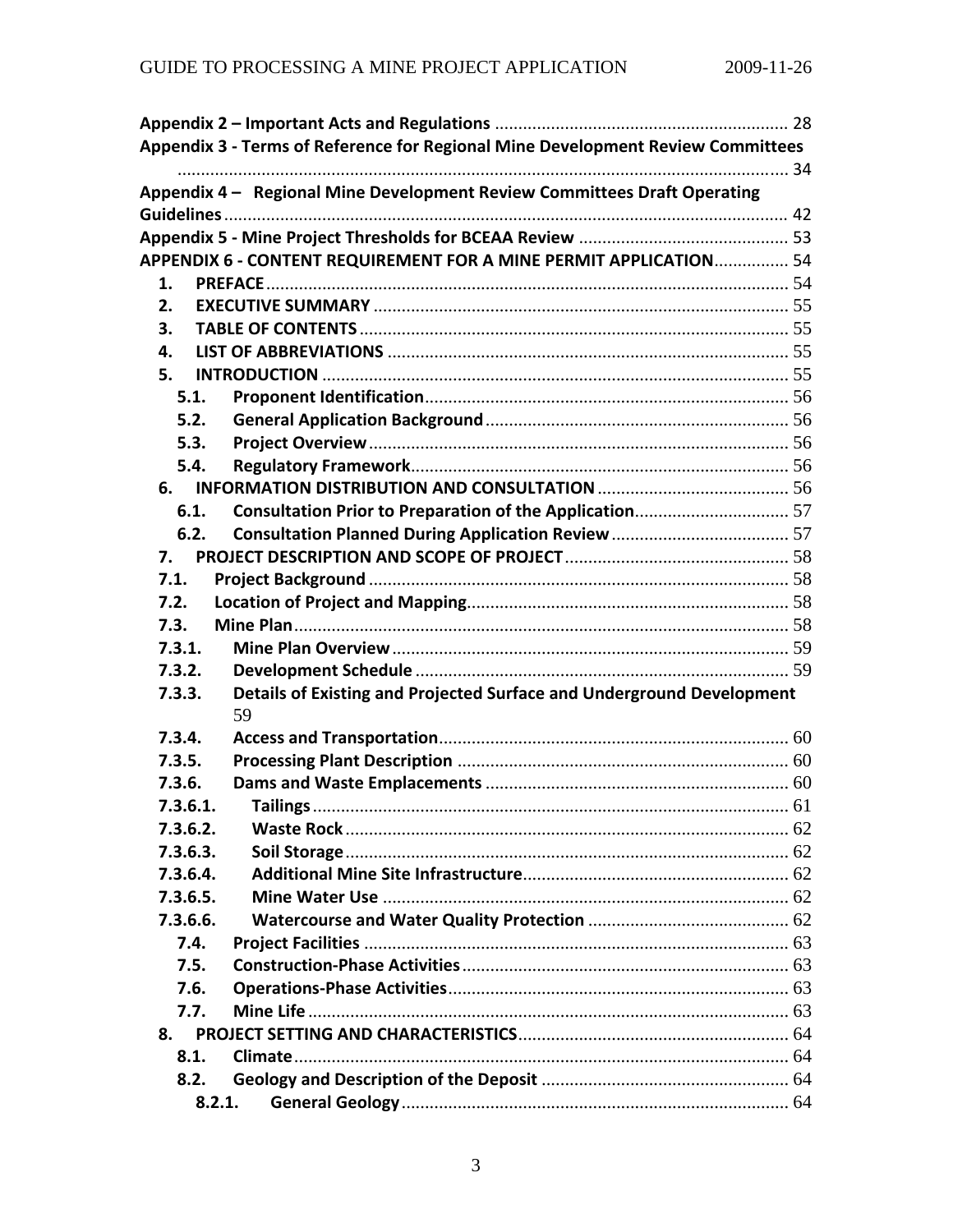|        | 8.2.2.  |                                                                                        |  |
|--------|---------|----------------------------------------------------------------------------------------|--|
| 8.2.3. |         | Prediction of Metal Leaching and Acid Rock Drainage (ML/ARD)                           |  |
|        |         |                                                                                        |  |
| 8.3.   |         |                                                                                        |  |
| 8.4.   |         |                                                                                        |  |
| 8.5.   |         |                                                                                        |  |
| 8.6.   |         |                                                                                        |  |
| 8.7.   |         |                                                                                        |  |
|        | 8.7.1.  |                                                                                        |  |
|        | 8.7.2.  | Soil Survey and Soil Characterization for Reclamation 67                               |  |
| 8.8.   |         |                                                                                        |  |
| 8.9.   |         |                                                                                        |  |
| 8.10.  |         |                                                                                        |  |
| 8.11.  |         |                                                                                        |  |
| 8.12.  |         |                                                                                        |  |
| 8.13.  |         |                                                                                        |  |
| 8.14.  |         |                                                                                        |  |
| 8.15.  |         |                                                                                        |  |
| 9.     |         | METAL LEACHING/ACID ROCK DRAINAGE ASSESSMENT, PROTECTION OF THE                        |  |
|        |         | LAND AND WATERCOURSES, AND CONCEPTUAL FINAL RECLAMATION PLAN $\ldots \ldots \ldots 72$ |  |
| 9.1.   |         | Metal Leaching and Acid Rock Drainage (ML/ARD) Prediction and                          |  |
|        |         |                                                                                        |  |
| 9.2.   |         |                                                                                        |  |
|        | 9.2.1.  | Soil Salvaging, Stockpiling and Replacement Plan 74                                    |  |
|        | 9.2.2.  |                                                                                        |  |
|        | 9.2.3.  |                                                                                        |  |
|        | 9.2.4.  |                                                                                        |  |
| 9.3.   |         |                                                                                        |  |
|        | 9.3.1.  |                                                                                        |  |
|        | 9.3.2.  |                                                                                        |  |
|        | 9.3.3.  |                                                                                        |  |
|        | 9.3.4.  |                                                                                        |  |
|        | 9.3.5.  |                                                                                        |  |
|        | 9.3.6.  |                                                                                        |  |
|        | 9.3.7.  |                                                                                        |  |
|        | 9.3.8.  |                                                                                        |  |
|        | 9.3.9.  |                                                                                        |  |
|        | 9.3.10. |                                                                                        |  |
|        | 9.3.11. |                                                                                        |  |
|        | 9.3.13. |                                                                                        |  |
| 9.4.   |         |                                                                                        |  |
| 9.5.   |         |                                                                                        |  |
| 9.6.   |         |                                                                                        |  |
| 10.    |         |                                                                                        |  |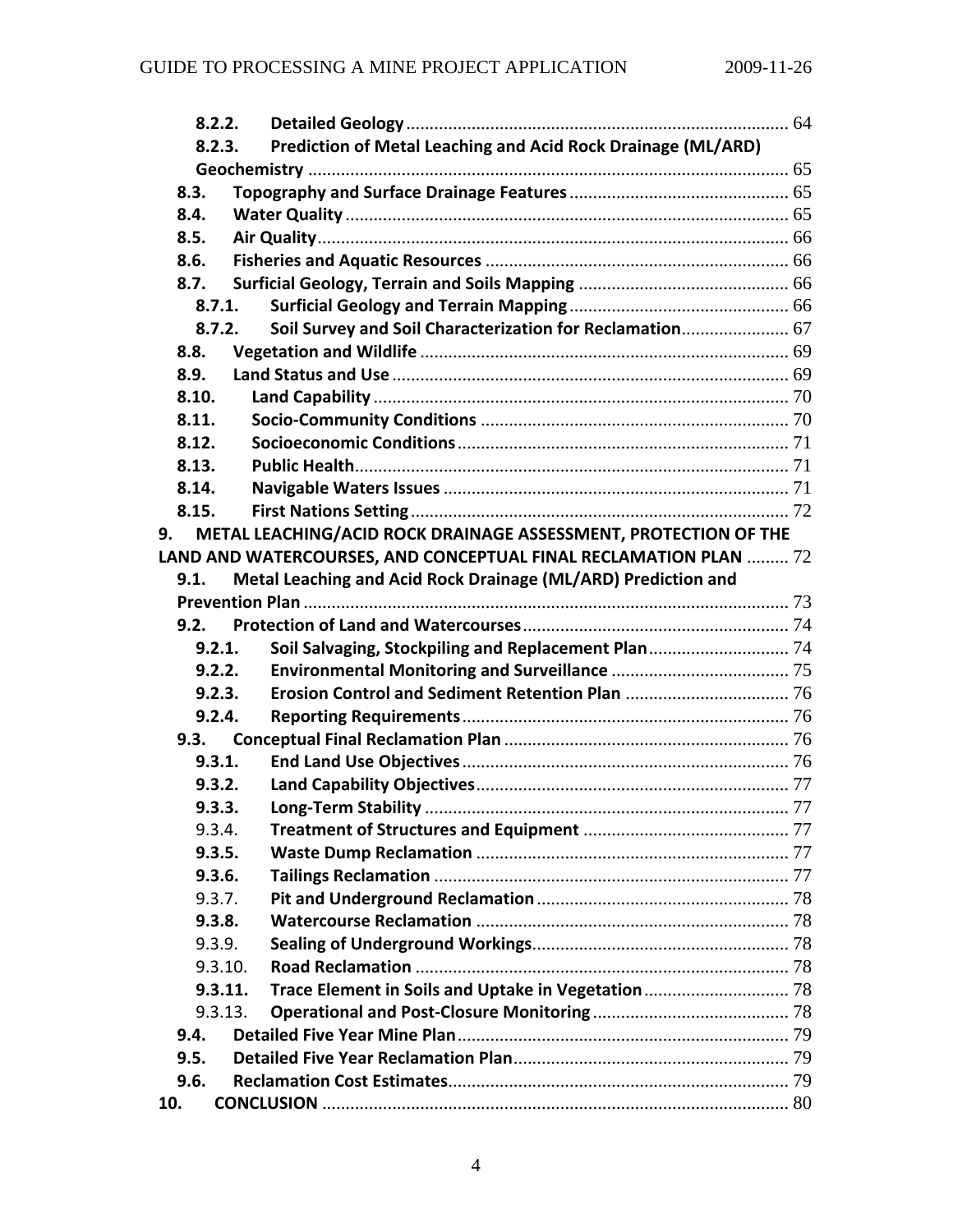| <b>11.</b> |  |  |
|------------|--|--|
|------------|--|--|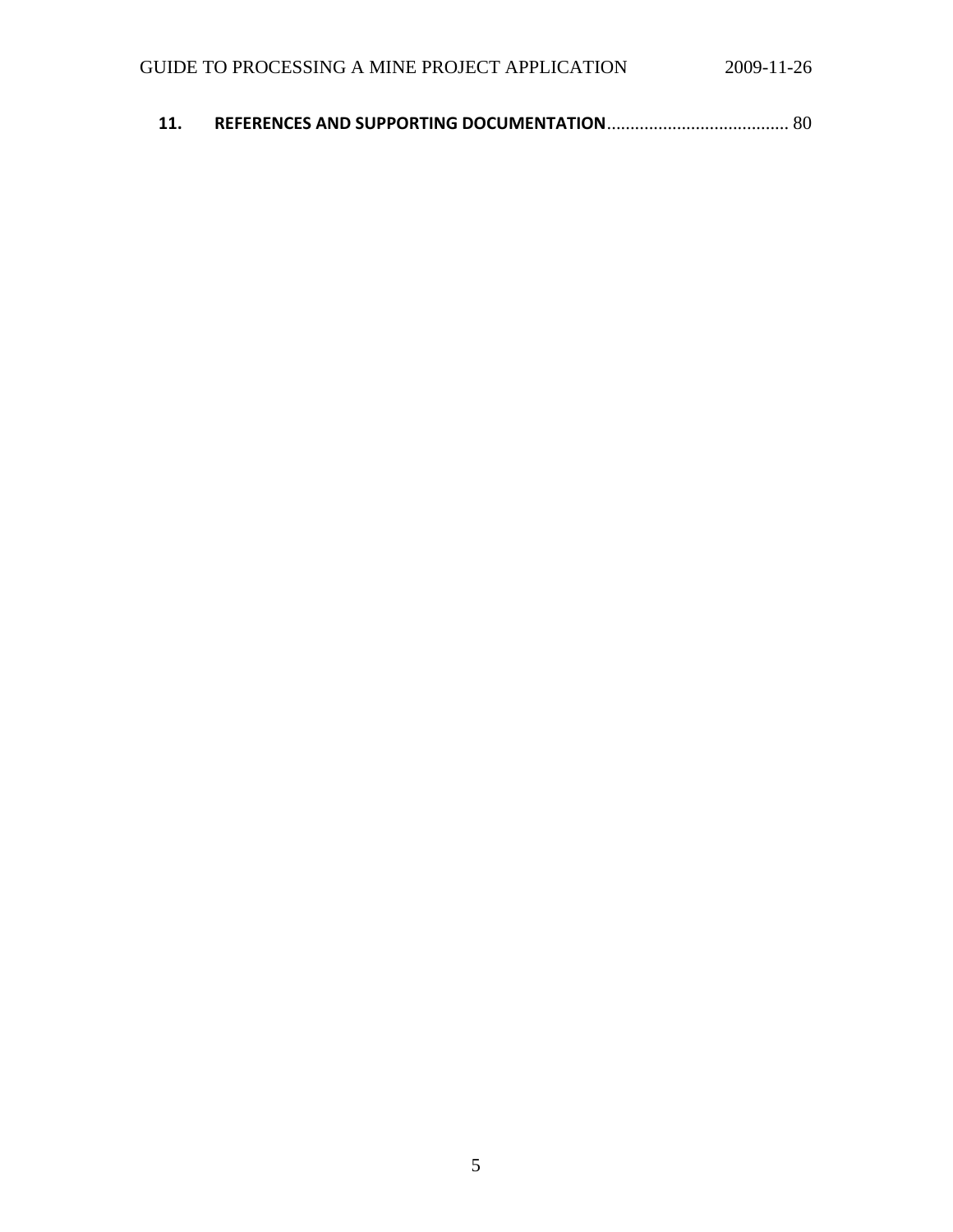# <span id="page-5-0"></span>**DRAFT GUIDE TO PROCESSING A MINE PROJECT APPLICATION UNDER THE BRITISH COLUMBIA MINES ACT**

#### **1 INTRODUCTION**

In British Columbia, proponents of mining projects are required to obtain a permit from the Ministry of Energy, Mines and Petroleum Resources prior to commencing any work on a mine site, in accordance with the Province's *Mines Act (1996)* and the *Health, Safety and Reclamation Code for Mines in British Columbia (HSRC)[1](#page-5-0) 2003.*

The requirements for a mine permit application, and the process for review and approval of permit applications, depend upon the size and type of mining activity. The guiding principle is to make the review and approval process open, transparent, timely and efficient for all applications.

#### **1.1 Purpose**

This document is intended to inform Ministry staff about the mine project application process through to approval under the *Mines Act (RSBC 1996)* and to provide guidance for reviewing mine project applications.

Staff will find these guidelines helpful in processing permit applications for mineral and coal mines which are *not* reviewable under the British Columbia *Environmental Assessment Act* (BCEAA), or for those exploration, placer mine, gravel pit or quarry projects which are not reviewable under the BCEAA but which have been designated by the Ministry of Energy, Mines and Petroleum Resources (MEMPR) as being overly complex for review under a routine Notice of Work application.

The guide will also provide a useful reference for Regional Mine Development Review Committees (RMDRCs) who are involved in the review of mine project applications. In addition, Section 4 – Process Considerations for Proponents – contains useful advice that staff may wish to share with proponents to assist them in the preparation of draft permit application proposals.

Staff will also find information about permitting, operation and closure requirements for mines in British Columbia.

This guide does not take the place of expert mining knowledge or specific legislated requirements required under the *Mines Act* and the *Health, Safety and Reclamation Code of Mines in British Columbia (2003).* Other legislation, statutes, bylaws, etc. may be applicable to a mining operation and a mining company may be required to obtain approvals, permits or otherwise comply with them.

<sup>&</sup>lt;sup>1</sup> A list of acronyms used in this document can be found in Appendix 1.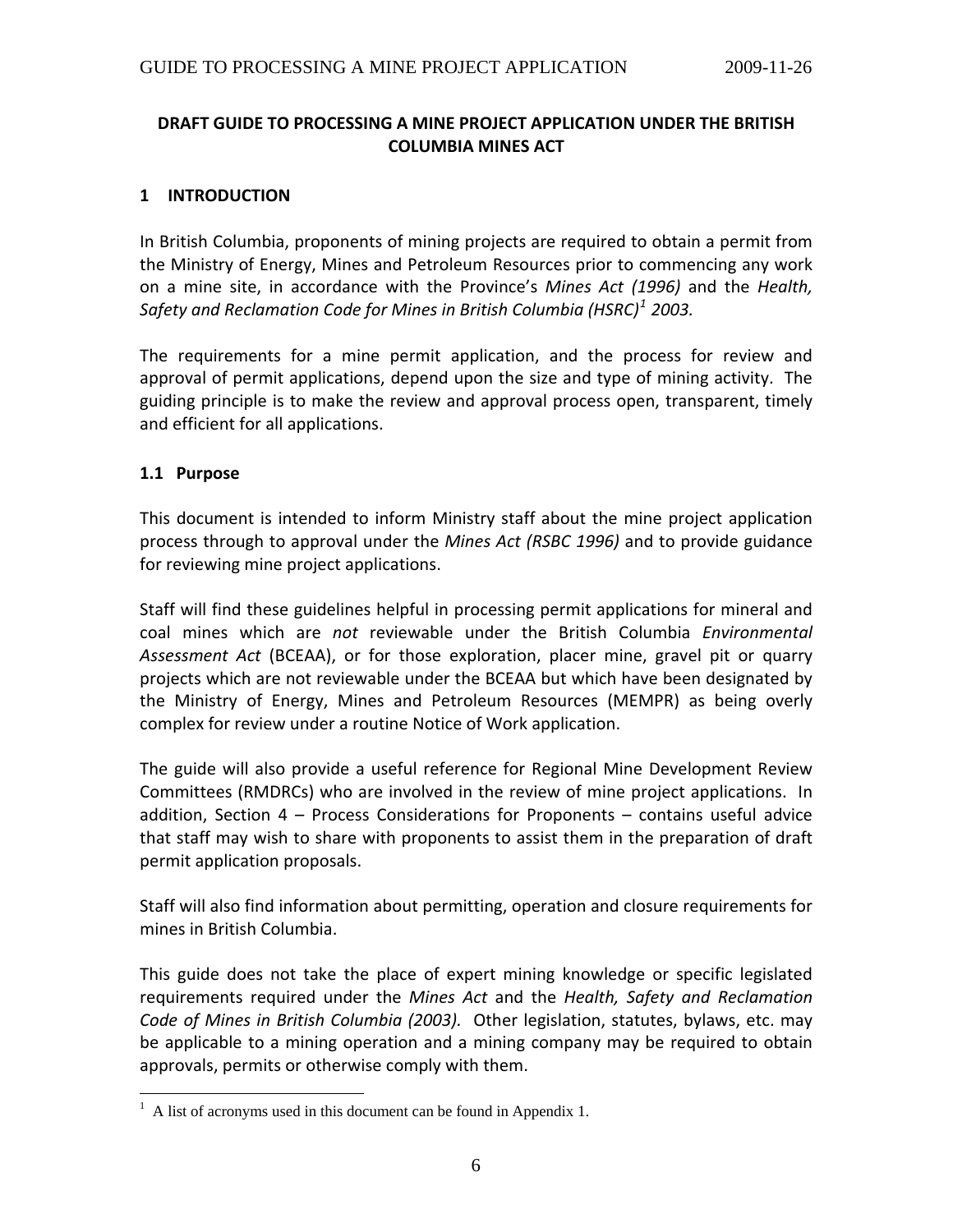# <span id="page-6-0"></span>**1.2 Regulatory Requirements for Mines in BC**

The Ministry of Energy, Mines and Petroleum Resources regulates the approval, development and reclamation of all mines in British Columbia under the authority of the *Mines Act* and its associated regulations, and all other applicable Federal and Provincial laws.

Under Section 10 of the *Mines* Act, before any mine operation can commence, a *Mines Act* permit must be obtained from MEMPR with appropriate reclamation security paid in full.

## **1.3 Provincial and Federal Regulations and Statutes**

Acquiring a *Mines Act* permit for a mine operation may require additional approvals from other regulatory agencies. A listing of acts, regulations, and statutes that may be relevant to the operation of mines in British Columbia is included in Appendix 2 of this guide (it should be noted that this listing is not necessarily exhaustive).

#### **2 REGIONAL MINE DEVELOPMENT REVIEW COMMITTEES**

Regional Mine Development Review Committees have been established in each of MEMPR's five administrative regions (in accordance with Section 9 of the *Mines Act*) to facilitate a multi-agency mine project review process for proposed coal and mineral mines (as well as for those exploration, placer mine, gravel pit or quarry operations deemed to be complex) and to make permitting recommendations to the Chief Inspector of Mines.

The committees are chaired by MEMPR representatives, usually the regional directors, and include membership from provincial and federal government agencies, as well as local government and First Nations representatives who are invited to participate on a project‐specific basis. Membership of RMDRC may include, but is not limited to, the following agencies:

- Ministry of Energy, Mines and Petroleum Resources
- Ministry of Environment
- Ministry of Agriculture and Lands
- Ministry of Forests and Range
- Regional Health Authority
- Ministry of Transportation and Infrastructure
- Ministry of Aboriginal Relations and Reconciliation
- Ministry of Technology, Trade and Economic Development
- Local Governments
- First Nations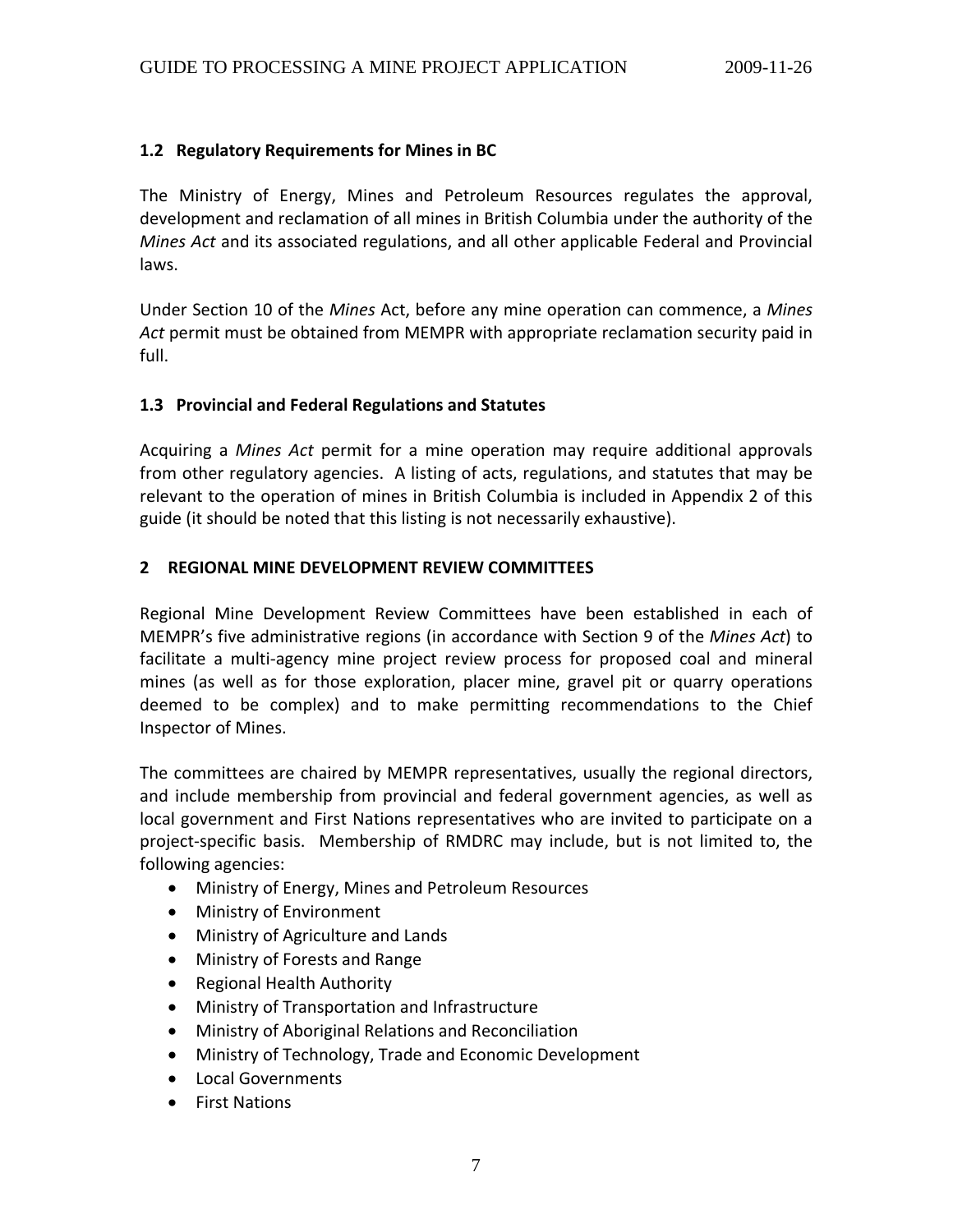- <span id="page-7-0"></span>• Environmental Assessment Office
- Environment Canada
- Department of Fisheries and Oceans

Representatives from trans‐border jurisdictions, which may be affected by mining proposals, may be invited to participate at the discretion of the RMDRC Chair. Members of the public may also be invited to attend meetings on specific projects, to make presentations and discuss the projects with the committee and proponents.

RMDRCs will typically be the primary point of contact for mine proponents seeking permits for new projects, or for permit amendments for significant modifications, reclamation plans or closure and abandonment plans. The goal of the committees is to coordinate the review and decision‐making of all local, provincial and federal agencies with a statutory interest in mining, in a manner that provides for open, transparent, comprehensive, fair and timely reviews.

Draft Terms of Reference for RMDRCs can be found in Appendix 3. Operating guidelines for RMDRCs can be found in Appendix 4.

Contact information for MEMPR's five regional offices and their corresponding RMDRCs are provided in Section 8 of this guide.

#### **3 RELATIONSHIP TO THE ENVIRONMENTAL ASSESSMENT PROCESS**

In British Columbia, any proposed new mine and most major expansions or modifications of existing mines that meet or exceed the thresholds described in Appendix 5 (Mine Project Thresholds for British Columbia *Environmental Assessment Act (BCEAA)* Review), must undergo a formal review under the BCEAA and the proponent must obtain an Environmental Assessment (EA) Certificate before being issued a *Mines Act* permit.

A sub‐threshold mine project could also enter the EA process at the discretion of the Minister of Environment (usually if there is a potential for significant adverse impacts or if the *Canadian Environmental Assessment Act (CEAA)* has been triggered), or a proponent may 'opt in' to the EA process (usually to demonstrate the environmental sustainability of a project more clearly for the global marketplace).

A *Mines Act* permit is required whether or not a proposed new mine is reviewable under the BCEAA.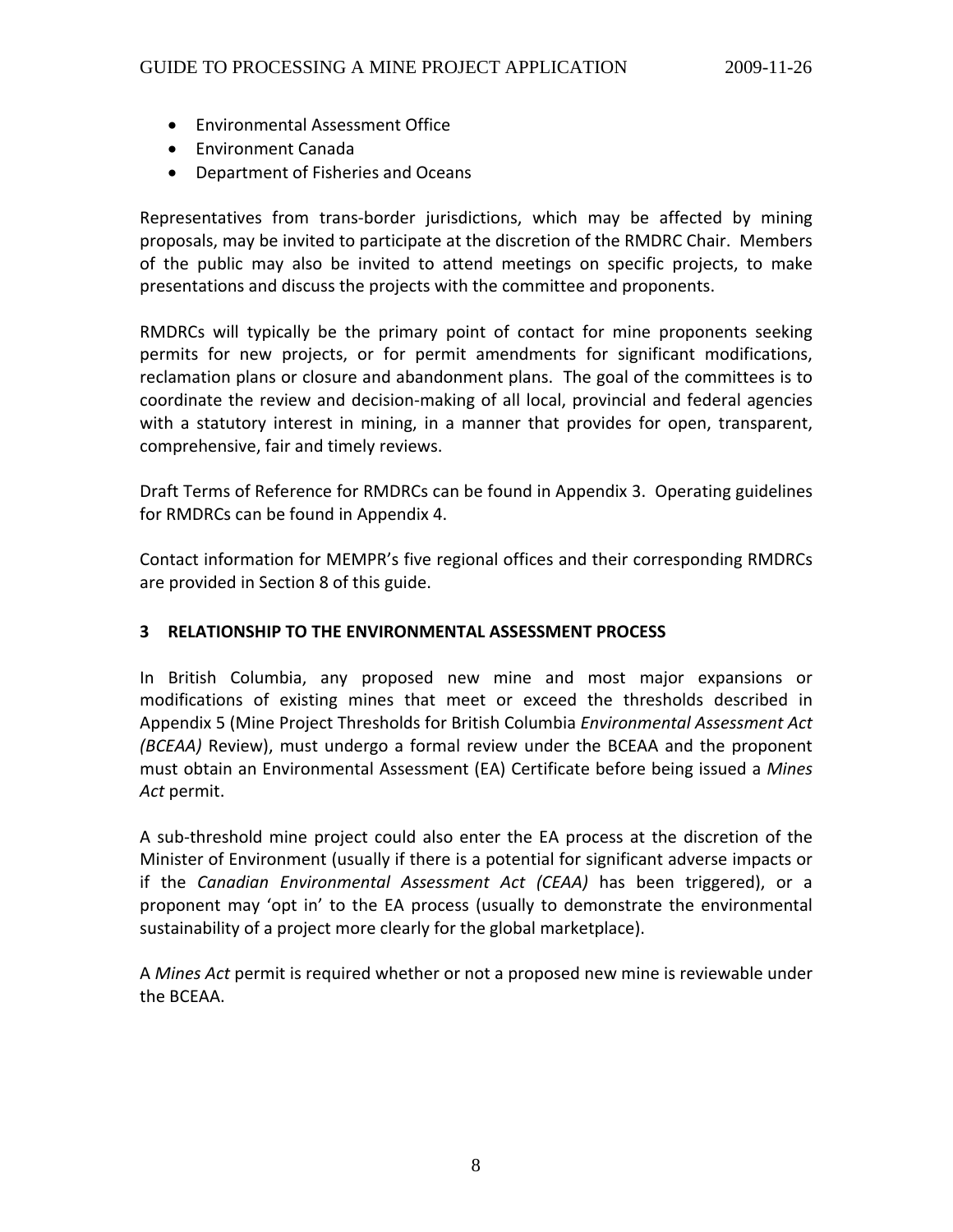<span id="page-8-0"></span>For projects that undergo a formal EA review, there are three options for submitting mine permit applications:

- 1. Mine proponents may request that applications for *Mines Act* permits and other statutory authorizations be processed concurrently with the EA process. All permit applications for which concurrent processing is requested must be submitted simultaneously with the EA application. In this case, there are time limits following Certificate issuance in which agencies must provide a decision for each concurrent permit application. Proponents who opt for concurrent permitting must, however, be prepared to invest in detailed permit‐level mine planning and design, even before the project has been approved‐in‐principle by the issuance of the EA Certificate.
- 2. Applications for mine permits and other statutory authorizations may be submitted during the course of an EA review. When this occurs, permit applications are normally submitted near the end of the EA review process to enable consideration of any comments and issue resolutions. Agencies may begin processing permit applications submitted while the EA review is in progress, but cannot issue permits until after the Certificate has been issued.
- 3. Applications for mine permits and other statutory authorizations may be submitted following issuance of the EA Certificate.

In all of the above cases, many of the key issues and information requirements for the permit application will have been addressed at a strategic level during the EA process. In practice, the detailed information and consultation requirements for a *Mines Act* permit are also identified and satisfied during the course of the EA process, to ensure a seamless transition from environmental assessment to detailed permitting at the end of the EA review. In these cases, many of the content requirements described in Appendix 6 of this guide will have been provided in the EA Application and need not be duplicated. For permit applications following issuance of an EA Certificate, therefore, MEMPR will generally tailor the information requirements for the application specifically to the circumstances of the particular project, and will likely focus primarily on those sections of the guide that relate to detailed engineering and design information required for individual project components.

Further information on the province's EA process is available at <http://www.eao.gov.bc.ca/>.

# **4 PROCESS CONSIDERATIONS FOR PROPONENTS**

Prior to developing a permit application for a proposed coal or mineral mine or any other mine activity designated for review by MEMPR, staff should encourage the proponent to prepare and submit a project description and 'draft permit application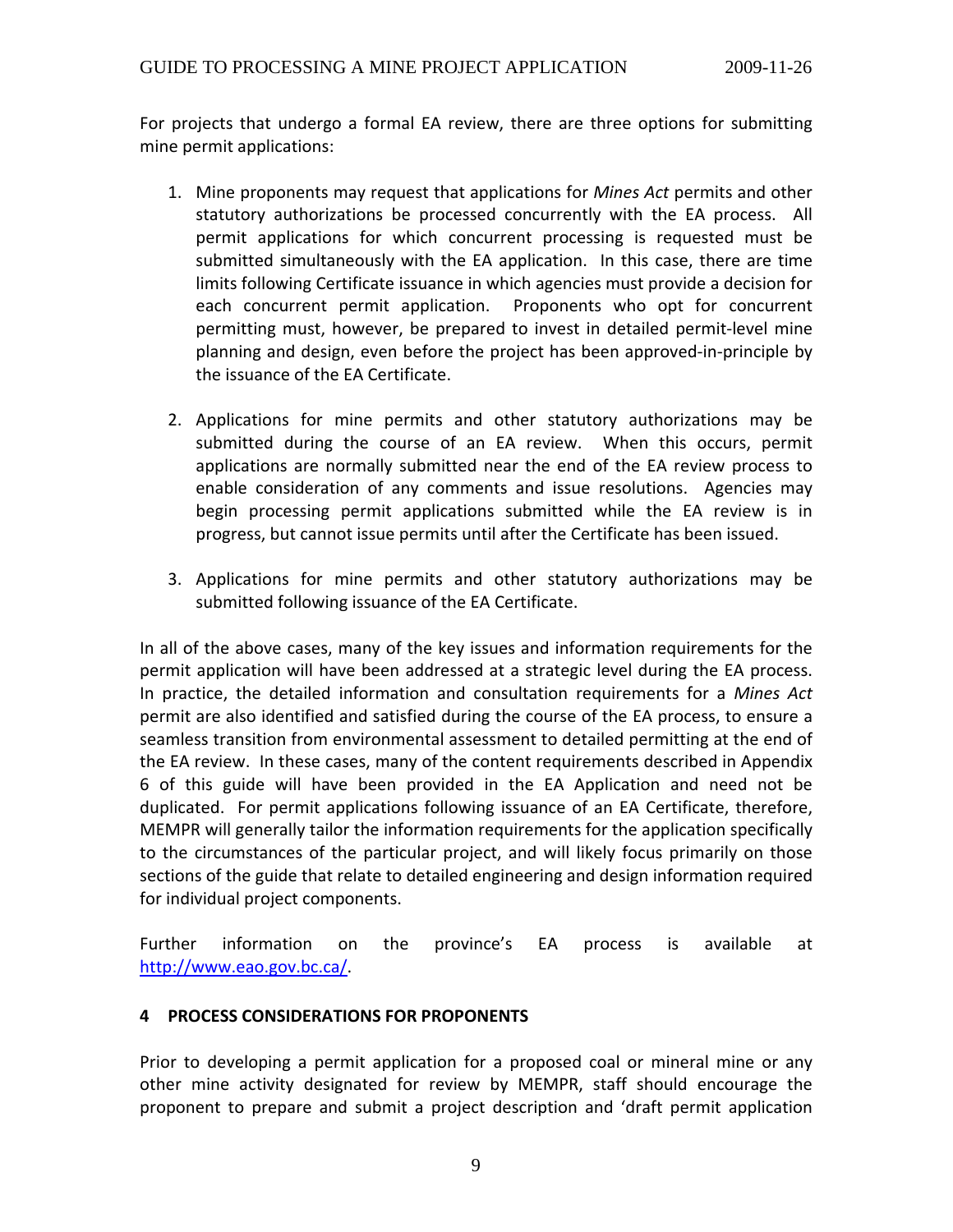proposal' to the chair of the RMDRC. The purpose of the project description and draft permit application proposal is to identify and scope all of the issues to be addressed and the information to be provided by the proponent in the permit application, with particular attention to potential environmental, health and safety, social and economic impacts. Content requirement for a mine permit application can be found in Appendix 6. The permit application proposal will also provide MEMPR with a means of screening the final application to determine if it is sufficiently complete for formal review.

The local RMDRC may wish to meet with the proponent early in the review process to assist the proponent in identifying specific information and methodologies that may be required for preparation of the application proposal and the final project application.

Staff should encourage the proponent to undertake preliminary site investigations and environmental studies at the proposed mine site and in surrounding, potentially affected areas, to provide 'baseline' information about current conditions prior to developing a draft permit application proposal.

The proponent should also be strongly encouraged to undertake early consultations with local, provincial and federal government agencies, First Nations and communities, to assist in the identification and scoping of issues and information requirements, and to help define the content of the permit application. The more work the proponent does to engage with the Ministry and First Nations at the outset of the project, the smoother the project review process will go for all parties involved. Strong relationships, a collaborative information‐gathering process and detailed research on the impacts and benefits of the project will give all parties greater confidence for moving forward and engaging in the decision making process on the project permits.

If the permit application follows the issuance of an EA Certificate, proponents should outline any continuing consultations which are planned during the review of the application.

Staff should encourage early outreach by the proponent during exploration and project planning. Where adequate pre‐application consultations have been carried out with all interested parties, the risk of new issues emerging during the review of an application is much reduced.

The proponent should be advised to engage with all potentially affected First Nations communities in meaningful dialogue and relationship building, to gain an understanding of the potential impacts of the project and the First Nations' expectations for participation in the project. A useful reference is the Association for Mineral Exploration British Columbia (AME BC) Guidebook '*Mineral Exploration, Mining and Aboriginal Community Engagement'*. This guidebook is available from AME BC offices, who can be contacted at [http://www.amebc.ca/.](http://www.amebc.ca/)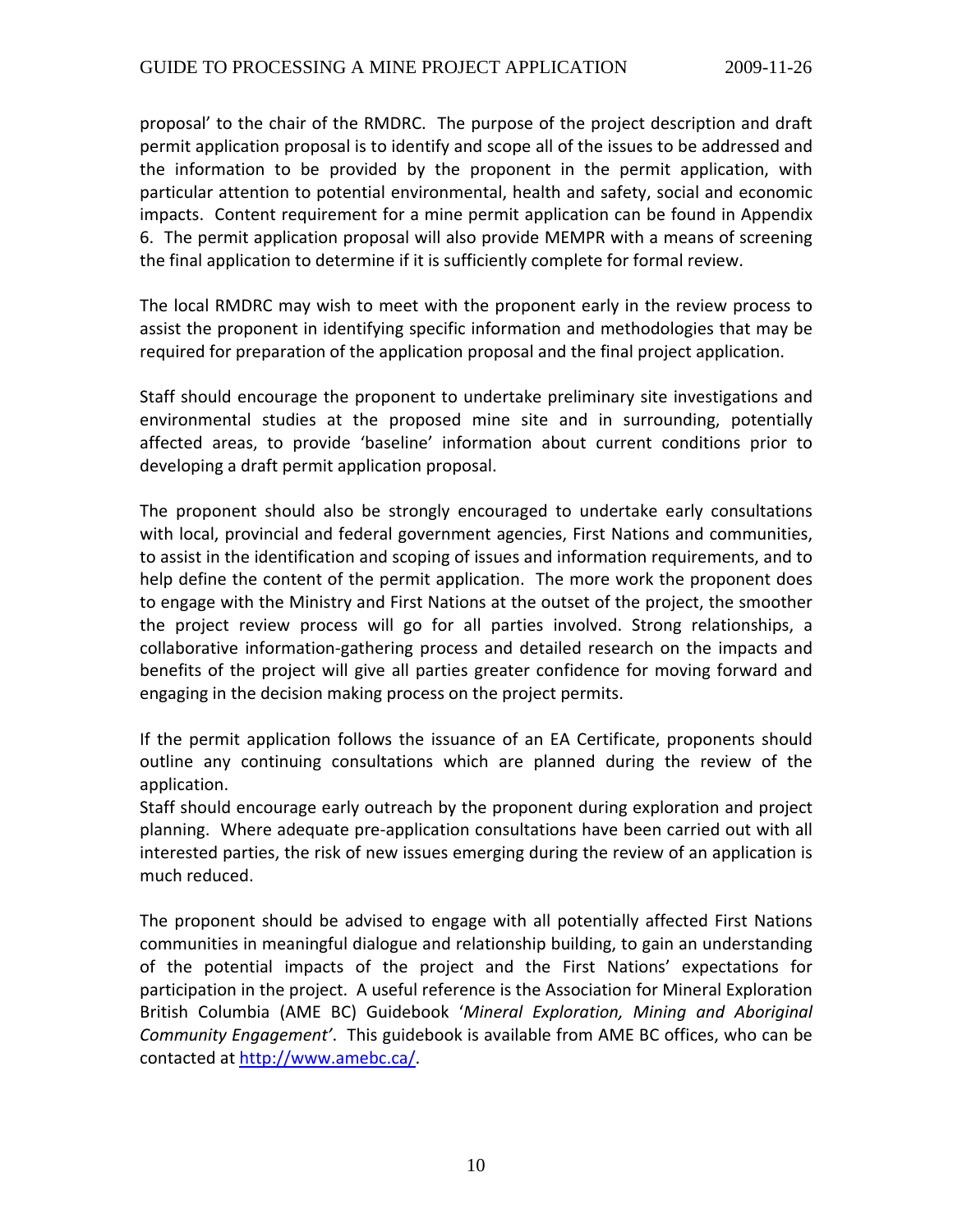<span id="page-10-0"></span>The proponent is responsible for distributing the permit application and supporting documentation to committee members and making it available to the public and other interest groups for review and comments. Where practicable, the use of electronic means for distribution is encouraged (e.g. – CD, e-mail attachments, website, etc.).

#### **5 PERMITTING FRAMEWORK**

#### **5.1 The Mining Process in British Columbia**

Figure 1 (The Mining Process in British Columbia, Canada) outlines the stages of the mining process and briefly summarizes the requirements under the *Mines Act* and the Health, Safety and Reclamation Code for Mines in British Columbia (2003) for each stage. There are five stages: Tenuring, Exploration, Development, Production, and Closure and Final Reclamation. Further details on processes and procedures associated with each stage (except Exploration) follow. Information on Tenuring can be found in Section 5.2; Development in Sections 5.3 to 5.7; Production in Section 6; and Closure and Final Reclamation in Section 7. This guide does not address the Exploration stage.

#### **5.2 Tenure**

The first step in starting a new mine is securing resource tenure (e.g. – mineral claim or coal licence). Prior to going into production, the company will require a mining lease over the ore body and other surface rights. Staff should direct proponents to the Mineral Titles Office which administers the laws and manages the recording system pertaining to the acquisition and maintenance of mineral, placer and coal rights in the Province. The Ministry maintains records and maps which indicate areas available for location and acquisition of title as well as the location and status of mineral and coal titles acquired under the *Mineral Tenure Act* and *Coal Act.*

The Mineral Titles Office can be contacted at <http://www.empr.gov.bc.ca/Titles/MineralTitles/Pages/default.aspx>

#### **5.3 Application Submission and Referrals**

Applications for *Mines Act* permits are submitted by the proponent to the Chief Inspector of Mines (Part 10.1.2, HSRC) and forwarded to the Chair of the RMDRC. The Chief Inspector determines the number of applications required for review (Part 10.1.3, HSRC); generally, copies are provided to the Senior Environmental Geoscientist, Senior Geotechnical Engineer, Senior Reclamation Scientist, Senior Electrical Inspector, Senior Mechanical Inspector and RMDRC members identified by the Chair of the RMDRC. If the proposal is for an underground mine, the application will also be forwarded to the Senior Inspector of Mines, Underground and Coal for review.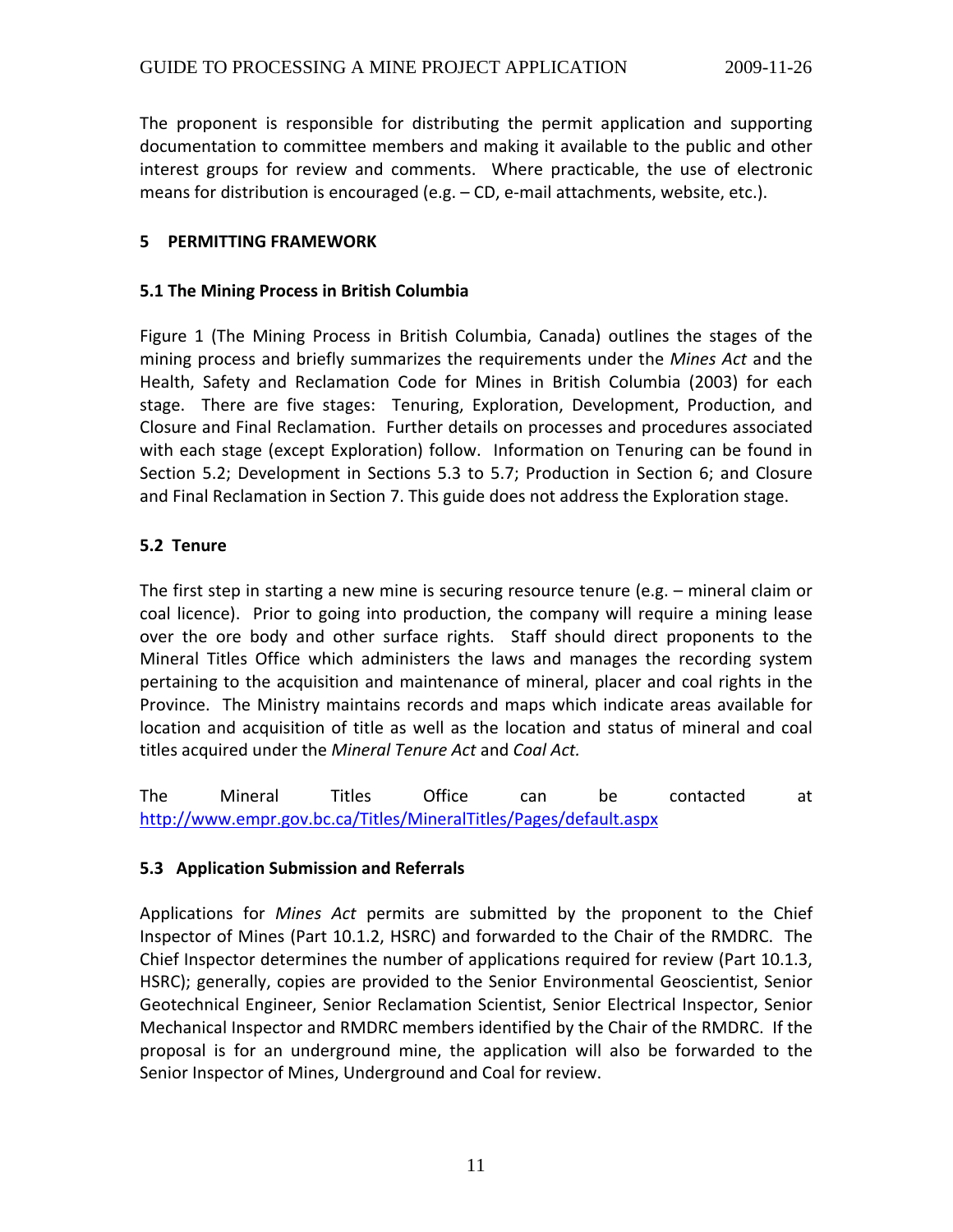

# **Mine Approval Process<br>in British Columbia, Canada**

This process applies only to the requirements under the Mines Act and Health, Safety and Reclamation Code<br>for Mines in British Columbia (Code). Other legislation, statutes, bylaws, etc. may be applicable to the<br>operation a



January, 2009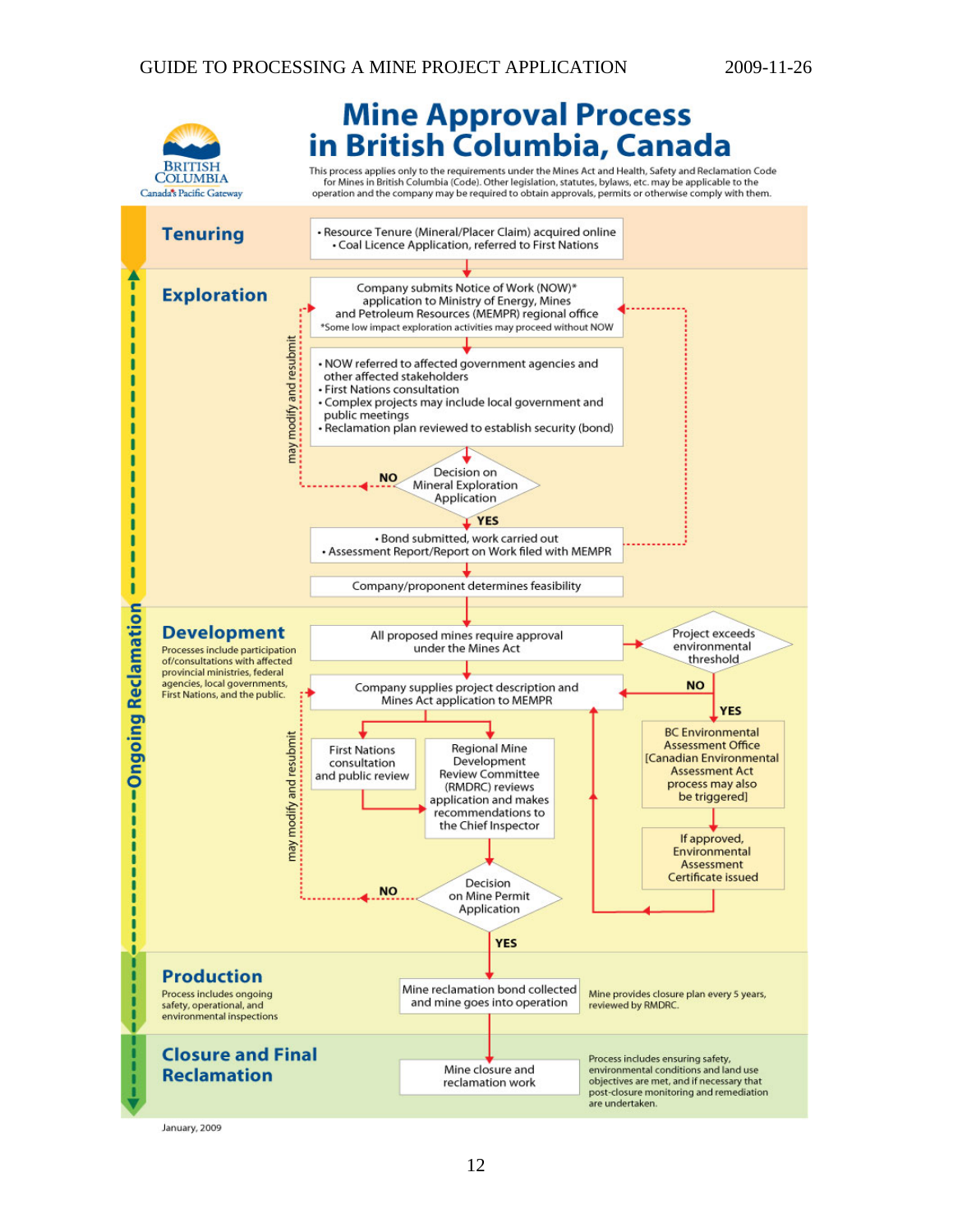<span id="page-12-0"></span>Regional Mine Development Review Committees are charged with the responsibility of coordinating the review and decision‐making of all government agencies with a statutory interest in mine development proposals. A review period of 60 days is provided for agency review (Part 10.3.2, HSRC).

#### **5.4 Public involvement and First Nations Engagement**

# **5.4.1 First Nations Consultation**

Before issuing authorizations for any mining activity, MEMPR has a legal duty to consult, and if necessary, accommodate First Nations with asserted, yet unresolved, aboriginal interests in the proposed project area. The scope of this duty to consult and accommodate is case specific. Refer to the Ministry's *Interim First Nations Consultation Guidelines* (approved May 2007*)* for detailed information on the internal procedures for carrying out consultation with First Nations on individual permit applications under the *Mines Act*.

First Nations are invited to sit as full members of RMDRCs on a project-specific basis; however, should a First Nation choose not to participate, the Ministry must undertake other efforts to fulfill its duty to consult.

## **5.4.2 First Nations Considerations**

Ultimate legal responsibility for discharging the duty to consult and accommodate lies with the government alone. Project proponents can, however, be of great assistance in building relationships and facilitating the exchange of information at the outset of the project to help First Nation communities to better understand project proposals. Staff should convey the Ministry's expectation that proponents will have initiated early engagement of First Nation communities in their project planning and attempted to engage them in the process of assessing the impacts of the project.

Collaboration is a key part of the consultation process. It is a good idea for proponents to involve both government and First Nations in the discussions at the outset of the project and to work together to determine what information needs to be collected to support decision making on the particular project and how. Encourage proponents to initiate discussions with government and First Nations at the outset of project to determine information requirements on all sides.

Proponents should start with First Nations and determine whether or not the project will affect their traditional territory. Once they have confirmed which First Nations are affected by the projects, they should ask the First Nation what information already exists and what topics need to be examined in more detail to understand the impacts of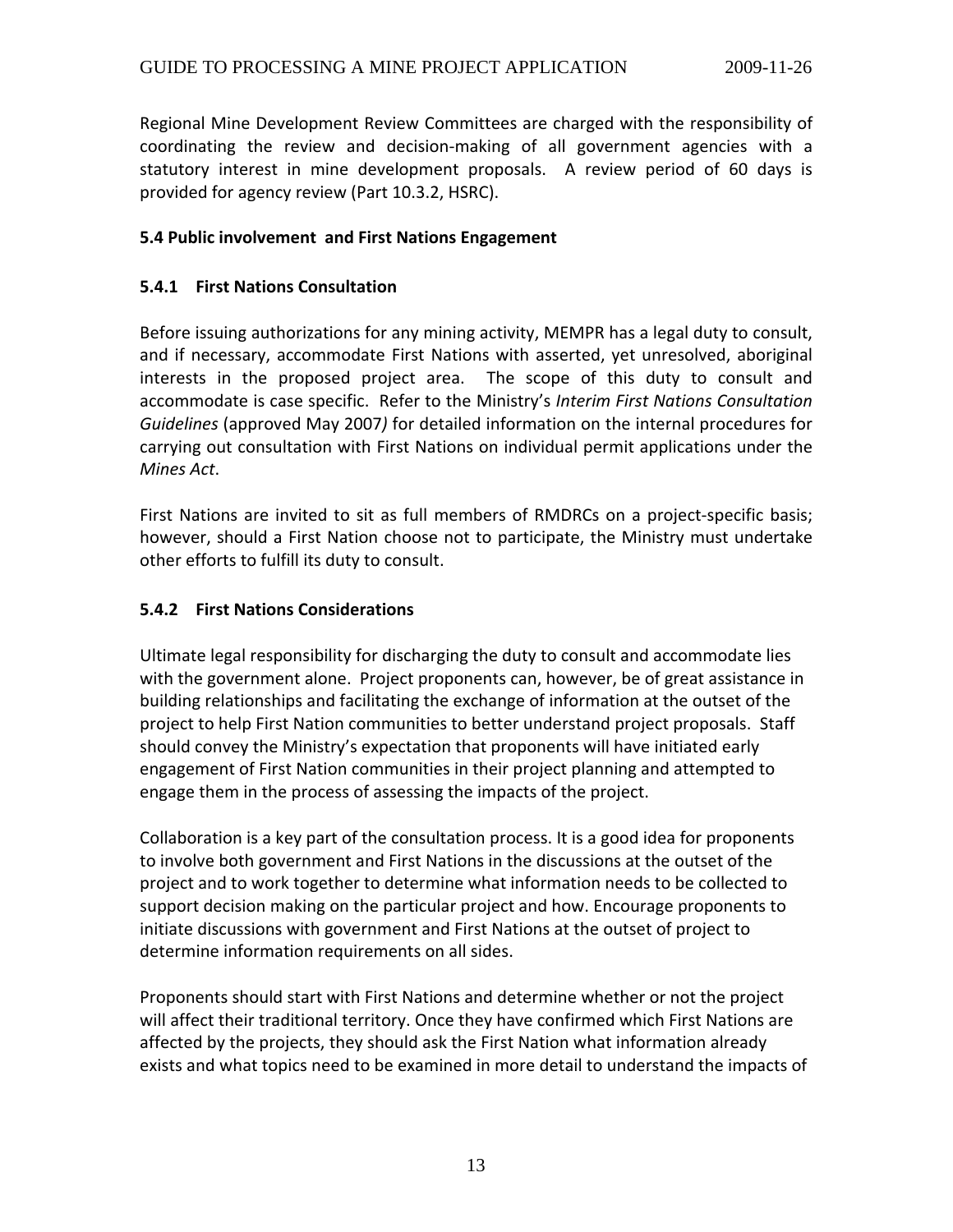the particular proposed project. Key issues that will likely be of interest to the First Nation are:

- ‐ Wildlife activities in the area;
- ‐ Traditional use activity (sustenance activities, village sites, spiritual sites, etc);
- ‐ Archaeology sites; and
- ‐ Socio‐economic impacts.

Many First Nations will have the internal capacity, or want to develop the internal capacity, to take on a direct role in the collection of the information. Encourage proponents to involve the First Nation in the collection of the information as much as possible, as this is a great opportunity to contribute to capacity building and to help First Nations develop a stronger understanding of the project impacts.

Research on the above issues will also help government determine the scope of provincial consultation that is required for the project permits. From a government perspective, it will be especially helpful if, through the early consultations, the proponent has clearly determined which First Nations are affected by the project and whether there are any overlapping claims in the project area. Any studies that have been undertaken that provide ethnographic or legal information about the aboriginal claims (to aboriginal rights and/or title) in the area and/or the impact of the proposed activity on those claims will also be of significant value.

It should be noted that the proponent is not required to provide information that, by arrangement with First Nations, is to be treated as confidential.

By working together with project proponents, the Ministry should also become aware of any proponent outreach to First Nations, including business agreements or benefit‐ sharing arrangements such as commitments to training programs or employment opportunities. These engagements by the proponent will help secure longer-term relationships in the mining sector in the area and build the capacity for engagement on other projects.

If the proponent's discussions with the First Nation have extended as far as the mine permit application itself, it will be of particular value to the Ministry to be aware of any mitigation strategies that have been proposed (such as providing a role of First Nations in the environmental monitoring or reclamation). If such strategies have not been identified, the Ministry may assist in discussions between the proponent and the First Nation at a later stage in the consultation process and help to secure such longer-term commitments where appropriate.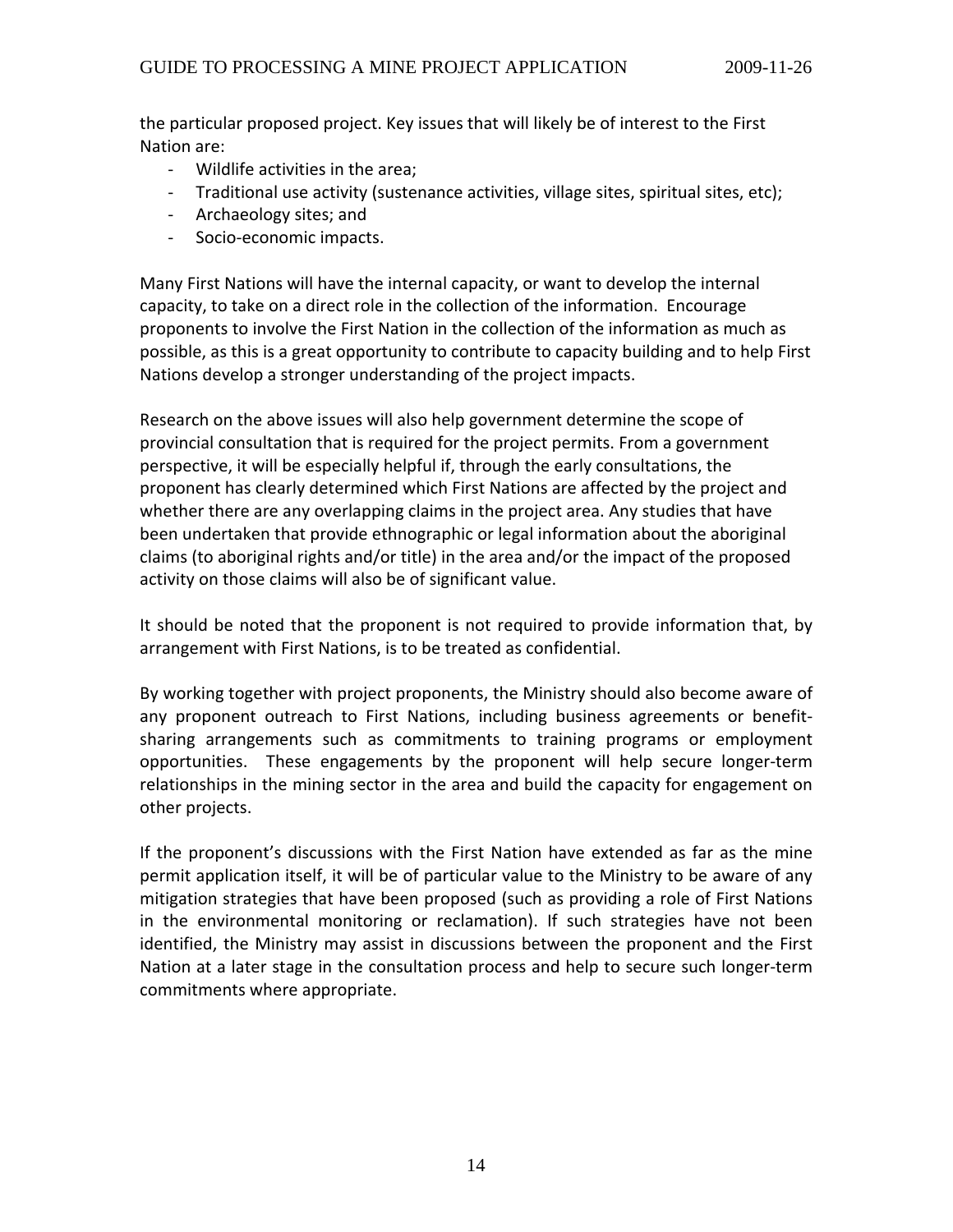#### <span id="page-14-0"></span>**5.4.3 Public Consultation Process**

The Ministry is committed to providing an open and transparent review process for proposed mining projects, with easily accessible opportunities for meaningful public input.

The public are represented on RMDRCs by representatives of local governments in the project area who provide the broad views of the public and ensure that local and regional government programs and policies are taken into account in the project review. In addition, individual members of the public have opportunity to participate in the review of a mine project and influence the permitting decision through the following avenues:

- Proponent-sponsored outreach to the public during early project planning, which is designed to inform the public and provide opportunities for early identification of public issues and information requirements;
- Access to the application and related materials, and opportunities to review and comment within legislated time limits;
- Proponent‐sponsored information open‐houses and public meetings organized in local communities during the application review timeline, to have the proponent explain the project, its potential for effects and proposed management plans, and to ask questions and request proponents to provide responses;
- Participation on public liaison committees, where deemed necessary by the regional committee, for public review of proposed mining projects or for monitoring of mine construction, operation or closure;
- Attendance at RMDRC meetings by invitation of the Chair, to discuss concerns with committee members and the proponent;
- Access to finalized RMDRC meeting minutes; and
- Access to applications and supporting material for the statutory permits and approvals and opportunities for review and comment within specified time limits.

# **5.4.4 Notification Requirements for New Applications**

Proactive consultation by the proponent with agencies, First Nations, locally affected communities and the public will assist in identifying and addressing potential concerns related to the proposed mine.

The Ministry normally requires that applications undergo the following public notification process:

• 30-day advertisement of an approved application in a local newspaper and BC Gazette (Staff should advise proponents to contact their local Mines office for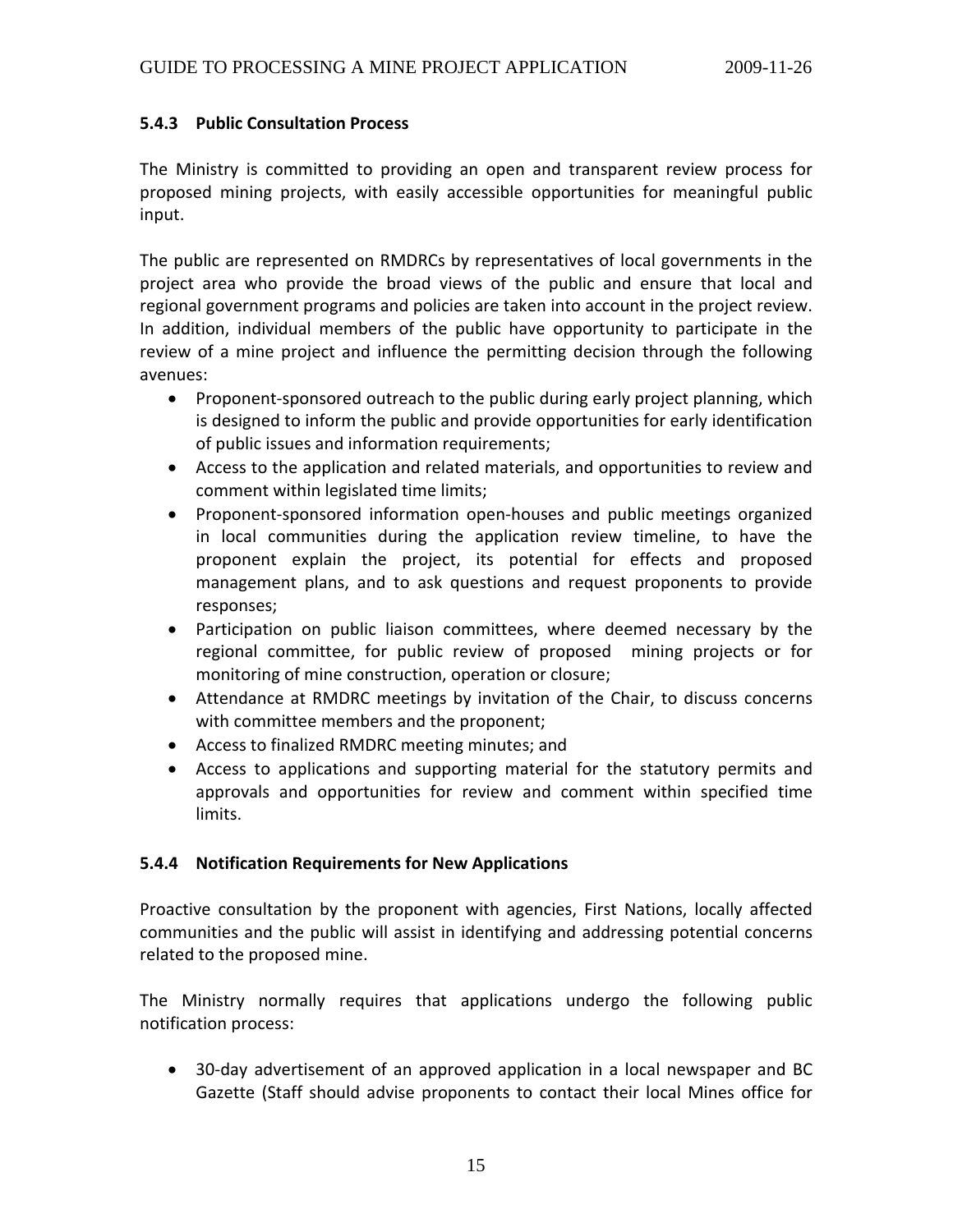<span id="page-15-0"></span>guidance and approval of the appropriate advertising requirements. Further information concerning the BC Gazette can be found at http://www.publications.gov.bc.ca/bcgazette.aspx);

- 30 day review period during which a completed application package is to be made available by the proponent in a local and accessible facility, such as a library, where the public can access the documentation; and
- Public meeting(s) organized by the proponent may be required to communicate the intent of the application, provide information on environmental and other information pertinent to the project. The format for public meetings is often an open‐house format with opportunities for questions to the proponents, agents and their experts. Mines staff attend these meetings to provide information on the Mines Act process, but not to answer specific questions on the project. Notification of public meetings should be coordinated through the local Mines office.

# **5.4.5 Permit Approval**

Following the 60 day review period and the resolution of all issues, the RMDRC makes recommendations for permit conditions and the *Mines Act* permit is drafted. Senior technical staff in Victoria also draft permit conditions on the reclamation, ML/ARD mitigation/management, and geotechnical conditions (open pits, underground workings, tailings and water impoundment structures) aspects of the project. The reclamation security, including any scheduling of payments is put in as permit conditions.

The draft permit is discussed with the proponent and the RMDRC and any changes resulting from those discussions are included in the draft permit. When the final permit is completed, it is sent along with a 'Recommendations Report' to the Chief Inspector of Mines (Part 10.3.1, HSRC). The Recommendations Report outlines the factors considered and the actions taking to assemble the permit and conditions for signing. The Chief Inspector takes all information into consideration and decides whether the permit should be issued. During deliberations, the Chief Inspector also considers all government and proponent First Nations consultation and accommodation efforts outlined in a First Nations consultation summary and recommendations report provided by the Aboriginal Relations Branch of the Ministry. If the Chief Inspector decides that the permit should be issued, an original signed and sealed permit is sent to the proponent, a second original signed copy is kept in the Victoria reclamation files and a copy is sent to the Regional office. A copy of the final permit may also be made available other interested agencies (i.e. MOE, DFO etc.).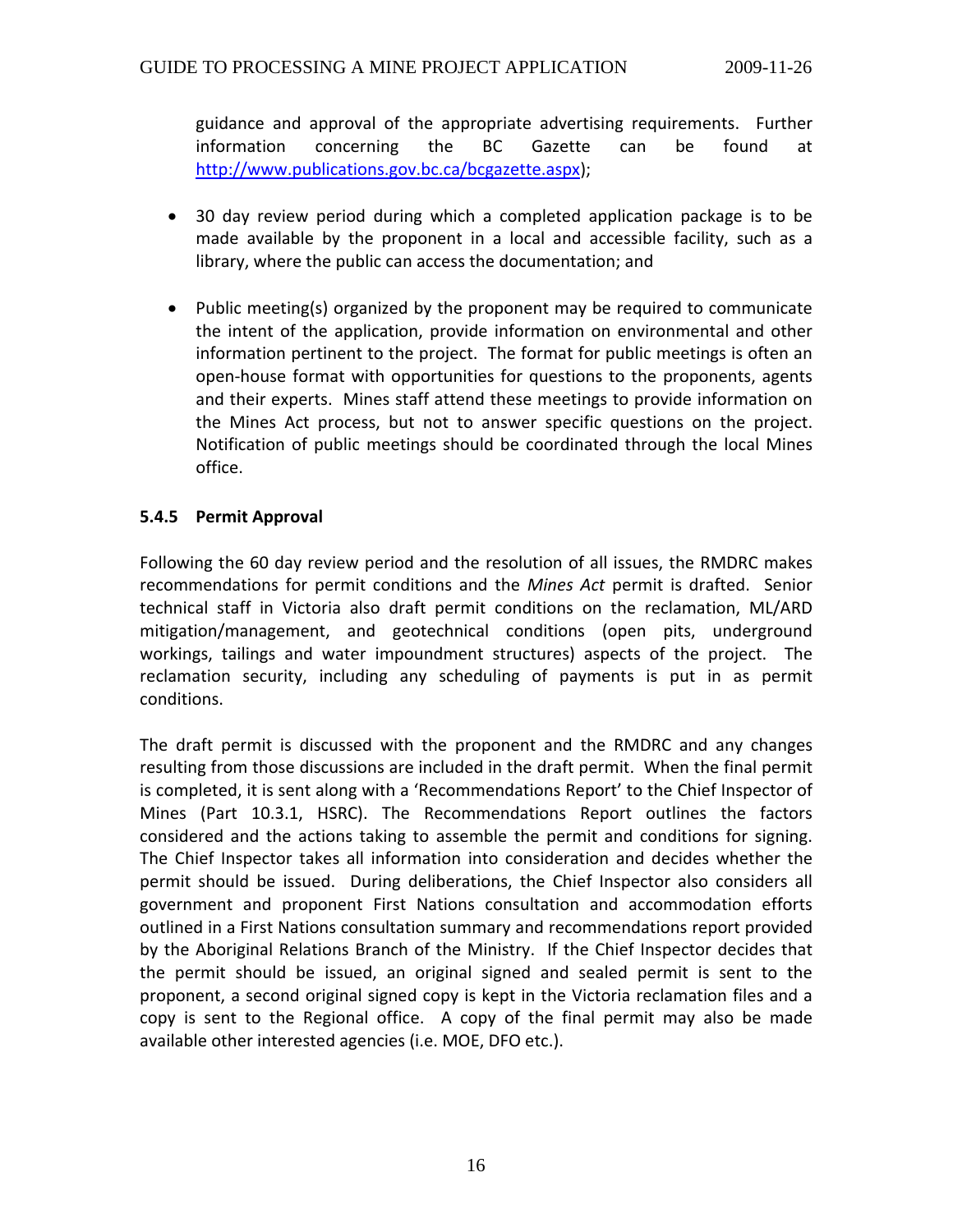# <span id="page-16-0"></span>**5.4.6 Security**

Reclamation, or financial, security is required as a condition of all *Mines Act* permits (Section 10.4 and 10.5, *Mines Act*) for all, or part of, outstanding costs associated with mine reclamation and the protection of land, watercourses and cultural resources, including post‐closure commitments. Reclamation security held under the *Mines Act* can also be used to cover the regulatory requirements of legislation, permits and approvals of other provincial agencies.

The objective of BC's reclamation security policy is to provide reasonable assurance that the government will not have to contribute to the costs of reclamation and environmental protection if a mining company defaults on its obligations. In the case of a company default, the security should allow government to successfully manage the environmental issues at the mine site, complete any outstanding reclamation, and continue to monitor and maintain the site for as long as is required.

The overall objective of mine reclamation and environmental protection is to prevent failures. Reclamation security is meant to cover the costs of preventative/management measures, maintenance, monitoring and site improvements over time. Reclamation security does not include off-site clean-up costs. Every mine site has unique management requirements and operational constraints, thus the Province assesses reclamation security on a site‐specific basis.

#### **5.4.6.1 Assessment and Review of Security**

Liability costs are generally based on government's cost to do the work. Where there is a higher risk of a company defaulting on its obligations, or where cost predictions are highly uncertain, the Chief Inspector of Mines may assess a risk premium as a contingency factor to provide for unexpected costs. Under certain circumstances (e.g. – when a company's wealth greatly exceeds the liability of the mine site and the company is considered a low risk to default), the government may also accept less than full financial security. Where a mine faces long-term drainage treatment of metal leaching and/or acid rock drainage, provincial policy requires 100% full, hard security to cover outstanding liability and ongoing management, regardless of the financial strength of the company.

In general, MEMPR requires a review of reclamation security at a mine site every five years, or whenever significant changes occur at the mine. The security can increase or decrease depending upon assessed liability at the time and financial factors such as real return bond yields.

The Chief Inspector of Mines has the ultimate legislative authority for all issues pertaining to *Mines Act*, including reclamation security. The Chief Inspector may trigger a security review at any time and can increase or reduce the size of the financial security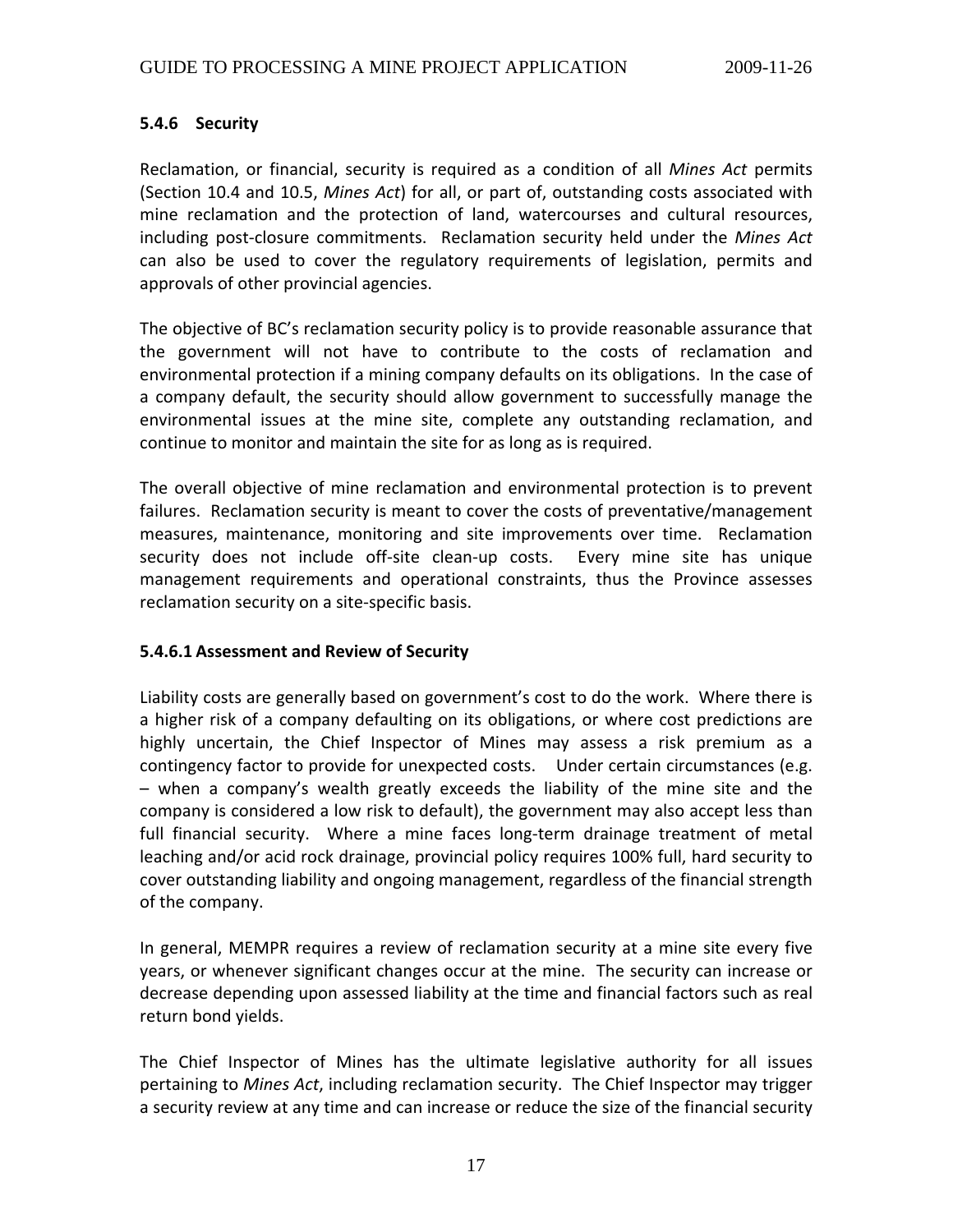<span id="page-17-0"></span>through amendment to the *Mines Act* permit. A proposed change of ownership of a mine could trigger an assessment of a mine's liabilities, and the transfer permitted only if the Chief Inspector was satisfied that the new owner had sufficient financial security in place to cover the outstanding liabilities.

#### **5.4.6.2 Forms of Reclamation Security**

The Ministry accepts several forms of financial security, including the forms allowed under the Bonding Act (cash, irrevocable letters of credit and Canadian government bonds with up to three‐year terms) and monies placed in the Reclamation Fund (Section 12, *Mines Act*). Qualified environmental trusts can be established for large mines with significant reclamation security requirements (i.e. - \$20 million and higher). Surety bonds are no longer considered an acceptable form of reclamation security. Companies cannot remove or access the posted security without the approval of the Chief Inspector.

Further information on reclamation security policy can be found at [http://www.em.gov.bc.ca/subwebs/mining/Project\\_Approvals/PerformanceBondsPolicy](http://www.em.gov.bc.ca/subwebs/mining/Project_Approvals/PerformanceBondsPolicy/Default.htm) [/Default.htm](http://www.em.gov.bc.ca/subwebs/mining/Project_Approvals/PerformanceBondsPolicy/Default.htm). Instructions for completing a safekeeping agreement and a safekeeping agreement template can be found at [http://www.em.gov.bc.ca/subwebs/mining/Project\\_Approvals/application\\_forms/defau](http://www.em.gov.bc.ca/subwebs/mining/Project_Approvals/application_forms/default.htm) [lt.htm.](http://www.em.gov.bc.ca/subwebs/mining/Project_Approvals/application_forms/default.htm)

# **5.4.7 Permit Amendments**

A permit issued pursuant to Section 10 of the *Mines Act* approves the mine plan, reclamation program and any associated design reports. As mine and reclamation plans change, amendments to the *Mines Act* permit may be required as per Section 10 (6) and (7) of the *Mines Act* and in accordance with Part 10 of the HSRC. Each permit amendment is attached to the permit and becomes an integral part of it.

#### **5.4.7.1 Changes to Mine Plan or Reclamation Program**

The *Mines Act* permit normally specifies as a condition that the company must submit an updated Mine Plan and Reclamation Program every five years. These updated plans – also frequently called Closure Plans – are referred to the RMDRC in the same manner as the original *Mines Act* permit application. Where changes in the updated plans result in amendments to the *Mines Act* permit, the amended permit contains applicable conditions of the previous *Mines Act* permit, applicable conditions of previous amendments to the permit and any additional conditions determined to be necessary based on RMDRC review. The amended permit supersedes all previous permits.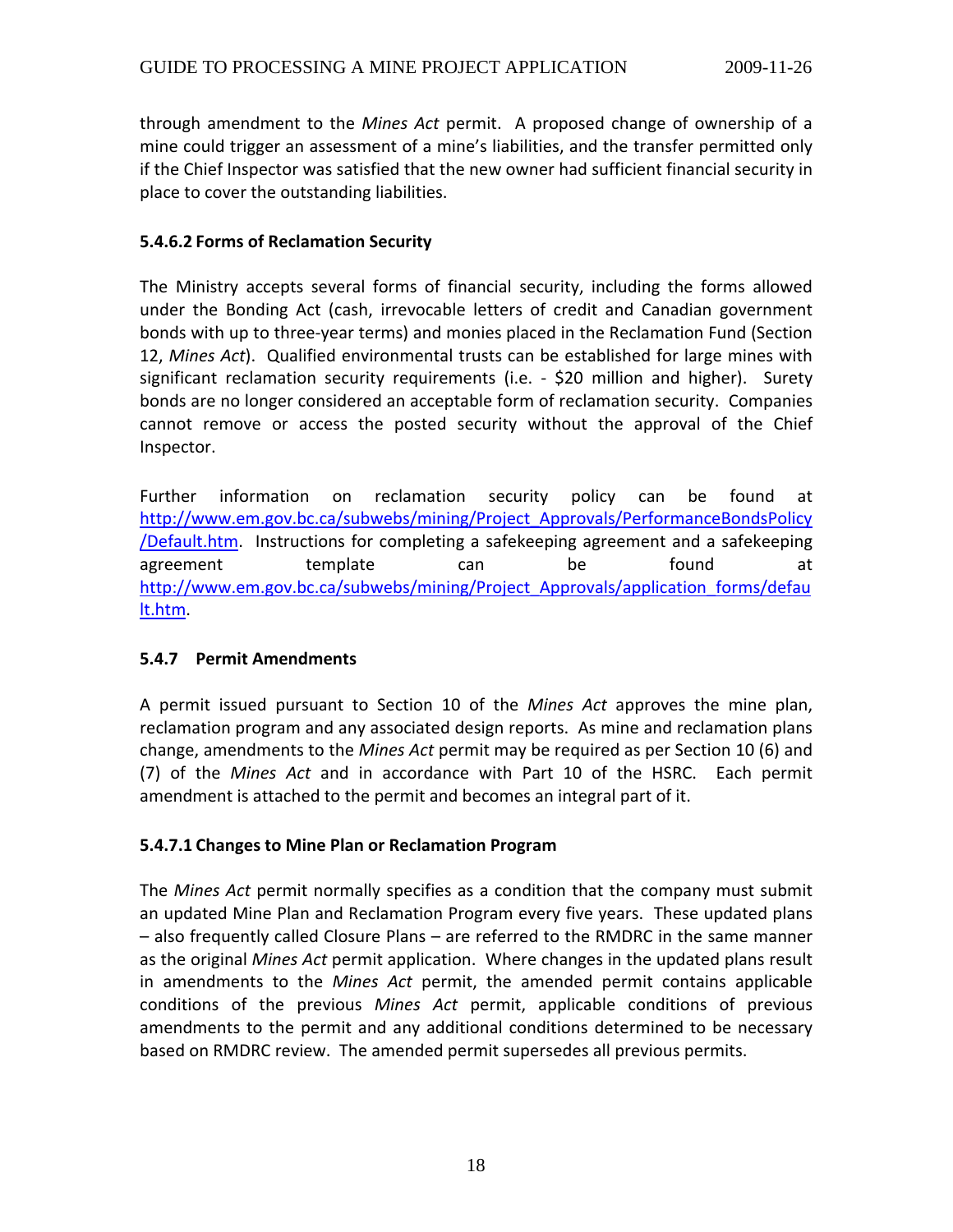# <span id="page-18-0"></span>**5.4.7.2 New Owner/Operators**

Upon the sale, or takeover of, an existing permitted mine site, the new owner/operator must make application to the ministry to amend the permit in their name (Section 11 of the *Mines Act*). Notification can take the form of a letter that provides the name(s), address(es), telephone number(s) and a brief explanation of the amendment request. The new party must agree in writing to assume all liabilities associated with the mine. A replacement security should accompany the application so that the permit can be amended into the name of the new party.

At the same time, the existing permit holder or mine manager must advise the ministry of the sale or takeover. Until such time that a permit has been issued to the new owner/operator, the original permit holder is responsible for the mine.

Once the application and reclamation security have been received, the amended permit can be issued and the Ministry can reimburse the original party for the reclamation funds attached to the original permit.

## **6 MINE PERMIT MONITORING AND COMPLIANCE**

#### **6.1 Responsibility for Mines**

Only one person or company is designated as the registered holder of a *Mines Act* permit. The permit holder is responsible for ensuring compliance with the *Mines Act* and *Health, Safety and Reclamation Code for Mines in British Columbia* (*2003)*.

Under Section 21 of the *Mines* Act, the registered holder of a permit must appoint a mine manager who will be completely familiar with the mine operation and the requirements of the *Mines Act* and HSRC. This person must, in turn, ensure that all persons carrying out activities in the mine are aware of the regulatory requirements and the company's environmental operating guidelines and emergency management plan. The mine manager is responsible for the mine, is accountable for all activities, and has full control of the site, including access to the mine.

If ownership of an operation changes, the permit is only transferable when the Ministry approves an amendment to the permit and new financial security is in place (Section 11 of the *Mines Act*). Until such time, the mine manager continues to be responsible for the mine and all activities on the mine site.

# **6.2 Worker Health and Safety**

The *Health, Safety and Reclamation Code for Mines in British Columbia (2003)* specifies all health and safety requirements for mines in the province. Mine managers,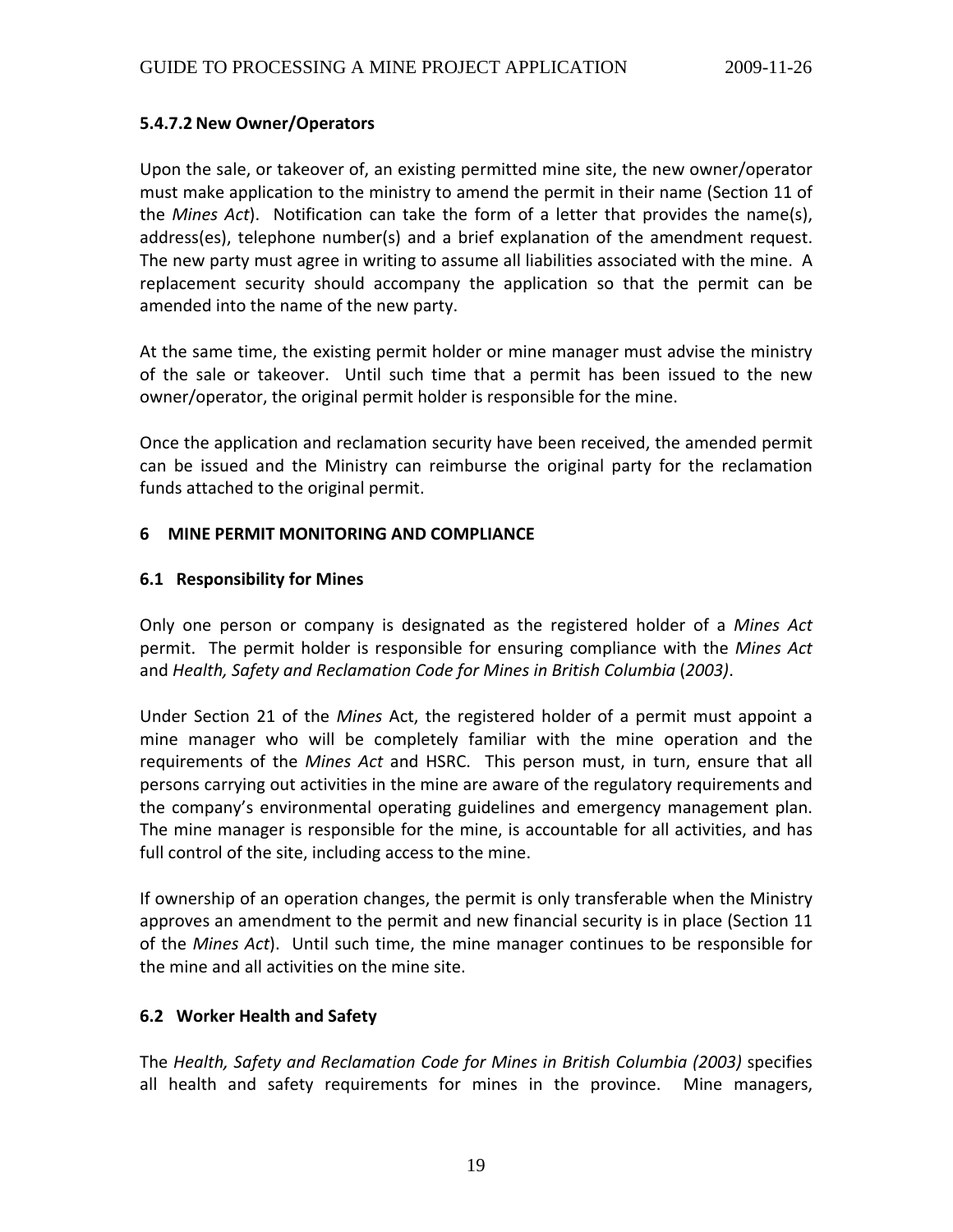<span id="page-19-0"></span>supervisors and workers must know and meet these requirements at all times on the mine site.

#### **6.2.1 Key Requirements for Worker Health and Safety**

Each mine must have a comprehensive health and safety program that addresses the following key requirements:

- Health and safety policy that outlines the responsibilities of the employer and workers;
- Training programs that ensure all workers are trained for their jobs and that training is documented;
- An active and effective Joint Occupational Health and Safety Committee;
- Safe work procedures including those for confined space entry and lock‐ out procedures;
- Incident investigation procedures;
- An exposure control plan/program (also known as workplace monitoring program) to ensure the recognition, evaluation and control of occupational health hazards;
- A musculoskeletal disorder prevention program;
- A Workplace Hazardous Materials Information System (WHMIS) program which includes the storage, use, handling and labelling of hazardous products and the training of workers;
- Active mine rescue program;
- Appropriate first aid program and emergency response plans;
- Certification, proper maintenance and operation of equipment by trained workers;
- Fire protection as per the BC Fire Code for buildings, equipment and machinery, including fire extinguishers;
- Only certified and authorized persons to work on or be in charge of electrical equipment and or systems. All electrical equipment to be approved and all installations and maintenance to be completed in compliance with the Canadian Electrical Code and all other applicable standards;
- Ventilation and monitoring requirements for exhaust and other gases;
- British Columbia Building Code and Canadian Electrical Code requirements for all buildings, equipment and machinery;
- Adequate mine plans both in terms of process and methods;
- Geotechnical assessments;
- Traffic control plan; and
- Appropriate storage and use of explosives and detonators.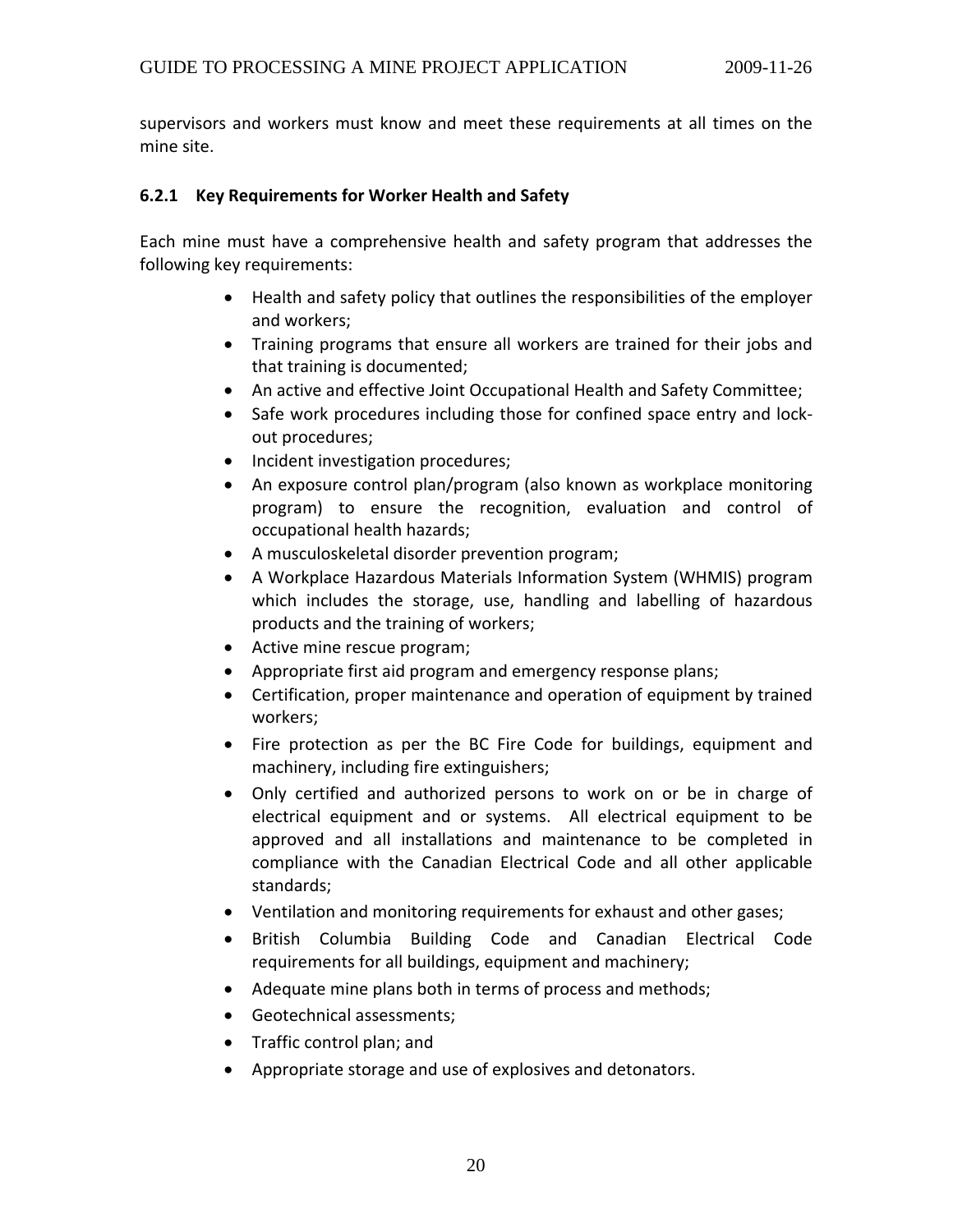## <span id="page-20-0"></span>**6.3 Reports**

Mine permittees are required to submit an Annual Reclamation Report outlining reclamation work and research undertaken in the previous year, and an update on the five year reclamation plan. The Annual Report should describe the mining program, the environmental protection and reclamation program, future reclamation programs and reclamation liability cost estimates. Reporting requirements are outlined at [http://www.em.gov.bc.ca/subwebs/mining/Project\\_Approvals/Annual\\_Report\\_Format/](http://www.em.gov.bc.ca/subwebs/mining/Project_Approvals/Annual_Report_Format/default.htm) [default.htm.](http://www.em.gov.bc.ca/subwebs/mining/Project_Approvals/Annual_Report_Format/default.htm)

In addition, the *Mines Act* permit specifies conditions with respect to monitoring and reporting activities to be undertaken throughout the life of the permit. Other agencies may also specify reporting requirements with respect to permits they have issued in association with the mine (e.g. – water quality reporting to Ministry of Environment).

Under Section 1.7.1 of the HSRC, Mine Managers must provide dangerous occurrence reports to the Ministry for any accident resulting in loss of life or any dangerous occurrence.

## **6.4 Inspections**

Under Section 14 of the *Mines Act*, an inspector may inspect mine at any time. Upon arrival at the mine, an inspector conducting a health and safety inspection must request the accompaniment of both management and worker representatives on the inspection. The inspector may perform the inspection with or without the management and worker representatives provided that upon completion of the inspection, the inspector communicates the findings of the inspection and any occupational, health and safety concerns to the representatives.

The inspector must complete an inspection report within 7 days and provide it to the manager, and in the case of a health and safety inspection, to the occupational health and safety committee and the local union. The report will note any contraventions of the Act, the regulations, *Health, Safety and Reclamation Code for British Columbia (2003)* and the permit and will order remedial action, specifying the results to be obtained and the time limits for compliance. If the inspector believes that the contravention has a detrimental environmental impact or that delay in remedying a hazard would be dangerous to persons or property, the inspector may issue an order for immediate remedial action, suspension of regular work until remedial action is taken, or closure of the mine or part of it until remedial action is taken.

Within 15 days of receiving the inspection report, the mine manager must submit a written report outlining remedial steps taken, and the work still outstanding, to the inspector and, in the case of health and safety matters, the occupational health and safety committee and the local union.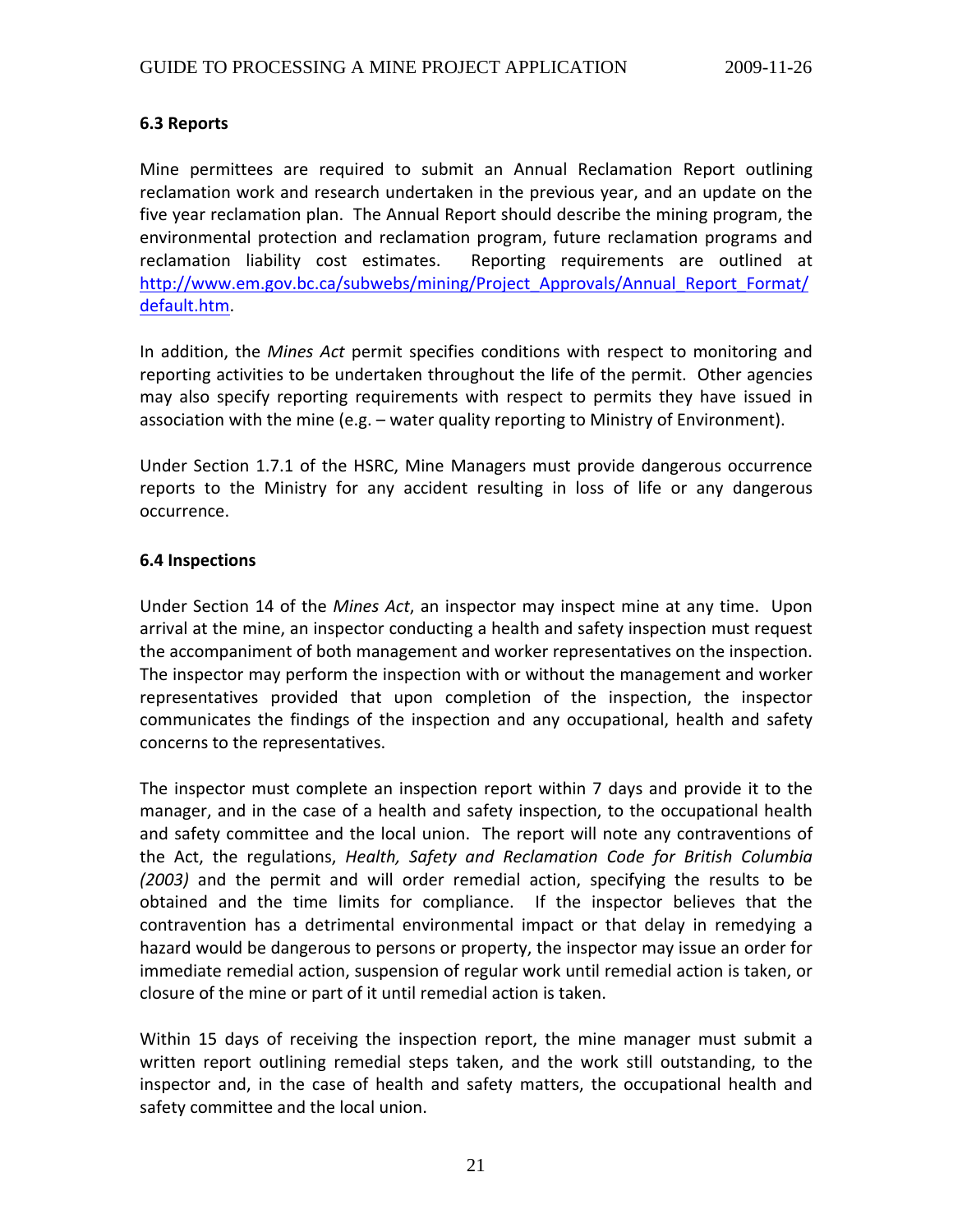<span id="page-21-0"></span>The mine manager and all persons associated with the mine operation must provide an inspector with all assistance necessary for the completion of an inspection or investigation.

#### **6.4.1 Specialist Inspections**

In addition to general mine inspections conducted by regional mines inspectors, specialist inspections are performed on a regular schedule (based on a risk matrix) focusing on electrical, mechanical, geotechnical, reclamation and occupational health aspects of the mine operation. Specialist inspections may be conducted at the same time, or separately from, general mine inspections.

## **6.5 Audits**

Audits are designed to assist mines in updating their policies and procedures and improving their health and safety programs while ensuring compliance with the HSRC. Audits are conducted by audit teams, with the size of the team dependent upon the size of the mine and/or the number of components that are being audited. Generally, audit teams are comprised of 5 to 6 auditors, and may include the following individuals:

- Lead Auditor to coordinate the audit team and the report process, review an assigned Part of the HSRC\*, and interview the Occupational Health and Safety Committee (OHSC) co‐chair;
- Mechanical Inspector to review Part Four of the HSRC, employee interviews and/or as a supplement resource;
- Electrical Inspector to review Part Five of the HSRC, employee interviews and/or as a supplement resource;
- Occupational Health Inspector to review Part Two of the HSRC, employee interviews and/or as a supplement resource;
- Regional Inspector of the mine being audited, to review any element identified by the audit requirement and employees;
- Geotechnical Inspector to review Part Six of the HSRC, employee interviews and/or as a supplement resource.

\* ‐ It should be noted that HSRC Part review assignments can vary at the discretion of the audit team and, that in some cases, inspectors may review HSRC Parts other than their particular specialties.

The Ministry establishes an annual audit schedule of new audits and audit follow‐ups between November and February of each year. Notification to the mine is provided by the Chief Inspector of Mines to the Mine Manager through an announcement letter which is sent two weeks prior to the audit and/or audit follow‐up.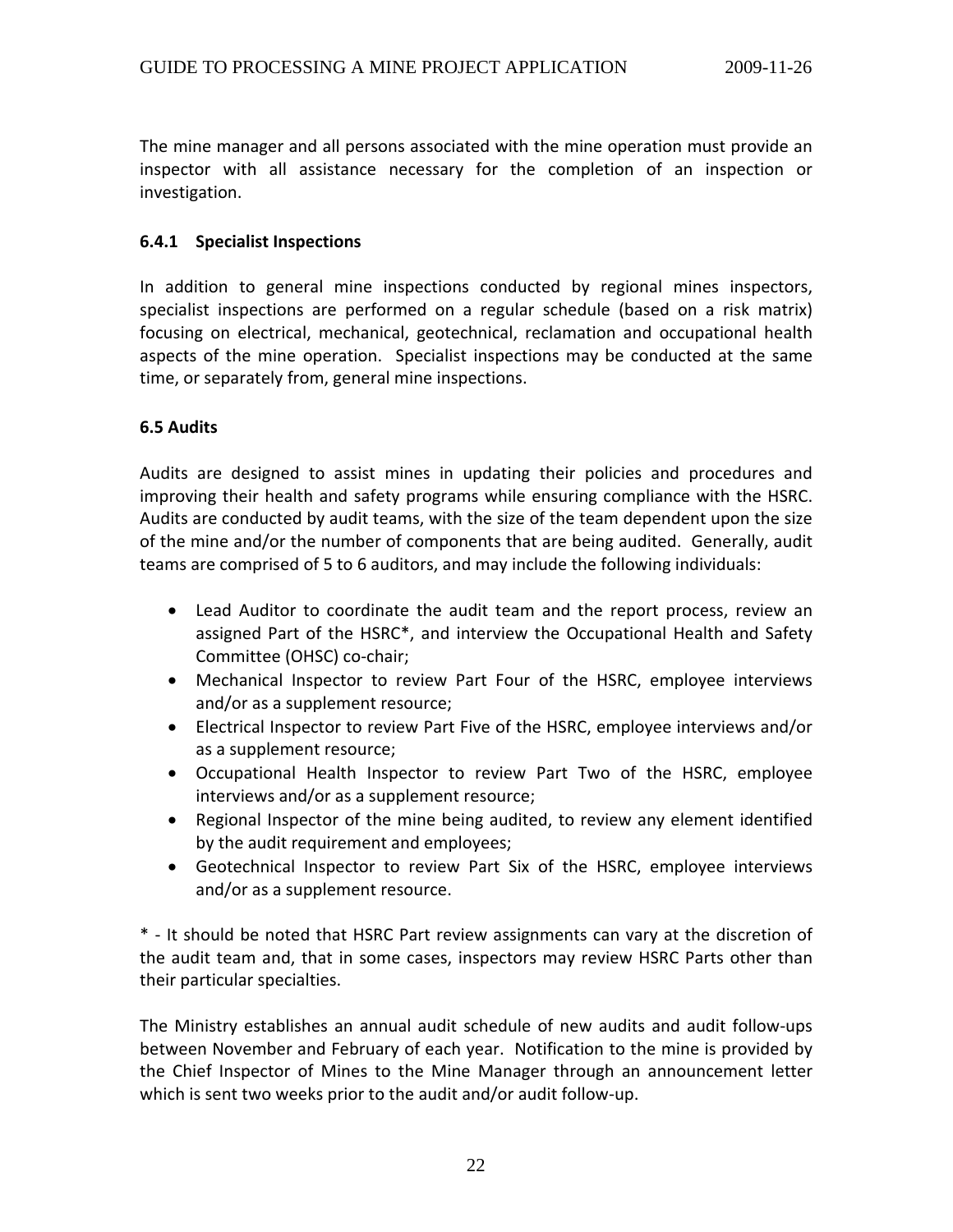The audit process requires two days at the mine site and one to two follow‐up days by the audit team. The first day begins with a meeting between the audit team and the Mine Manager and Department Heads. For the next two days, individual auditors conduct assessments in their respective areas of interest. The assessments involve observations, discussions with employees, and review of records and other information that are pertinent to the assessment. At the end of day two, the audit team reconvenes with the Mine Manager and management team to provide a brief overview of highlights from the assessment, with a final report promised within three to four weeks. On day three, the audit team meets to compile their data which will form the basis for the audit report.

During the assessments all elements are scored out of 5 possible marks using the following criteria:

- 5 All required components of the element are present in the form required by the HSRC and are being used properly.
- 4 All components are present; however, minor improvements, additional training in proper use or review by workers may be required.
- 3 The element is in place with a working procedure that requires updating, revisions, documentation, training or formal procedure development by management; however, the basic function as required by the HSRC is present.
- 2 Part of the element is available and the working procedure may be verbal or in draft form.
- 1 The element is not present. The mine has made attempts to develop it, but it is outdated.
- 0 The element is not present at the mine and no attempt has been made to develop it.

Any element with a score of less than 5 marks will have comments explaining the reduced point value.

Audit scores are then tallied for each section, summarized as a percentage and rated according to the following rating scale:

| <b>RATING</b>                                                    | <b>PERCENTAGE</b> |
|------------------------------------------------------------------|-------------------|
| HSR Code part is effective.                                      | 85 to 100%        |
| HSR Code part is adequate.                                       | 65 to 84%         |
| HSR Code part meets minimum standard but needs attention in some | 50 to 64%         |
| areas.                                                           |                   |
| HSR Code requires immediate attention in several areas.          | 0 to 49%          |

The audit team reviews and finalizes the audit report and submits it to the Chief Inspector of Mines for submission to the Mine Manager within the promised three to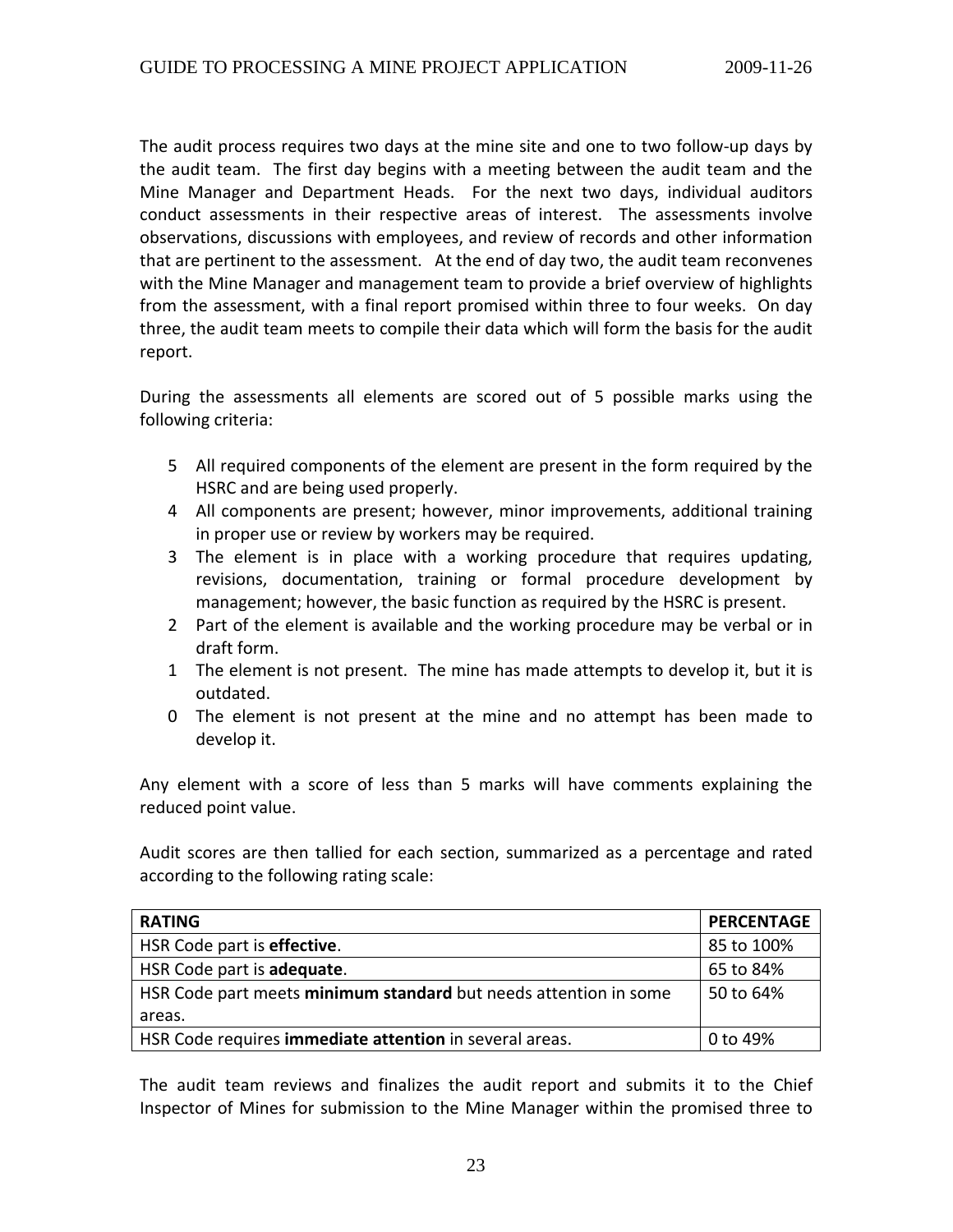<span id="page-23-0"></span>four week timeline. The Mine Manager is expected to respond within two months of receiving the audit report.

A follow‐up audit may be conducted six months after the initial audit at the discretion of the audit team. The audit team submits the follow‐up report to the Chief Inspector of Mines for submission to the Mine Manager within 3 to 4 weeks of the follow‐up audit.

# **6.6 Continuous Improvement**

The Ministry expects, and should encourage, permit holders, and industry as a whole, to continuously review operating practices and equipment with the objective of improving environmental performance.

# **7 CLOSURE AND FINAL RECLAMATION**

## **7.1 Notification of closure**

The owner, agent or manager must provide a minimum seven day written notification of closure to the Ministry (Part 10.6.1, HSRC).

If a mine ceases operation, the company must continue to carry out the conditions of the permit and carry out a program of site monitoring and maintenance. If the mine ceases operation for more than a year, the company must apply to the Ministry for an amendment to the *Mines Act* permit setting out a revised program (Part 10.6.2, HSRC).

# **7.2 Closure Plan**

As per Part 10.7 of the HSRC, the company must provide a conceptual final reclamation plan for the closure or abandonment of all aspects of the mining operation, including the following:

- Plans for long term post‐closure maintenance of facilities, and
- Proposed us and capability objectives for the land and watercourses.

Minimum content requirements for the closure plan can be found in Appendix 6 of this report.

#### **7.3 Monitoring and Maintenance**

Long-term monitoring may be required by the Chief Inspector of Mines to demonstrate that reclamation and environmental protection objectives, including land use, productivity, water quality and stability of structures, are being achieved (Part 10.7.30, HSRC).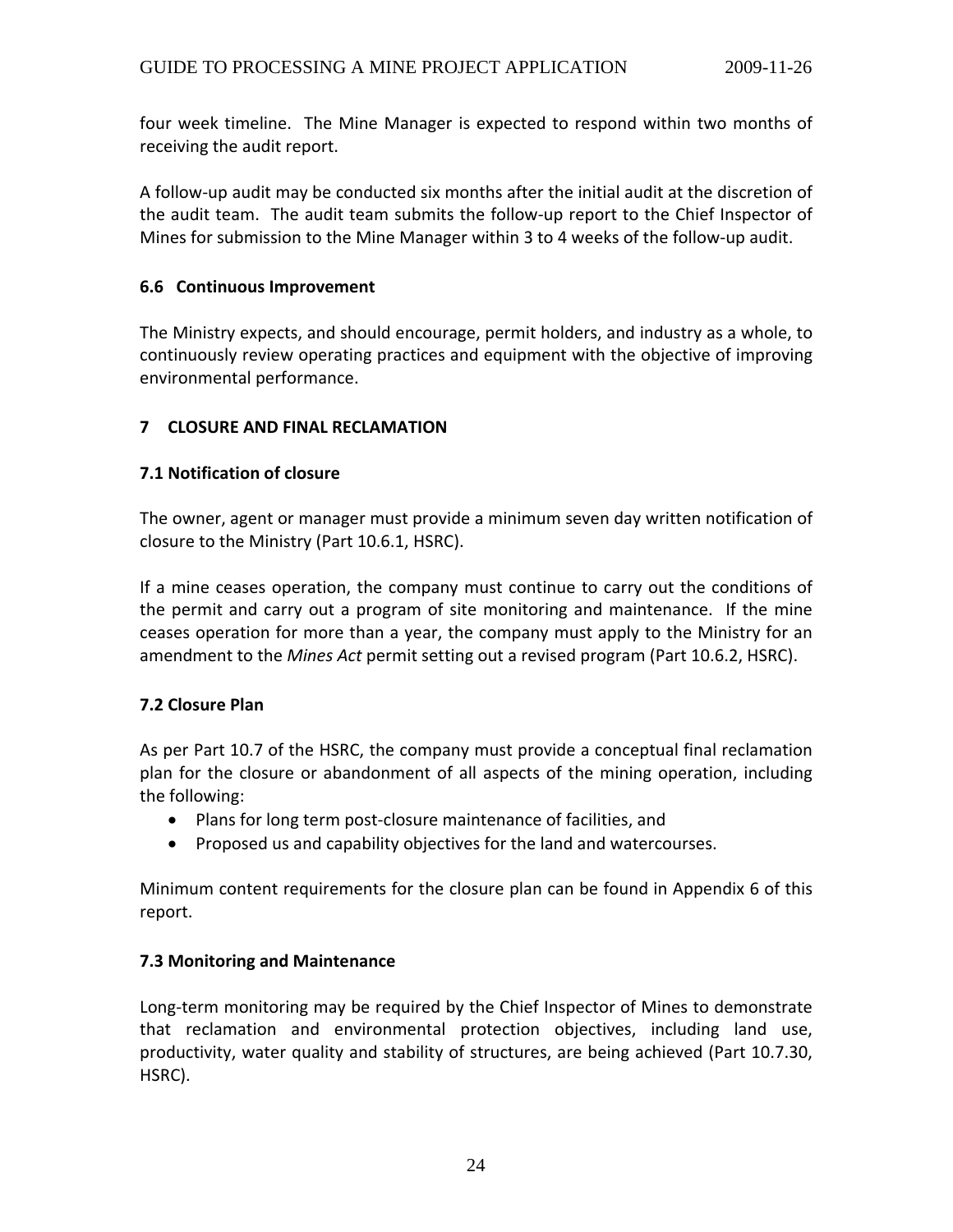# <span id="page-24-0"></span>**7.4 Release of security**

At the conclusion of mining, permit holders may apply (through their annual summary report or by letter) to the Chief Inspector of Mines to have their permit closed and their security deposit returned. A formal written request from the proponent must be received before an inspection will be scheduled. Once the Chief Inspector is satisfied that all conditions of the act, HSRC and permit have been fulfilled and that there are no ongoing inspection, monitoring or maintenance requirements, the company will be released from all further obligations under the *Mines Act* and security will be released (Parts 10.6.14, 10.6.15. and 10.7.31, HSRC).

## **8 CONTACT INFORMATION**

## **8.1 Mining and Minerals Division**

For more information or direction regarding the requirements for *Mines Act* applications, please contact the Mining and Minerals Division of the Ministry of Energy, Mines and Petroleum Resources at:

> 7<sup>th</sup> Floor – 1675 Douglas Street, Victoria, BC PO Box 9320, Sta Prov Govt, Victoria, BC V8W 9N3 250 952‐0492 (Victoria) 250 952‐0491 (Fax) <http://www.em.gov.bc.ca/mining>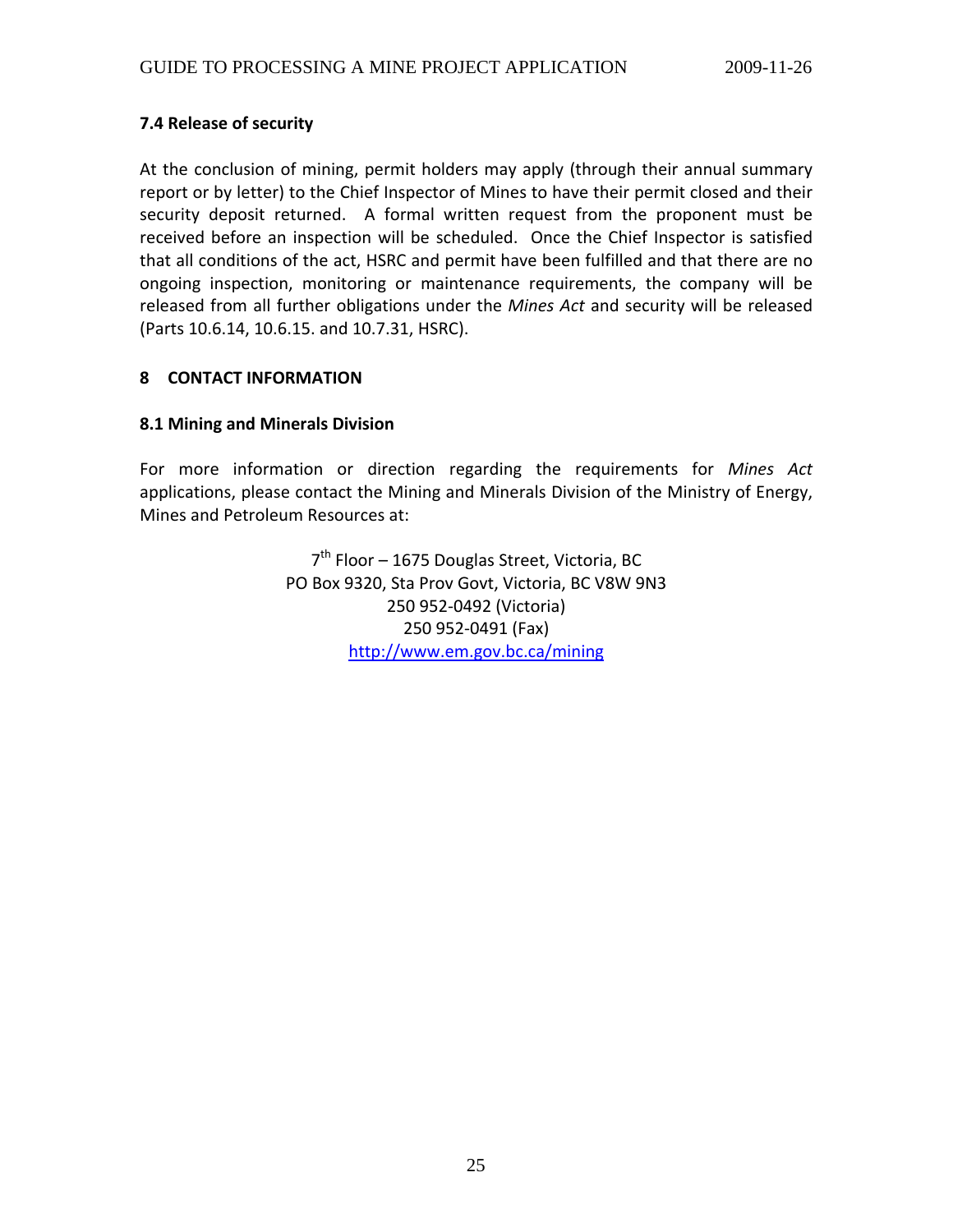# <span id="page-25-0"></span>**8.2 Regional Mines Offices and Regional Mine Development Review Committees**

| <b>Northwest Region</b>                        | <b>Southeast Region</b>                                             |
|------------------------------------------------|---------------------------------------------------------------------|
| Bag 5000<br>3793 Alfred Avenue                 | $2^{nd}$ Floor, 42 – $8^{th}$ Avenue South<br>Cranbrook, BC V1C 2K3 |
| Smithers, BC V0J 2N0                           |                                                                     |
|                                                | $(250)$ 426-1557                                                    |
| (250) 847-7383<br>(250) 847-7603 (Fax)         | (250) 426-1652 (Fax)                                                |
|                                                | Fernie Field Office                                                 |
| Northwest Mine Development Review              | PO Box 1000                                                         |
| Committee                                      | $401 - 4$ <sup>th</sup> Avenue<br>Fernie, BC V0B 1M0                |
| <b>Central/Northeast Region</b>                |                                                                     |
|                                                | (250) 423-1709                                                      |
| #350 - 1011 Fourth Avenue                      | (250) 423-3194 (Fax)                                                |
| Prince George, BC V2L 3H9                      | Kootenay Mine Development Review                                    |
| (250) 612-7232                                 | Committee                                                           |
| (250) 656-6629 (Fax)                           |                                                                     |
| Northeast Mine Development Review<br>Committee |                                                                     |
| Cariboo Mine Development Review<br>Committee   |                                                                     |
| <b>South Central Region</b>                    | <b>Southwest Region</b>                                             |
| 162 Oriole Road                                | 7 <sup>th</sup> Floor - 1675 Douglas Street,                        |
| Kamloops, BC V2C 4N7                           | PO Box 9320, Sta Prov Govt,                                         |
|                                                | Victoria, BC V8W 9N3                                                |
| (250) 371-6069<br>(250) 371-6070 (Fax)         | (250) 952-0473                                                      |
|                                                | (250) 952-0481 (Fax)                                                |
| South Central Mine Development Review          |                                                                     |
| Committee                                      | Vancouver Island Mine Development Review                            |
|                                                | Committee                                                           |
|                                                | Lower Mainland Mine Development Review                              |
|                                                | Committee                                                           |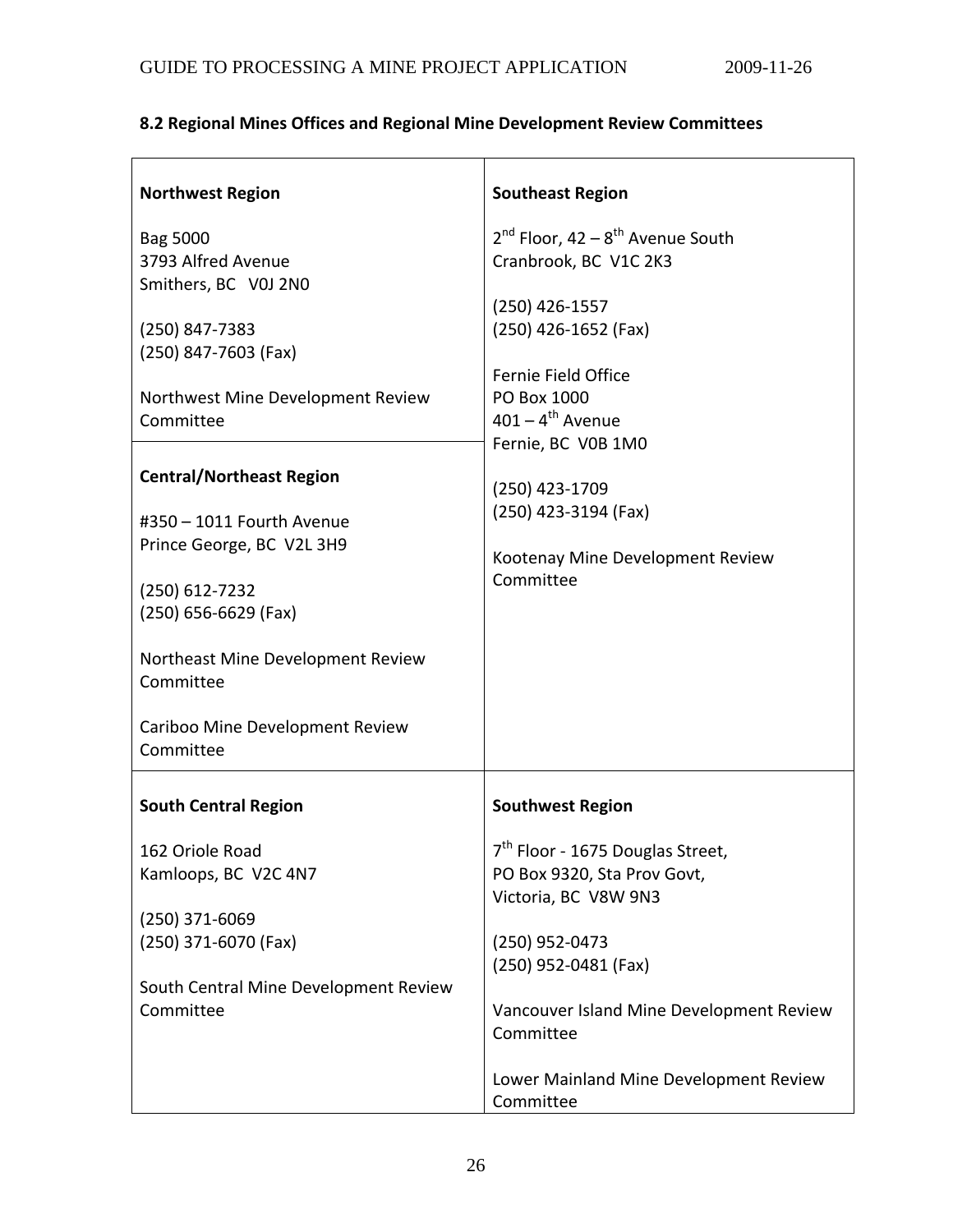# **Appendix 1 – Acronyms**

<span id="page-26-0"></span>

| ARD          | <b>Acid Rock Drainage</b>                         |
|--------------|---------------------------------------------------|
| AWSC         | Available Water Storage Capacity                  |
| <b>BCEAA</b> | British Columbia Environmental Assessment Act     |
| CanSIS       | Canadian System of Soil Classification            |
| CEAA         | Canadian Environmental Assessment Act             |
| <b>CFC</b>   | <b>Coarse Fragment Content</b>                    |
| EА           | <b>Environmental Assessment</b>                   |
| <b>GPS</b>   | Geographical Positioning System                   |
| <b>HSRC</b>  | Health, Safety and Reclamation Code (2003)        |
| MAL          | Ministry of Agriculture and Lands                 |
| MELP         | Ministry of Environment, Lands and Parks          |
| <b>MEMPR</b> | Ministry of Energy, Mines and Petroleum Resources |
| ML           | <b>Metal Leaching</b>                             |
| <b>MOE</b>   | Ministry of Environment                           |
| <b>MoFR</b>  | Ministry of Forests and Range                     |
| MoT          | Ministry of Transportation                        |
| <b>MSBR</b>  | Ministry of Small Business and Revenue            |
| <b>RISC</b>  | <b>Resources Information Standards Committee</b>  |
| <b>RMDRC</b> | Regional Mine Development Review Committee        |
| SMU          | Soil Map Unit                                     |
| TEM          | <b>Terrestrial Ecosystem Mapping</b>              |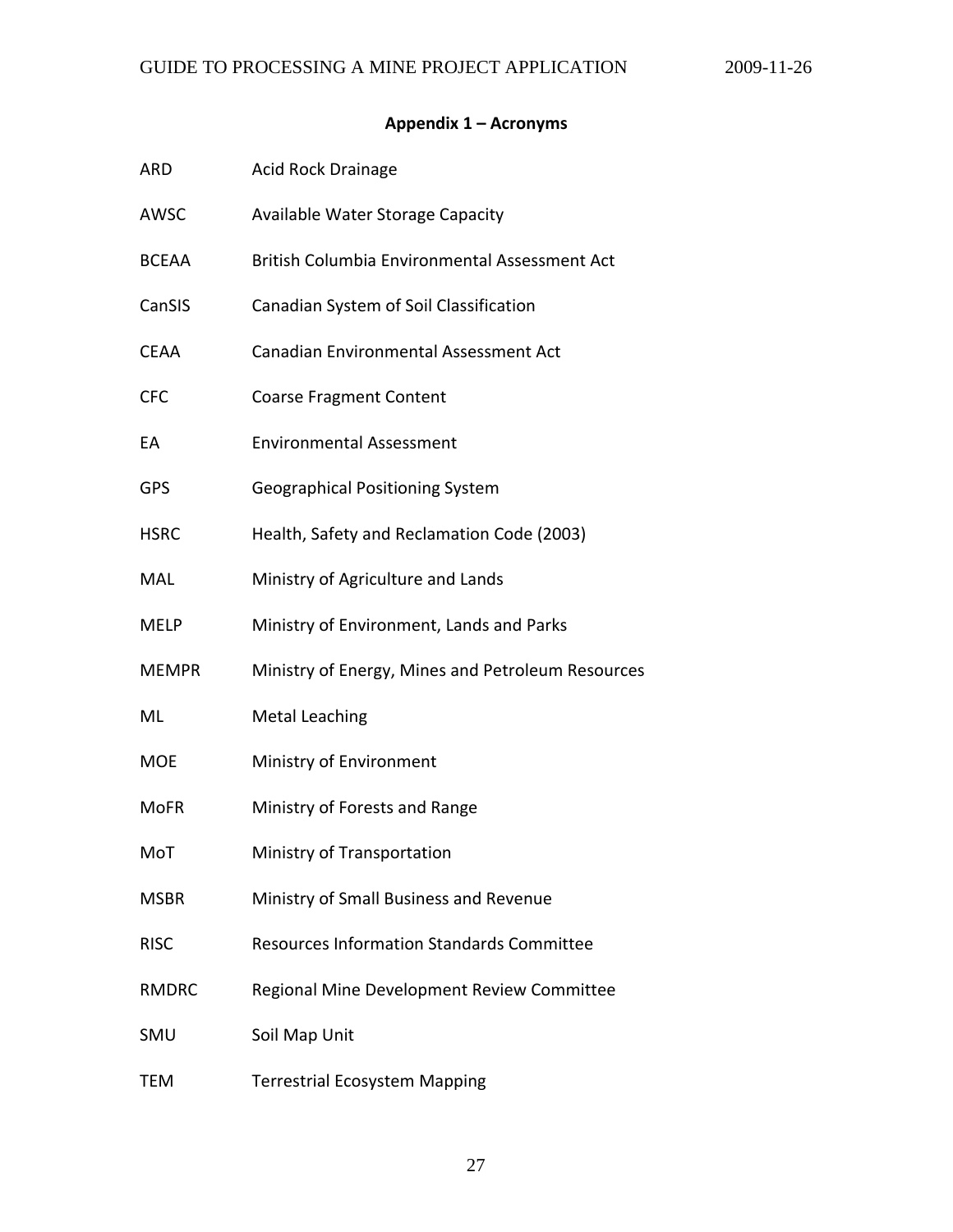#### **Appendix 2 – Important Acts and Regulations**

#### <span id="page-27-0"></span>**REGULATIONS and IMPORTANT STATUES**

#### **Acts and Regulations ‐ Provincial**

The following is a listing of acts, regulations, and statutes that may be relevant to mining operations in BC. .

#### *Agricultural Land Commission Act* **‐** [www.alc.gov.bc.ca/legislation/Act/alca.htm](http://www.alc.gov.bc.ca/legislation/Act/alca.htm)

This Act administered by the Agricultural Land Commission, Ministry of Agriculture and Lands, applies to the use and protection of agricultural land in BC.

- Section 20 allows the use of agricultural land reserve for use other than agricultural
- Section 20.4 provides direction for notification on the prescribed form.

Also refer to the Agricultural Land Reserve Use, Subdivision and Procedure Regulation.

[www.alc.gov.bc.ca/legislation/Reg/ALR\\_Use](http://www.alc.gov.bc.ca/legislation/Reg/ALR_Use-Subd-Proc_Reg.htm)-Subd-Proc\_Reg.htm

#### *Environmental Assessment Act* **‐** www.eao.gov.bc.ca/

This Act administered by the Ministry of Environment (MOE) applies to major projects in the Province of BC which may have an environmental impact. These projects must undergo an environmental assessment review process.

- Sections 5 and 6 state that projects may be designated as requiring review under the Act according to certain criteria.
- Section 8 requires the proponent of a reviewable project to apply for a project approval certificate.

#### *Environmental Management Act* **‐** www.env.gov.bc.ca/epd/

This Act administered by MoE applies to all sites where chemical storage, hydrocarbon storage or usage, herbicides, pesticides, salt or other contaminants are or were contained within the pit boundaries. This Act also contains the Contaminated Sites Regulation, Special Waste Regulation, and the Asphalt Plant Regulation.

• Section 15 allows waste to be stored without a permit for up to 15 months, subject to approval of the Regional Director, Environment.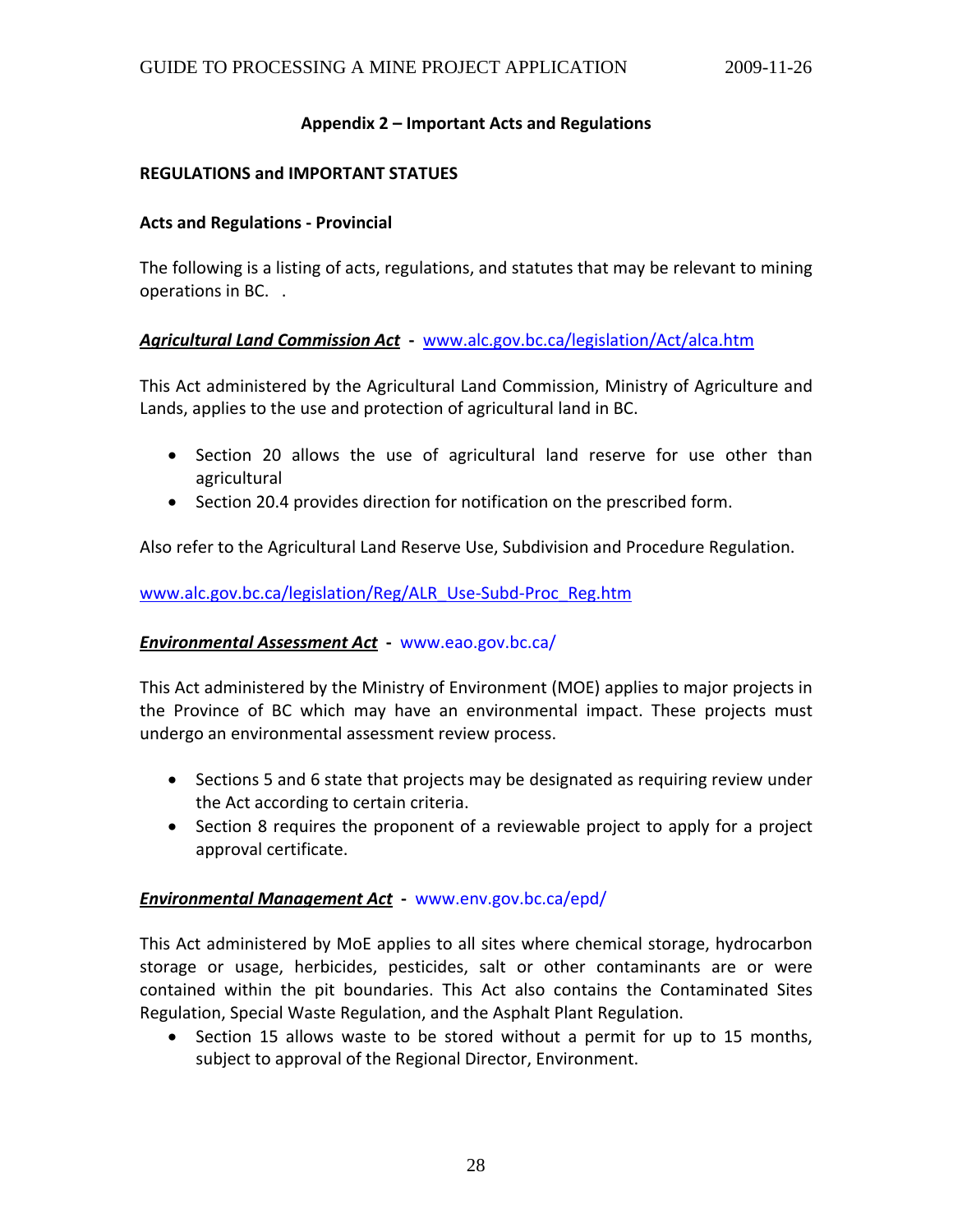## *Forest Act ‐* [www.for.gov.bc.ca/tasb/legsregs/forest/foract/contfa.htm](http://www.for.gov.bc.ca/tasb/legsregs/forest/foract/contfa.htm)

This Act, administered by Ministry of Forests and Range (MoFR), applies to land and forest use in BC

- Section 45 sets out the use of forest land for mineral claim
- Sections 115, 119, and 121 deal with the use and construction of roads and rights‐of‐way for access and removal of timber

# *Forest and Range Practices Code of British Columbia Act* **‐**

[www.for.gov.bc.ca/tasb/legsregs/fpc/fpcact/contfpc.htm](http://www.for.gov.bc.ca/tasb/legsregs/fpc/fpcact/contfpc.htm)

This Code, administered by MoFR, governs the planning and management of the forest resource so that commercial use is fairly balanced with requirements for silviculture and recreation, and the preservation of biodiversity and cultural heritage.

# *Freedom of Information and Protection of Privacy Act ‐*

[www.qp.gov.bc.ca/statreg/stat/F/96165\\_01.htm](http://www.qp.gov.bc.ca/statreg/stat/F/96165_01.htm)

This Act administered by the Ministry of Attorney General applies to the release of government information to the public and other interested parties.

To comply with the act, RGRM's should assume that any and all information pertaining to the GMP may be subject to public scrutiny and act accordingly. File structure and contents should comply with the appropriate government filing system.

# *Health, Safety and Reclamation Code for Mines in British Columbia ‐*  [www.em.gov.bc.ca/Subwebs/mining/Healsafe/mxready/mxcode01.htm](http://www.em.gov.bc.ca/Subwebs/mining/Healsafe/mxready/mxcode01.htm)

This Code applies to all mines in BC and is issued under the *Mines Act*.

- Section 3 sets out safety and health requirements for buildings, machinery, and equipment on mine sites
- Section 9 deals with the safe placement of stockpiles and the disposal of waste
- Section 10.6 deals with reclamation requirements

# *Heritage Conservation Act (and Bill 21 Amendments)*

[www.qp.gov.bc.ca/statreg/stat/H/96187\\_01.htm](http://www.qp.gov.bc.ca/statreg/stat/H/96187_01.htm)

This Act administered by the Ministry of Small Business and Revenue (MSBR) applies to heritage property in BC.

• Section 1 defines heritage sites, objects, and artifacts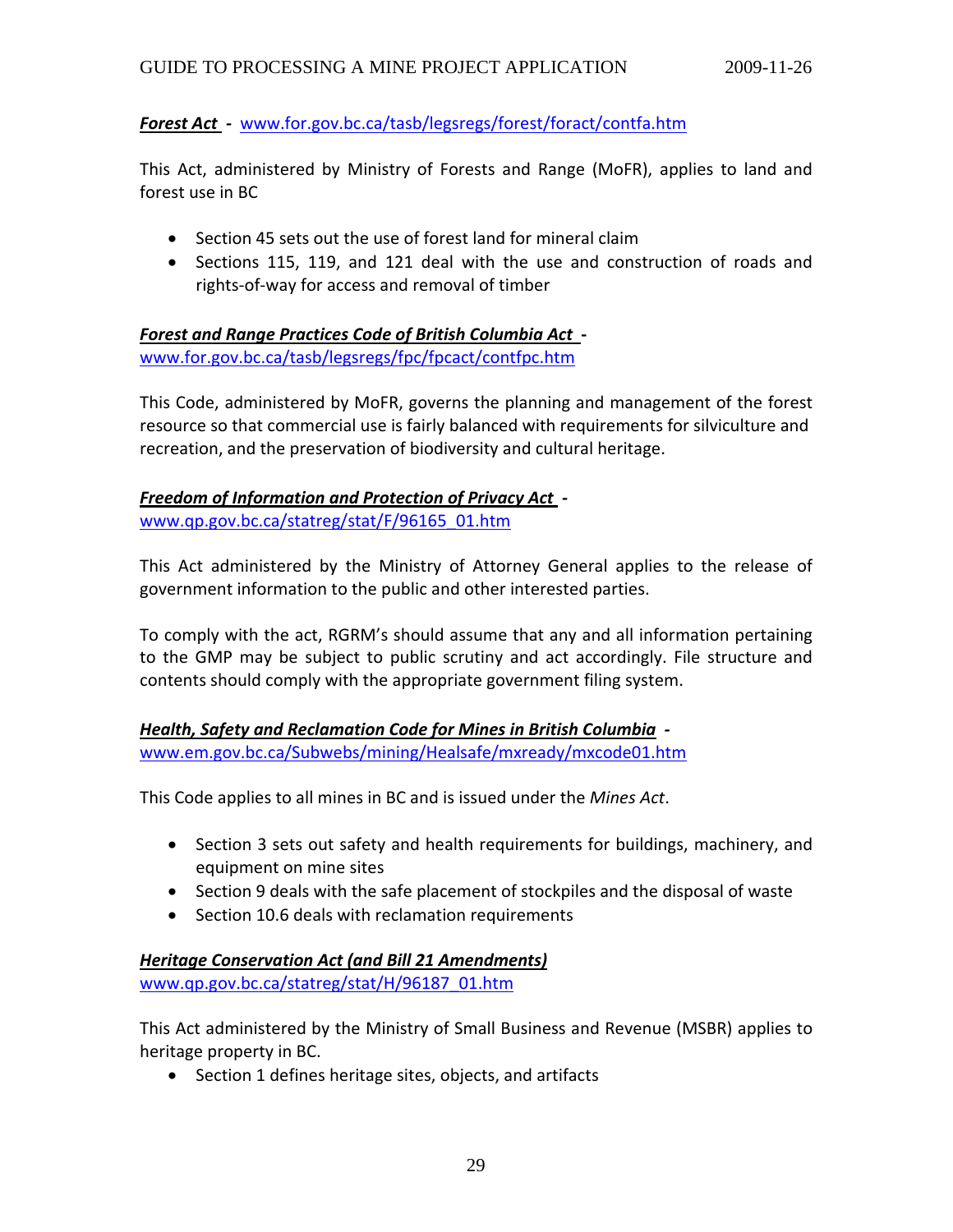- Section 12 states that permits may be issued by MSBR for the excavation of a heritage site under Section 6
- Section 13 prohibits the excavation, alteration, or damage of a heritage site except with a permit issued under Section 5

# *Land Act* **‐** [www.qp.gov.bc.ca/statreg/stat/L/96245\\_01.htm](http://www.qp.gov.bc.ca/statreg/stat/L/96245_01.htm)

This Act administered by the Ministry of Agriculture and Lands (MAL) applies to disposition, disposition processes and surveying of Crown land.

- Section 11 authorizes the Minister to dispose of Crown land
- Section 16 allows the Minister to withdraw Crown land from disposition, as well as amend or cancel the withdrawal
- Section 19 states that Crown land cannot be disposed of by a Crown grant if it is suitable for mining or quarrying
- Section 28 states that leases or other dispositions granted for mining and quarrying may require a payment for material removed from the land
- Section 32 sets out the procedure for applying for a land disposition (e.g., applicants must publish a notice of application)
- Sections 43, 44, and 45 set out conditions for the cancellation or amendment of a land disposition by the Minister
- Section 50 describes the rights and interests that are reserved to government ministries by a land disposition, including the right to remove gravel, sand, and other materials for road construction and maintenance
- Section 53 allows the Minister to cancel a land disposition if it is found to be issued incorrectly

# *Local Government Act* **‐** [www.qp.gov.bc.ca/statreg/stat/L/96323\\_00.htm](http://www.qp.gov.bc.ca/statreg/stat/L/96323_00.htm)

This act administered by the Ministry of Community Services applies to removal of soil, nuisance disturbances, and land use within BC municipalities.

• Proponents should contact their local government planning or engineering departments for applicable Soil Removal Bylaws.

#### *Mineral Tenure Act* **‐** [www.qp.gov.bc.ca/statreg/stat/M/96292\\_01.htm](http://www.qp.gov.bc.ca/statreg/stat/M/96292_01.htm)

This Act administered by MEMPR applies to exploration, claims, and production of defined materials.

- Section 6 establishes the mineral titles online registry for claims, leases and notices
- Section 14 establishes surfaces rights associated with a claim or lease for all operations related to mining activities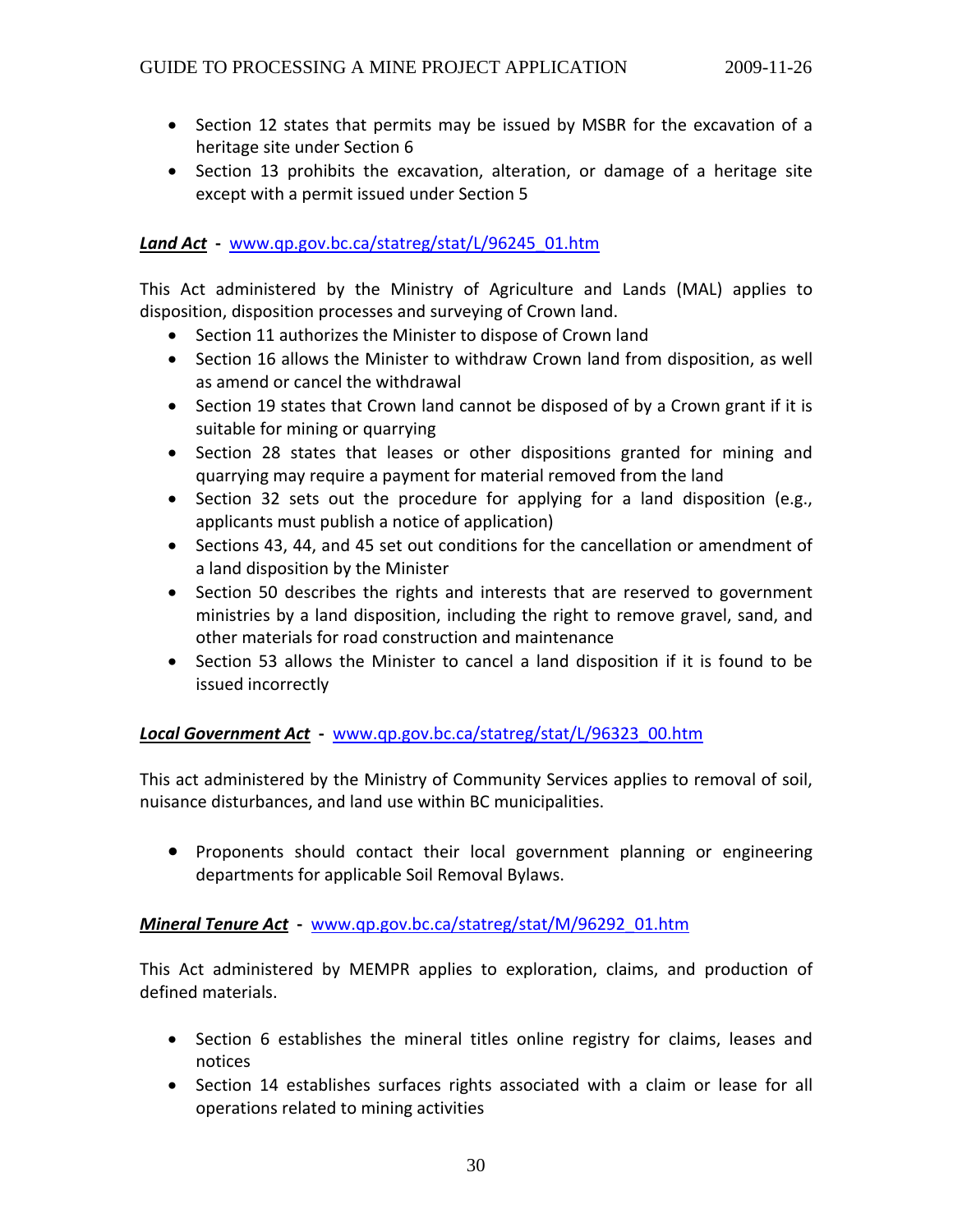- Section 16 governs the priority of rights on Crown land, where a prior land acquisition under the Land Act takes precedence over a subsequent placer or mineral claim over the land
- Section 17 states that the title holder's right to use the surface of the mineral/placer claim can be restricted by making an application to the Minister

# *Mines Act* **‐** [www.qp.gov.bc.ca/statreg/stat/M/96293\\_01.htm](http://www.qp.gov.bc.ca/statreg/stat/M/96293_01.htm)

This Act administered by MEMPR applies to all mines in BC through all phases from exploration to reclamation and abandonment.

- Section 10 states that a permit is required to operate a mine, and sets out some conditions of such a permit.
- Section 15 states that mines can be inspected at any time by a MEMPR inspector
- Section 34 sets out the mandate of the health, safety, and reclamation code committee, which enforces the HSRC (2003).

# *Mining Right‐of‐Way Act* **‐** [www.qp.gov.bc.ca/statreg/stat/M/96294\\_01.htm](http://www.qp.gov.bc.ca/statreg/stat/M/96294_01.htm)

This Act administered by MEMPR applies to the acquisition and use of right‐of‐way to access mines in BC.

- Section 3 states that an interest holder on Crown land may construct a right‐of‐ way with the consent of the responsible Minister (MoFR or MoE).
- Section 10 states that an interest holder may use an existing road on either private or Crown land, by notifying and possibly compensating the owner.

#### *Motor Vehicle Act* **‐** [www.qp.gov.bc.ca/statreg/stat/M/96318\\_00.htm](http://www.qp.gov.bc.ca/statreg/stat/M/96318_00.htm)

This Act administered by MoT applies to the licensing of vehicles for operation on highways and roads within BC.

• Section 9 allows two or more industrial vehicles being used on a mine site to share a single license, provided that only one of the vehicles is operated on a public highway at the same time

# *Park Act* **‐** [www.qp.gov.bc.ca/statreg/stat/P/96344\\_01.htm](http://www.qp.gov.bc.ca/statreg/stat/P/96344_01.htm)

This Act administered by MoE applies to the establishment and administration of parkland in BC.

• Section 16 states that parks cannot be used for any industrial purpose, including mining, without a permit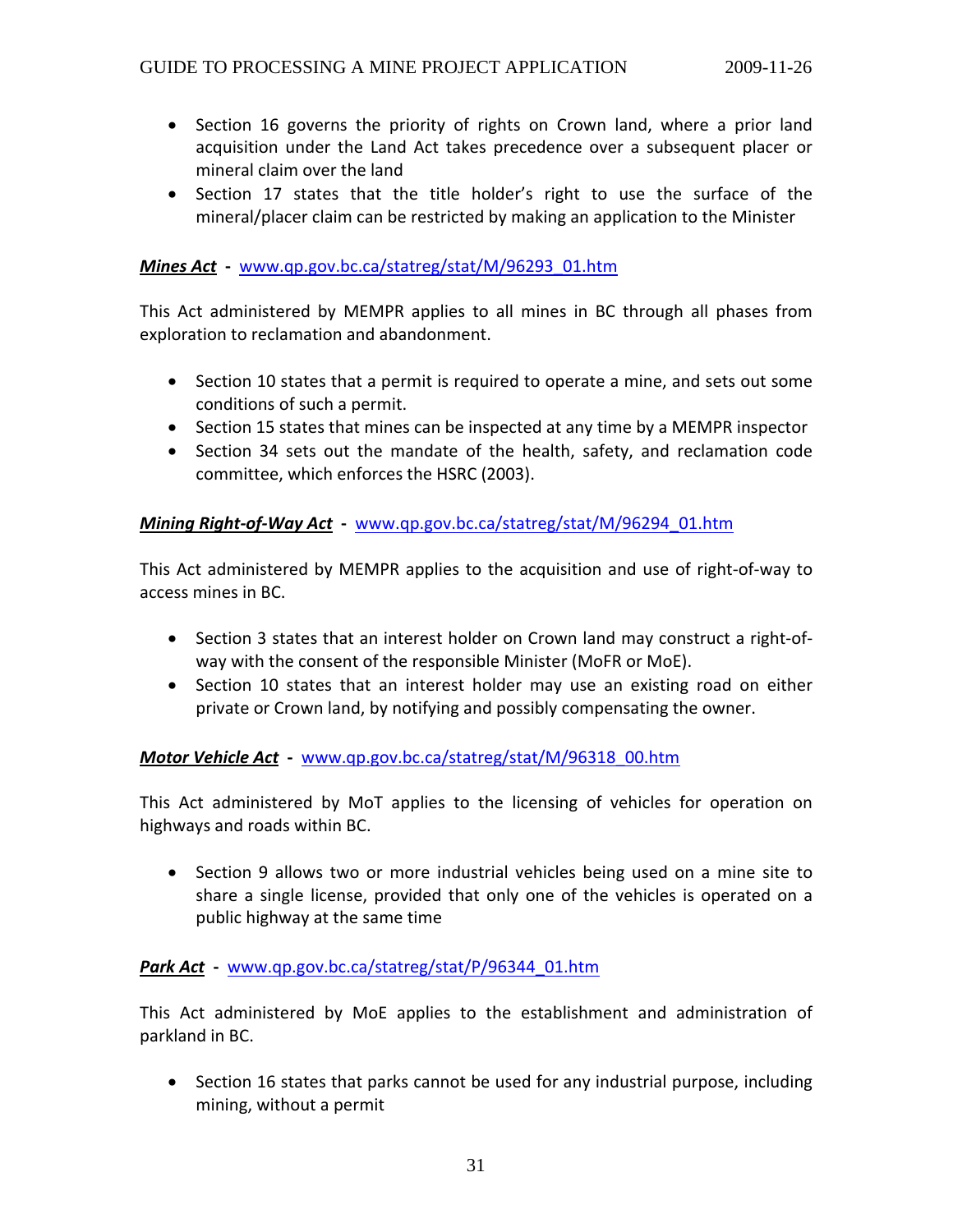• Sections 20 and 21 allow the issuance of park use permits under certain conditions

#### *Transportation Act*  **‐** [www.qp.gov.bc.ca/statreg/stat/T/04044\\_01.htm](http://www.qp.gov.bc.ca/statreg/stat/T/04044_01.htm)

This Act administered by MoT, applies to the establishment and use of highway right‐of‐ ways, the taking of gravel, and compensation.

• Section 9 sets out compensation for entry to land used for mining activities

#### *Water Act* ‐ [www.qp.gov.bc.ca/statreg/stat/W/96483\\_01.htm](http://www.qp.gov.bc.ca/statreg/stat/W/96483_01.htm)

This Act administered by the Water Stewardship Division of the Ministry of Environment.

#### *Weed Control Act* **‐** [www.qp.gov.bc.ca/statreg/stat/W/96487\\_01.htm](http://www.qp.gov.bc.ca/statreg/stat/W/96487_01.htm)

This Act administered by MAL applies to the control of noxious weeds in BC.

- Section 2 states that land occupiers must control noxious weeds growing on the land
- Sections 4 and 6 state that notices may be issued to land occupiers ordering them to control noxious weeds
- Sections 7 and 8 state that inspectors may enter the land to control noxious weeds and bill the land occupier for costs

#### **Acts and Regulations – Federal**

#### *Canada Water Act* [\(laws.justice.gc.ca/en/C](http://laws.justice.gc.ca/en/C-11/index.html)‐11/index.html)

This is a Federal act, administered by Environment Canada, for the protection of water quality.

• Section 9 prohibits the deposit of any waste including overburden, silts, sands, or gravel into water bodies composing a water quality management area.

#### *Fisheries Act* ‐ [laws.justice.gc.ca/en/F](http://laws.justice.gc.ca/en/F-14/index.html)‐14/index.html

This is a Federal act administered by Fisheries and Oceans Canada, for the protection of fish and fish habitat, including protection against the deposit of deleterious substances.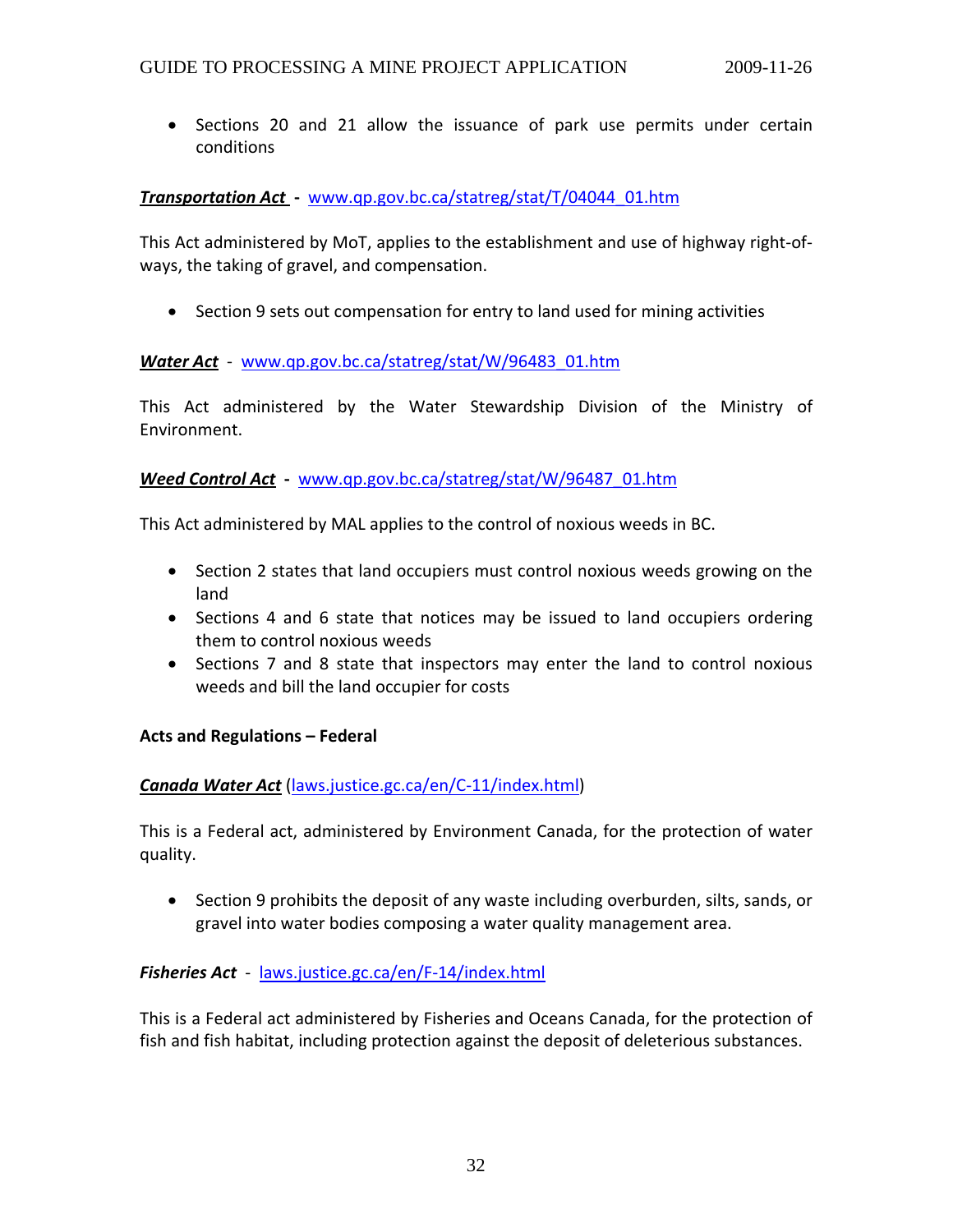- Section 32 states that no person shall destroy fish by any means other than fishing except as authorized by the Minister
- Section 34 requires that no deleterious substances be placed in water such as sands, gravels, silts or clays, that may be harmful to fish
- Section 35 states that no person shall carry on any work or undertaking that results in the harmful alteration, disruption or destruction of fish habitat
- Section 38 requires that inspectors collect and test samples. The results of these tests could lead to a fine.

# *Navigable Waters Protection Act ‐* [laws.justice.gc.ca/en/N](http://laws.justice.gc.ca/en/N-22/index.html)‐22/index.html

This Federal act, administered by Fisheries and Oceans, applies to navigable waters in Canada.

- Section 5 states that no work can be done in, over, under, through, or across any navigable water without the approval of the Minister and under certain conditions
- Section 22 prohibits the dumping of gravel, stone, earth, or any other material or rubbish into navigable waters

## *Canadian Environmental Assessment Act* **‐**

[http://www.ceaa.gc.ca/013/whatsnew\\_e.htm](http://www.ceaa.gc.ca/013/whatsnew_e.htm)

Administered by the Canadian Environmental Assessment Office, applies to proposed projects through four types of environmental assessment: [screenings](http://www.ceaa.gc.ca/010/basics_e.htm#screening) (including [class](http://www.ceaa.gc.ca/010/basics_e.htm#class) [screenings\)](http://www.ceaa.gc.ca/010/basics_e.htm#class), [comprehensive](http://www.ceaa.gc.ca/010/basics_e.htm#comp) studies, [mediations](http://www.ceaa.gc.ca/010/basics_e.htm#mediation) and [review](http://www.ceaa.gc.ca/010/basics_e.htm#panel) panels. Unlike British Columbia, the federal system relies on individual departments, or Responsible Authorities, (e.g. Environment Canada or Department of Fisheries and Oceans) to make decisions with respect to scope of projects or whether a project is in or out of the CEAA process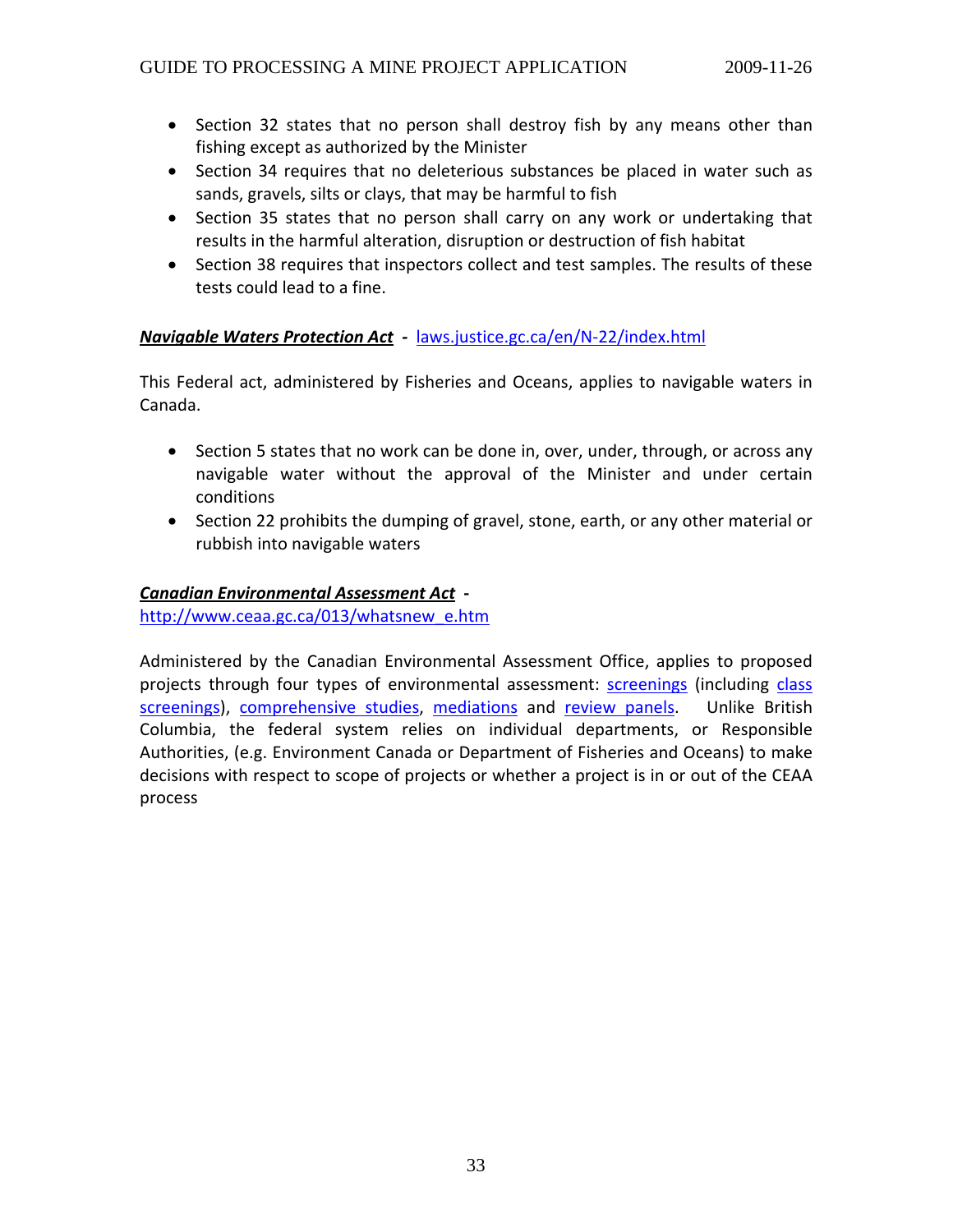<span id="page-33-0"></span>**Appendix 3 ‐ Terms of Reference for Regional Mine Development Review Committees** 

# **TERMS OF REFERENCE**

**FOR**

# **REGIONAL MINE DEVELOPMENT REVIEW COMMITTEES**

**MINING AND MINERALS DIVISION**

# **MINISTRY OF ENERGY, MINES AND PETROLEUM RESOURCES**

**October, 2008**

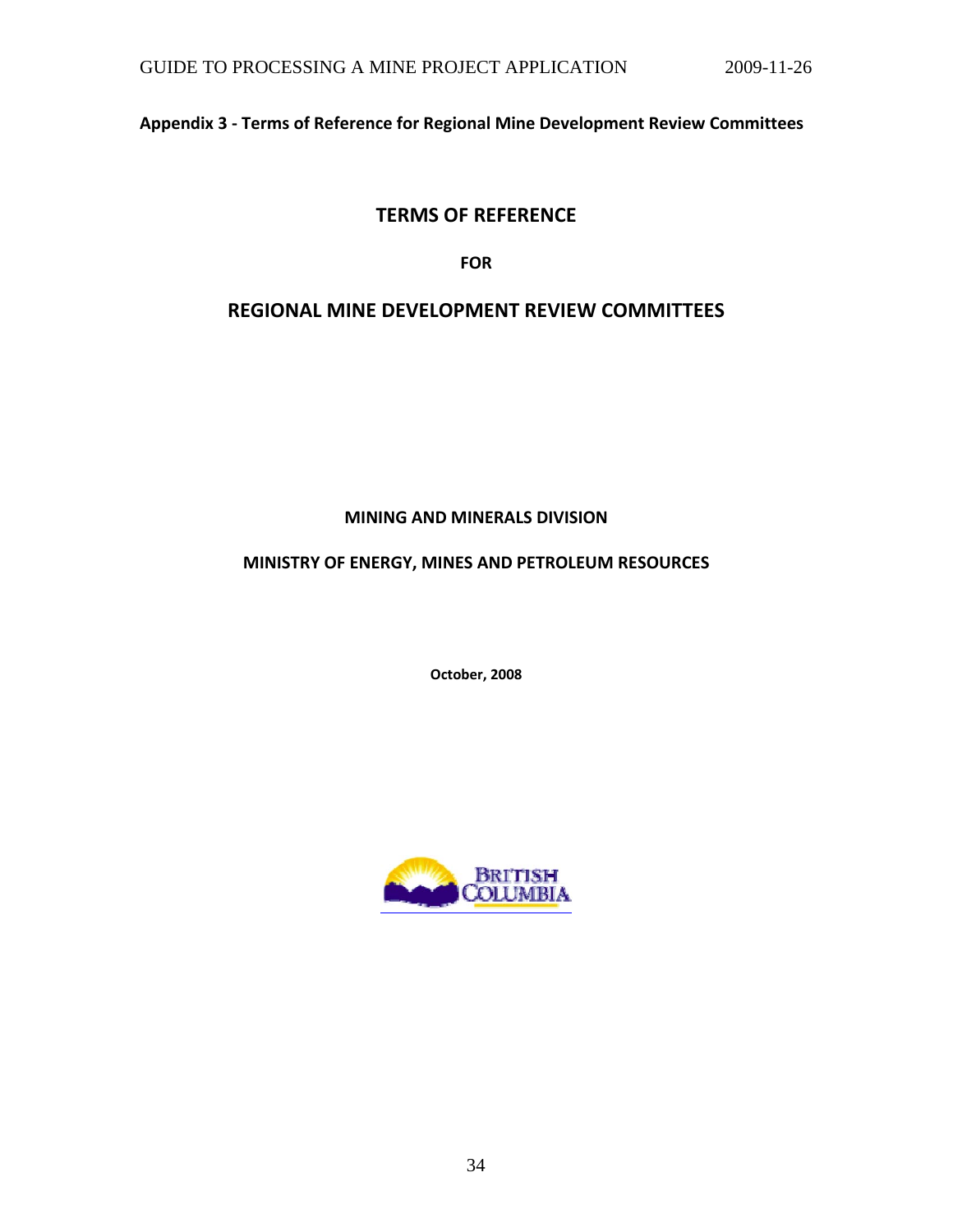# **MINISTRY OF ENERGY, MINES AND PETROLEUM RESOURCES TERMS OF REFERENCE FOR REGIONAL MINE DEVELOPMENT REVIEW COMMITTEES**

#### **October, 2008**

#### **PREAMBLE**

British Columbia has an abundance of resource wealth, and mining is one of the province's most important industries, bringing socio‐economic benefits to all regions. Mining has fuelled the BC economy for over 150 years and has major potential for providing future benefits to all British Columbians.

The British Columbia Mining Plan recognizes society's need for metals, and builds on the strength of BC's communities, First Nations, the mining industry and other groups, by setting out actions the province will undertake to ensure that the industry is profitable, socially and environmentally responsible and sustainable for the long term future. A major strategy identified in the Mining Plan is "to develop a faster and simplified approach to multi-agency exploration and mining approvals, with the Ministry of Energy, Mines and Petroleum Resources acting as the single coordinating agency".

The intent of the following terms of reference and their related operating guidelines for the multi‐agency Regional Mine Development Review Committees (RMDRCs) is to:

- guide the exploration and mine development review process under the *Mines Act* and the *Health, Safety and Reclamation Code for Mines in British Columbia,* in a manner that ensures transparent, open, thorough, comprehensive, fair and timely reviews;
- coordinate, to the extent possible, the review and decision-making of all provincial, local and federal agencies with respect to any authorizations required for mining proposals; and
- ensure full government agency, First Nation and public access to information, opportunities for review and input, and consideration of all input in the decision‐ making process while keeping within the current public policy and regulatory framework.

#### **BACKGROUND**

The Ministry of Energy, Mines and Petroleum Resources (the Ministry) strives to ensure that all mining and related activities are carried out in ways that minimize their impacts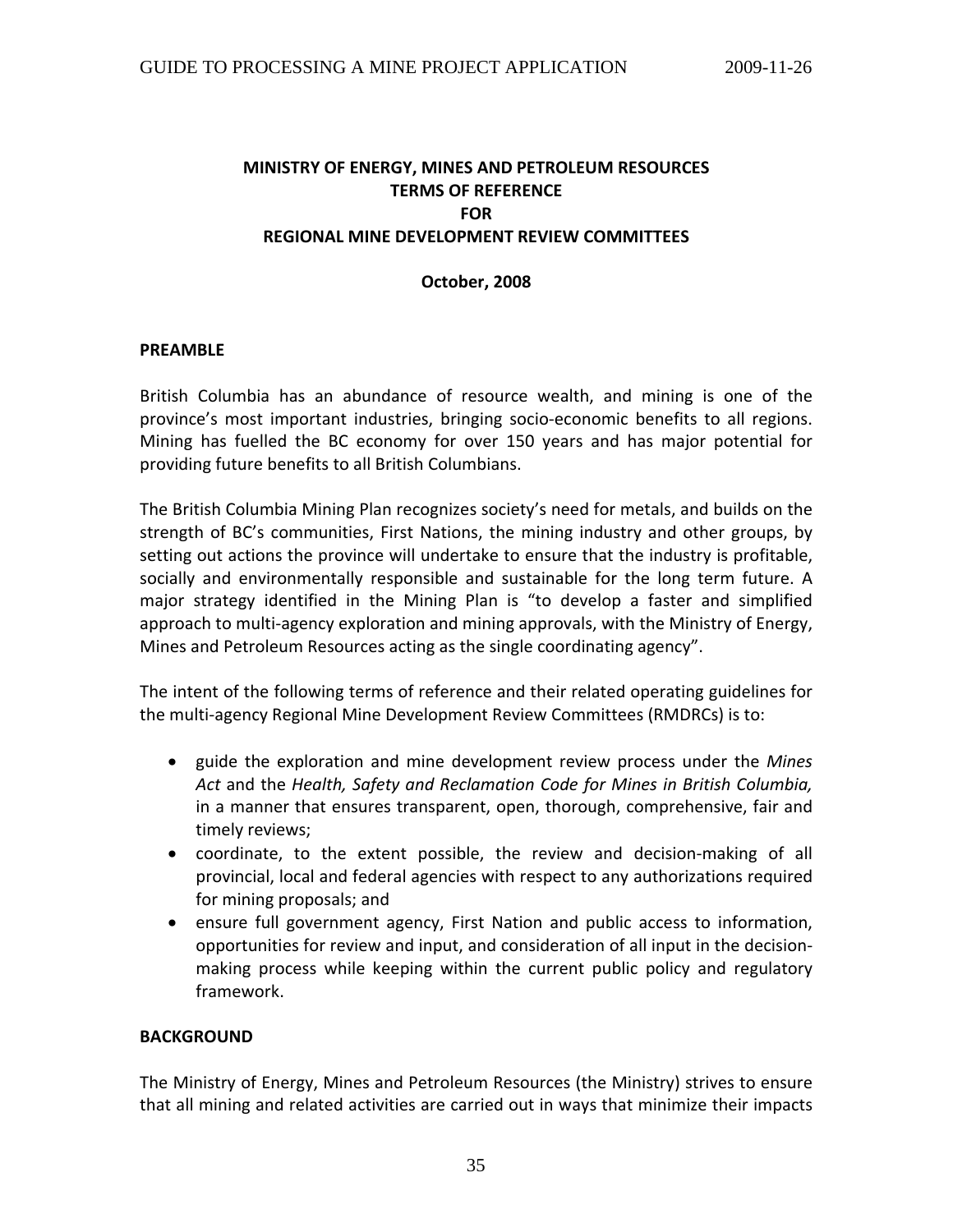on their surroundings, and BC's standards for environmental protection are among the highest anywhere. This is achieved by local, provincial and federal agencies working with mine proponents, local communities and First Nations to help ensure that these standards are not only met but continuously improved.

All proposed mine projects in British Columbia are subject to a comprehensive multi‐ agency environmental assessment prior to the issuance of detailed operating permits. The environmental assessment process is designed to ensure that the potential effects of a project, including potential socio‐economic effects where deemed appropriate, can be identified and assessed and, if necessary, modifications made to project design to help avoid costly mistakes or significant negative effects. The review process includes identifying and addressing environmental, worker health and safety, community and First Nations concerns. Those mine projects that exceed established thresholds are reviewed by the Environmental Assessment Office under the *BC Environmental Assessment Act*, whereas other significant mine projects which are not automatically subject to the BCEAA are reviewed by the Regional Mine Development Review Committees, coordinated by the Ministry under the *Mines Act*.

The Regional Mine Development Review Committees, which report to the Chief Inspector of Mines, provide the vehicles for undertaking the environmental assessment of proposed mine projects under the *Mines Act*, and for making recommendations to the Ministry regarding the issuance of mine permits. The following terms of reference outline the goals, purpose, membership and general scope of work for these committees.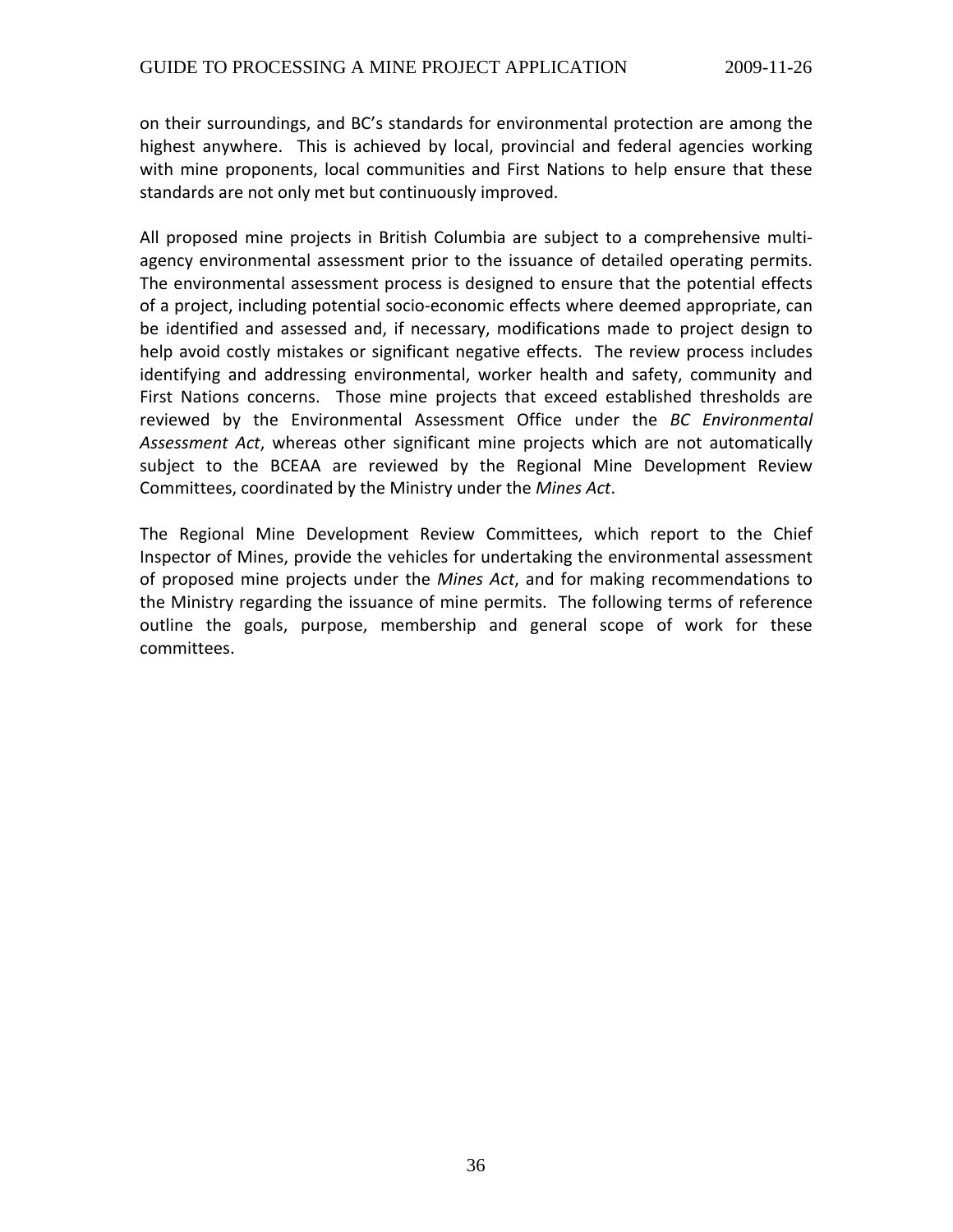### **TERMS OF REFERENCE REGIONAL MINE DEVELOPMENT REVIEW COMMITTEES October, 2008**

The Regional Mine Development Review Committees are regionally‐based multi‐agency review committees, established pursuant to Section 9 of the Mines Act.

#### **GOAL**

The goal of the Regional Mine Development Review Committees is to foster socially and environmentally responsible mining developments by providing an open, transparent, efficient and timely process for the review and permitting of proposed mine projects, including significant exploration, reclamation, closure and abandonment proposals.

#### **PURPOSE**

The purpose of the Regional Mine Development Review Committees is to coordinate a multi-agency mine review process, providing recommendations to the Ministry of Energy, Mines and Petroleum Resources (the Ministry) on applications referred to it, including:

- undertaking reviews of significant exploration proposals where issues cannot be addressed by the standard Notice of Work process;
- undertaking reviews of mine development, mine closure and reclamation plan applications for proposed coal and hard rock mineral mines, as well as the more complex placer mines, quarries, sand and gravel operations, mine expansions, or modifications of existing operations;
- coordinating the implementation of *Environmental Assessment Act* certificate conditions and authorizations in mine permits, including assistance in coordinating concurrent permitting if requested;
- working with project proponents, First Nations and potentially affected communities early in project planning to identify and scope the issues and information required to satisfy a coordinated approach to meeting all provincial, local and federal government statutory permitting requirements, to the extent possible;
- identifying and scoping, with the assistance of First Nations and potentially affected communities, the type and level of consultation required;
- working with project proponents to implement consultation programs;
- advising on and assessing the adequacy of public consultation undertaken by the proponent;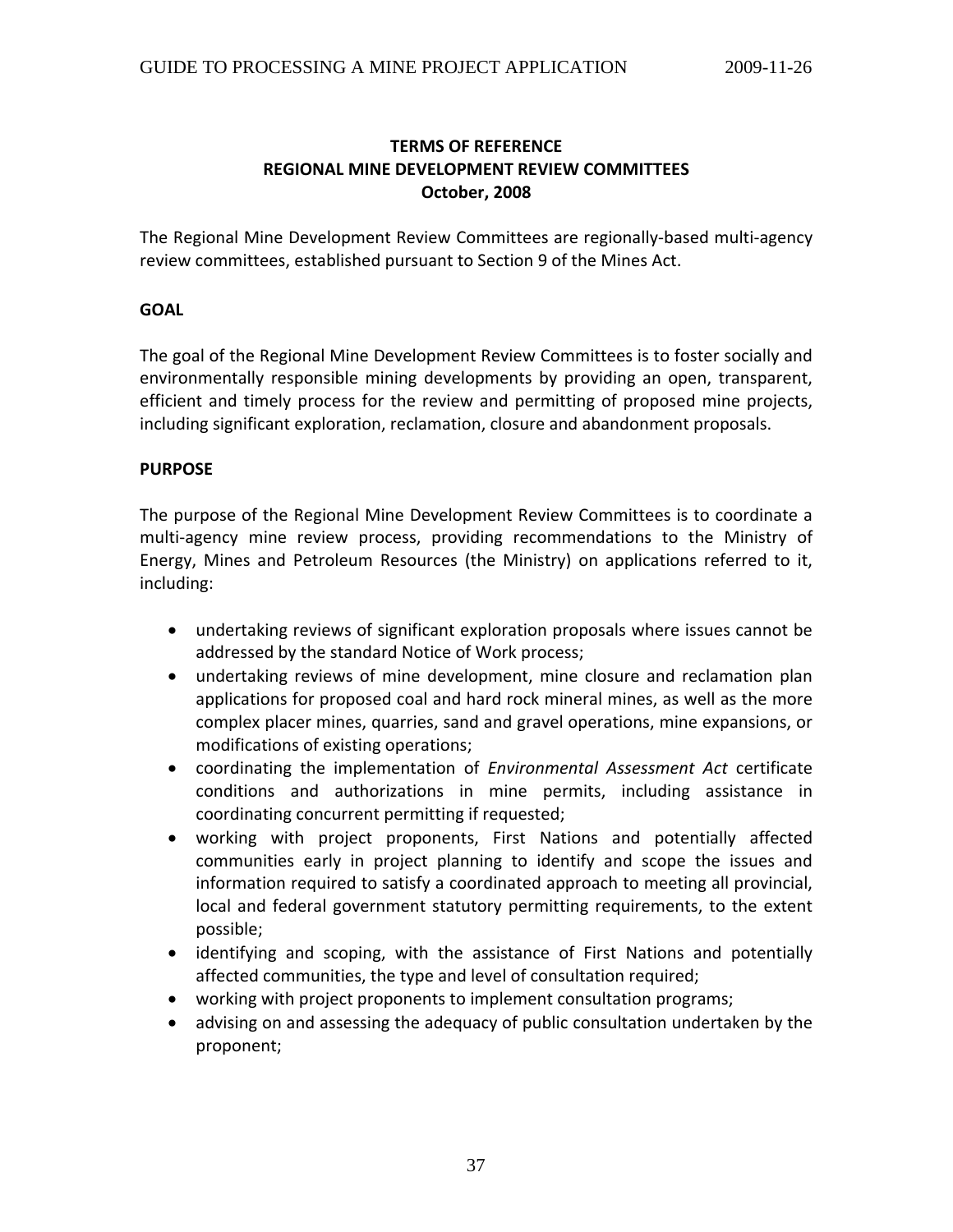- advising on the need for a public liaison committee to assist the ministry in any follow-up and monitoring during mine development, operation and closure and abandonment;
- ensuring that opportunities for full review and comment are provided;
- ensuring that project applications meet the requirements of Part 10.1.4 of the Code, including socio‐economic assessments and requirements to provide information and analysis that may contribute to cumulative effects assessments where deemed necessary;
- recommending, within the scope of the current public policy and regulatory regime, terms and conditions of mine approval including performance standards such as land use objectives, land capability objectives, prediction, prevention treatment and control of metal leaching and acid rock drainage, and security bonding;
- coordinating follow-up and monitoring programs as project development and operation proceeds;
- working with proponents and others to meet legislated timelines;
- sharing information on exploration and mine project applications and permits; and
- any other matters related to the mining industry and government programs referred to them by the Ministry.

#### **RELATIONSHIP TO LAND USE PLANNING**

Provincial land use plans provide the framework and context for setting environmental, land use and resource management goals over provincial Crown land. The Regional Mine Development Review Process is project‐specific and has no authority to act as a land use planning mechanism or to re‐open land use plans.

#### **RELATIONSHIP TO ENVIRONMENTAL ASSESSMENT PROCESS**

For those mine projects which are subject to an environmental assessment under the *BC Environmental Assessment Act*, the proponent must obtain an Environmental Assessment (EA) Certificate before a Mines Act permit can be issued. Application for the mine permit can be made concurrently with the EA application or subsequent to the issuance of an EA Certificate and, in either case, many of the key issues and information requirements for the permit application will have been addressed at a strategic level during the environmental assessment process.

In practice, efforts are made to ensure that the detailed information and consultation requirements for a *Mines Act* permit are also identified and satisfied to the extent practicable during the course of the EA process. Following issuance of an EA Certificate, therefore, the Regional Mine Development Review Committee will tailor the information requirements for permit issuance specifically to the circumstances of the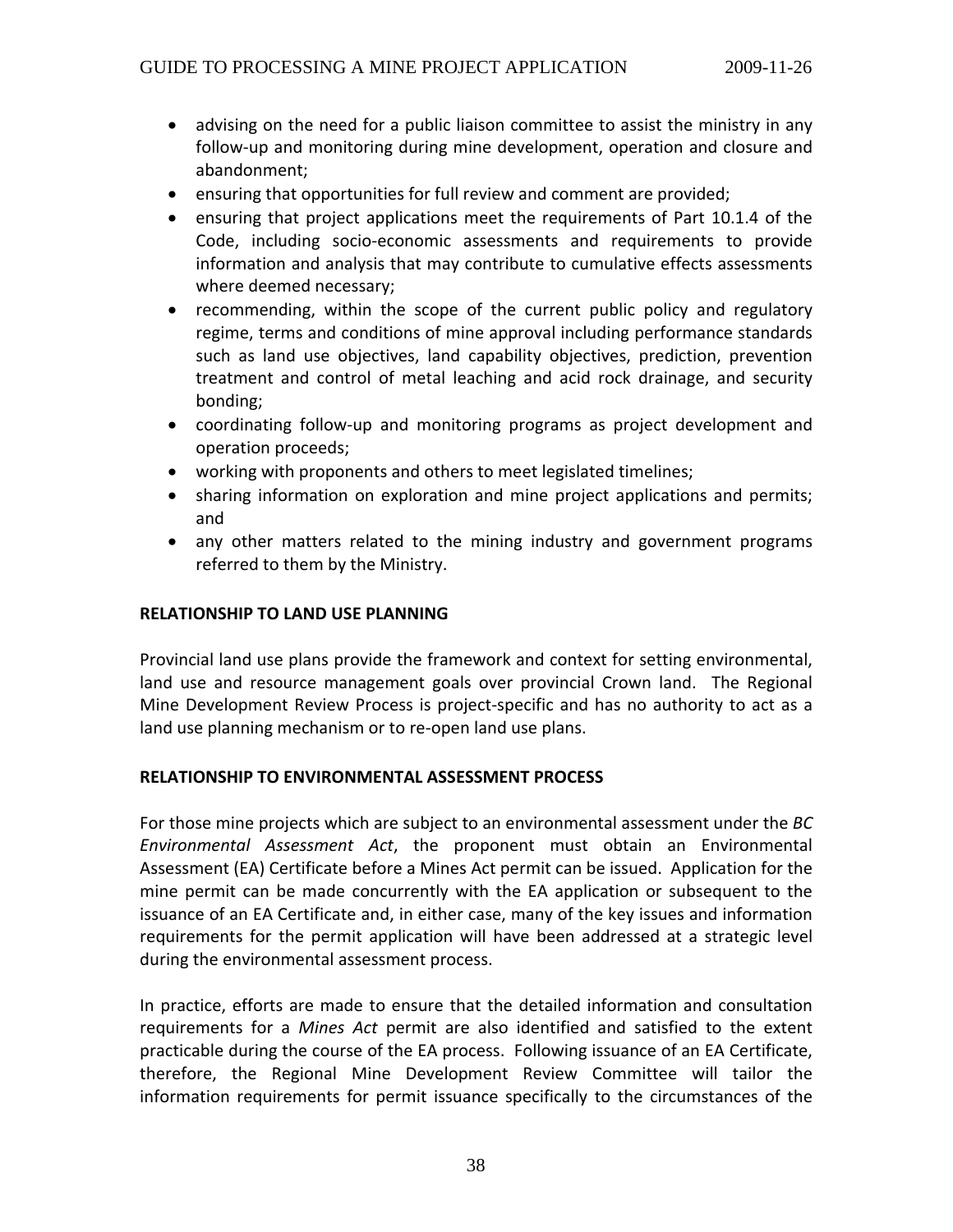particular project, and will likely focus primarily on the detailed design information required for individual project components.

#### **MEMBERSHIP**

The Regional Mine Development Review Committee is normally chaired by the Regional Director, Mining and Minerals Division, or another Ministry designate, depending on the circumstances.

Ministries or agencies with a legislated or policy mandate regarding the mining industry or the land or resources potentially impacted by mining are invited to participate as standing members of the committee. Representatives from these agencies should be able to provide technical advice on mine permit applications related to their own regulatory requirements, and should also be empowered to represent their senior staff on a policy level.

Local governments and potentially affected First Nations are also invited to participate as standing members on a project‐specific basis. Membership may vary depending on the issues and responsibilities of agencies in different regions. Membership may include but not be limited to technical representatives of:

- Ministry of Energy, Mines and Petroleum Resources
- Ministry of Environment
- Ministry of Agriculture and Lands
- Ministry of Forests and Range
- Regional Health Authority
- Ministry of Transportation
- Ministry of Aboriginal Relations and Reconciliation
- Ministry of Economic Development
- Local Governments
- First Nations
- Environmental Assessment Office
- Environment Canada
- Department of Fisheries and Oceans.

Other ministries or agencies may be invited to participate on an as needed basis.

Representatives from trans-border jurisdictions, which may be affected by mining proposals, may also be invited to participate at the discretion of the Chair.

Representatives of the public may be invited to attend meetings to make presentations, provide information and ask questions of government and the proponent, at the discretion of the Chair and on advice from the committee. Although they do not sit as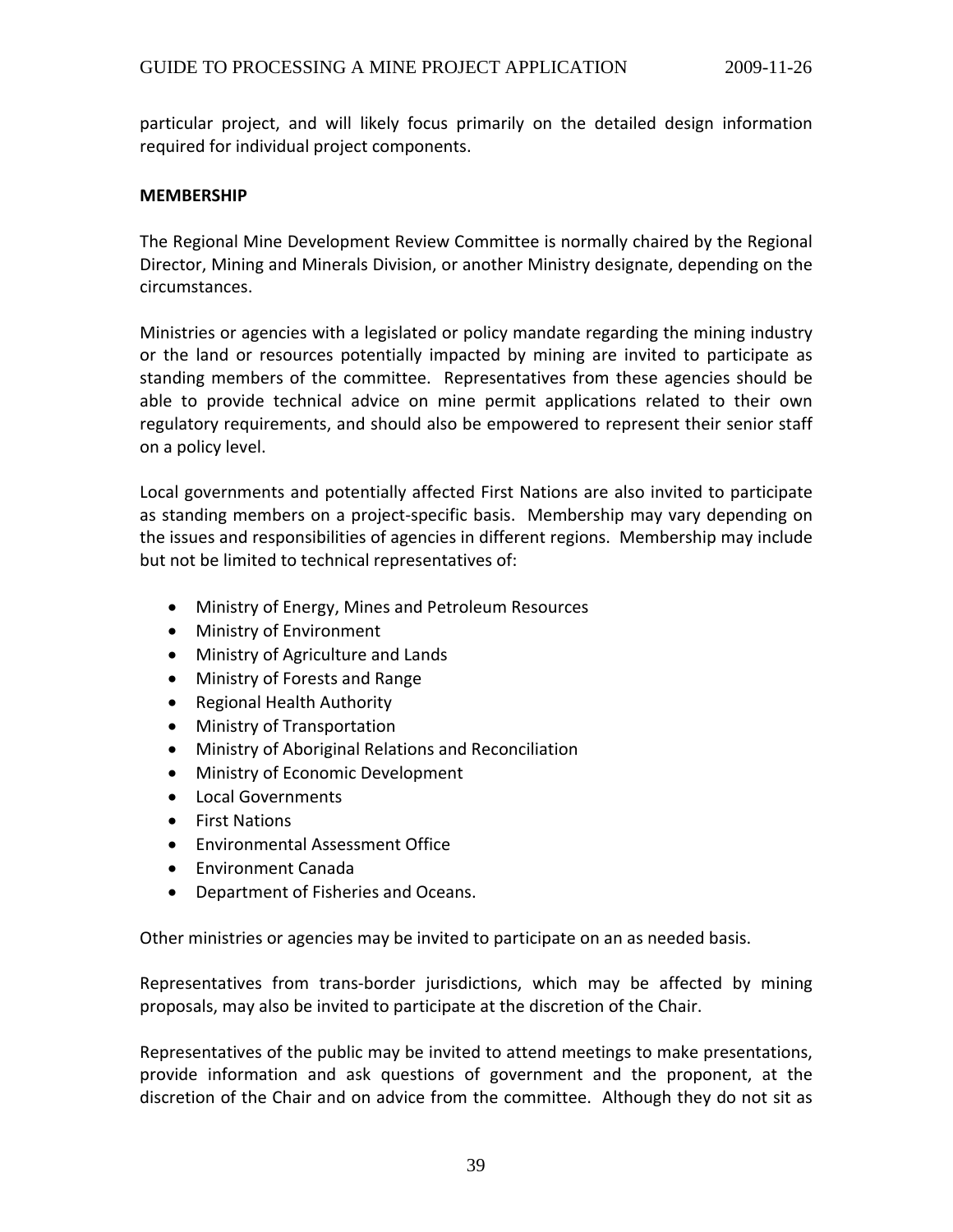members of the committee, the public have opportunities to influence the permitting decision by participating in public meetings, open houses and other public forums arranged by the proponent and/or the committee, and by reviewing the application and submitting comments to the Chair of the committee during the public comment period.

Project proponents will be invited to participate in the work of the committee when and where required.

#### **LOCATION AND VENUE**

Regional Mine Development Review Committees are established to represent regions of the province and are located in the following regional centres:

- Smithers (Northwest Mine Development Review Committee)
- Prince George (Northeast Mine Development Review Committee)
- Williams Lake (Cariboo Mine Development Review Committee)
- Kamloops (South Central Mine Development Review Committee
- Cranbrook (Kootenay Mine Development Review Committee)
- Vancouver (Lower Mainland Mine Development Review Committee)
- Victoria (Vancouver Island Mine Development Review Committee)

Regional Mine Development Review Committee Operating Guidelines will outline the details of how and when committee meetings will take place, the structure of agendas, meeting minutes and other procedures, including the role of individual committee members, the committee as a whole and project proponents.

Meetings will be normally held in the identified regional centres, or in other communities closer to proposed mine projects where appropriate, and will be organized by the Chair. Generally, committees will meet on an as-and-when required basis, agendas will be circulated along with the appropriate materials, and lead time will be given to review materials and prepare for the meeting. It is expected that all committee members will prioritize the time and effort required to participate and be prepared to meet time limits.

The Ministry is responsible for the administration of the committee, which includes ensuring that materials are provided to committee members, meeting dates are convenient for members, draft minutes are taken and circulated for committee review and comment prior to finalizing, and committee recommendations are fully taken into consideration in the development of terms and conditions for *Mines Act* permits.

Project proponents have the responsibility to distribute project applications and supporting material; to conduct early pre-application consultation with government agencies; to communicate with potentially affected First Nations and communities to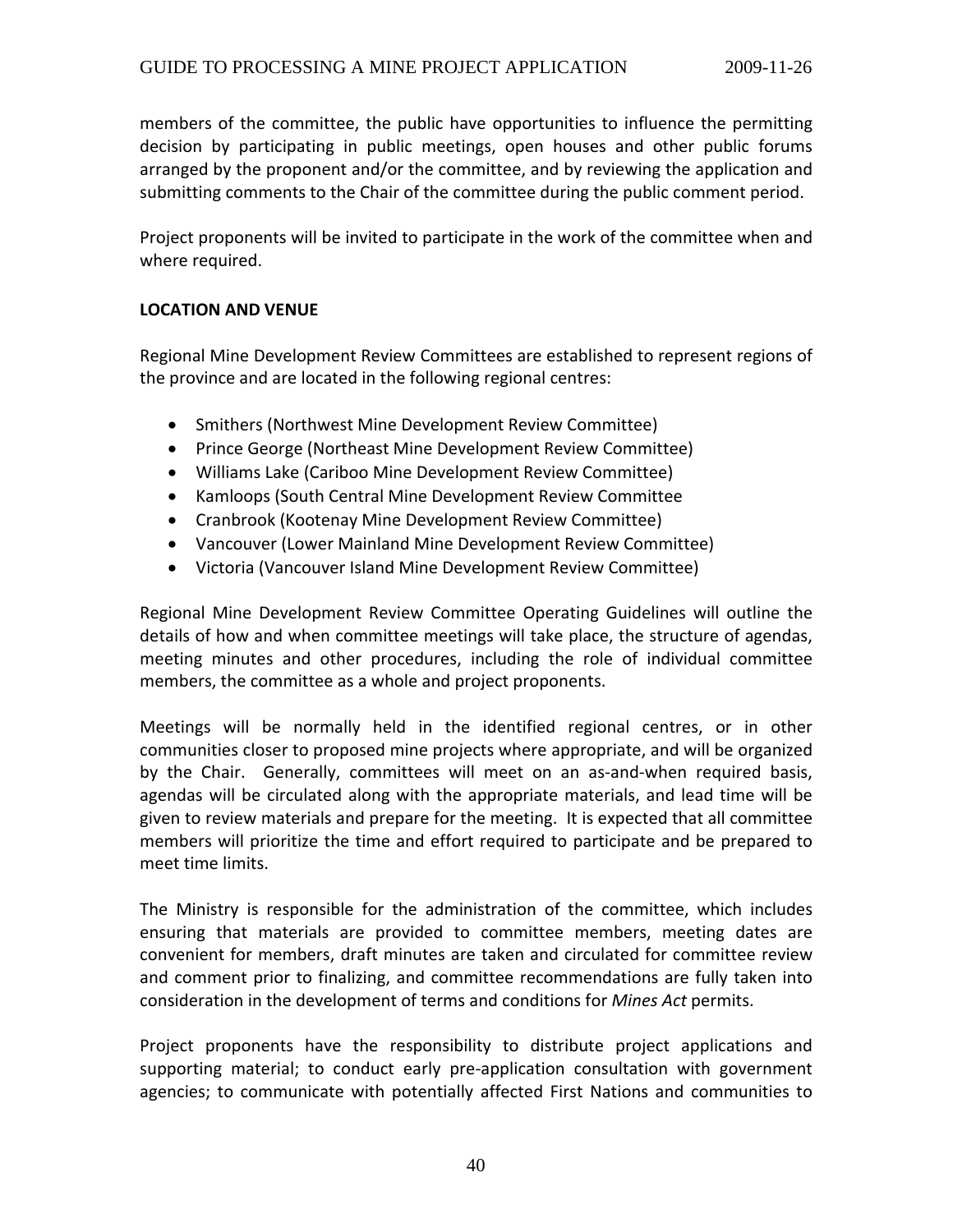identify and scope issues and information requirements; to conduct public meetings and information sessions; to engage First Nations in meaningful communications to assist the committees to meet government's duty to consult; and to work with the committee to address issues in order to meet established timelines. Of particular importance is the need for proponents to fully understand the issues and information requirements, and to provide the necessary details in a complete and comprehensive application, to assist the committee meet legislated time limits. The legislated 60‐day timeline for review only begins once an acceptable application is referred to the committee.

#### **DISPUTE RESOLUTION**

The committees will strive for consensus when making recommendations and decisions. From time to time, however, issues may arise regarding interpretation of policy, challenges in meeting legislated time limits, or difficulty in resolving technical issues. Matters that cannot be resolved at the regional level will be fully described in a summary report prepared by the Chair and submitted to senior staff of the Ministry for consideration. The Ministry will discuss the issues and seek resolution with senior representatives of the affected agencies, before making a final determination.

#### **LIMITS OF THESE TERMS OF REFERENCE**

Nothing in these Terms of Reference limits or abrogates the responsibilities or duties assigned to individual ministries under their own ministry legislation. First Nations participation in the committees will contribute to the Ministry's duty to consult, but may not constitute the full level of engagement that may be required to address asserted aboriginal interests. Statutory decision makers will have to assess the adequacy of aboriginal consultation undertaken by the Ministry on a case‐by‐case basis.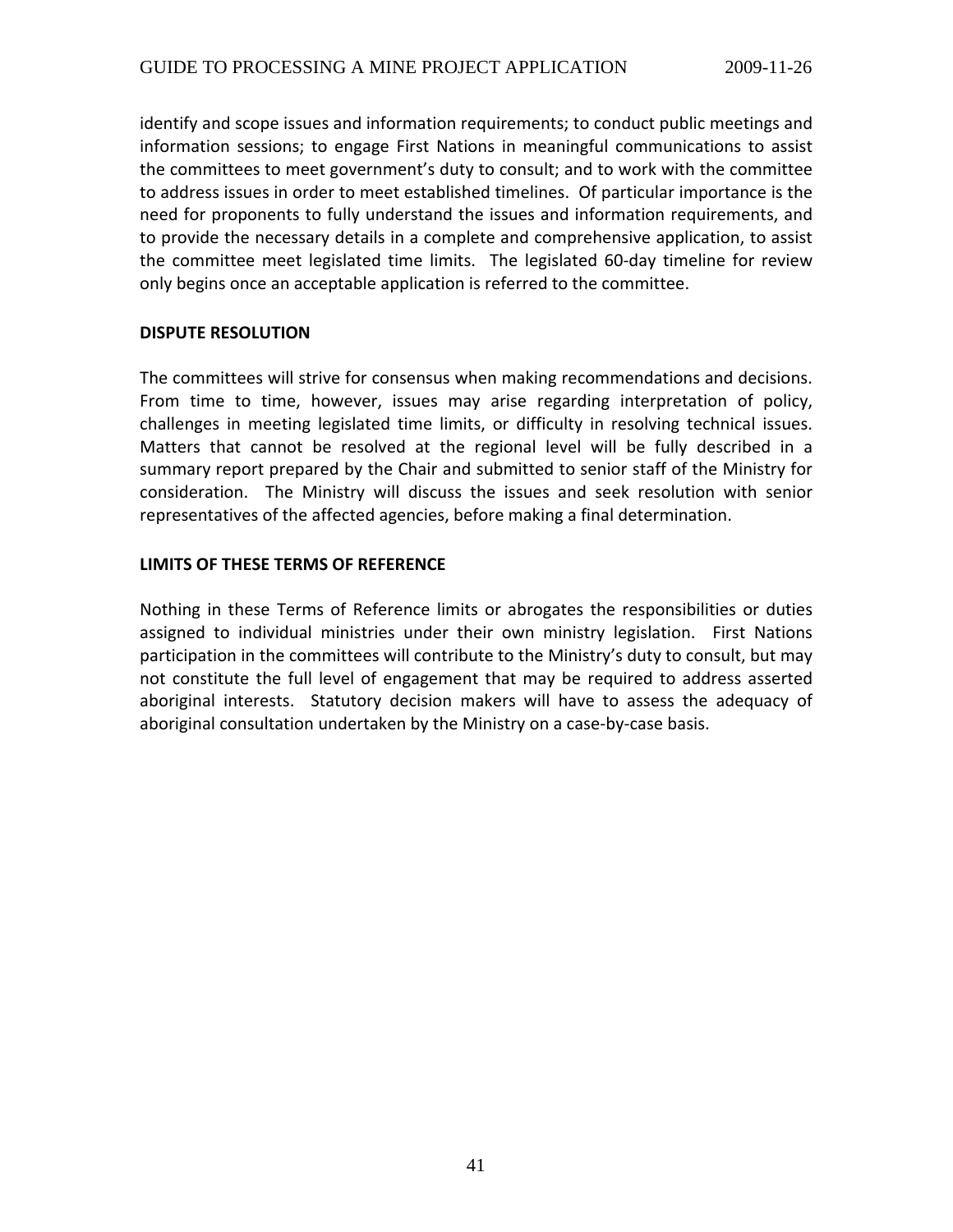### **Appendix 4 – Regional Mine Development Review Committees Draft Operating Guidelines**

# **REGIONAL MINE DEVELOPMENT REVIEW COMMITTEES**

# **DRAFT OPERATING GUIDELINES**

### **MINING AND MINERALS DIVISION**

### **MINISTRY OF ENERGY, MINES AND PETROLEUM RESOURCES**

**October, 2008**

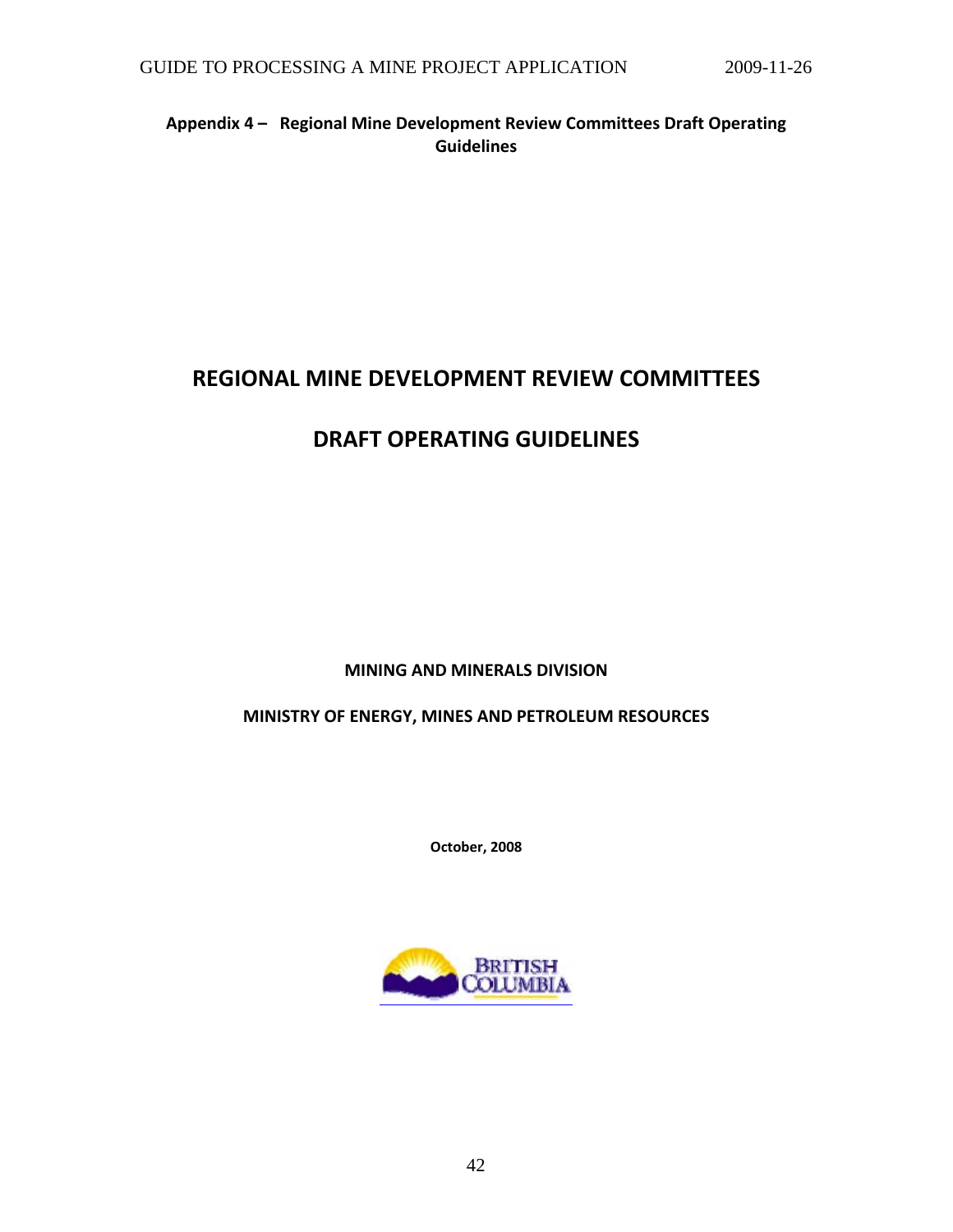### **MINISTRY OF ENERGY, MINES AND PETROLEUM RESOURCES OPERATING GUIDELINES FOR REGIONAL MINE DEVELOPMENT REVIEW COMMITTEES**

#### **October, 2008**

#### **INTRODUCTION**

The Terms of Reference for the Regional Mine Development Review Committees (RMDRCs) outline the goal, purpose, membership and general scope of work the committees will undertake in the review of *Mines Act* applications and related matters referred to them by the Ministry of Energy, Mines and Petroleum Resources (the Ministry).

The purpose of this Operating Guidelines document is to provide guidance in the day to day operation of the RMDRCs, and the roles and responsibilities of the key members of the committees, including the chair and representatives of local, provincial and federal government agencies, First Nations and the proponent. Individual RMDRCs may vary their operating procedures somewhat to accommodate regional circumstances, however these guidelines should be applied to the extent possible to ensure a provincially consistent approach to project reviews.

#### **ROLES AND RESPONSIBILITIES**

#### **The Chair**

The Chair of the RMDRC is the Regional Director, Ministry of Energy, Mines and Petroleum Resources or a designate, depending on the circumstances. The Chair is responsible for ensuring that the overall RMDRC process is managed in a fair, open and transparent manner, and that mine project reviews meet legislated time limits.

In the day to day business of the RMDRC, the role of the Chair includes:

- providing an updated list of exploration and mine project applications and permits in the region to committee members for information;
- identifying and engaging the appropriate committee members for individual project reviews as early as practicable;
- ensuring that the committee membership list is kept up-to-date, with current electronic and mail addresses to enable efficient and timely distribution of materials, notices of meetings and general communication;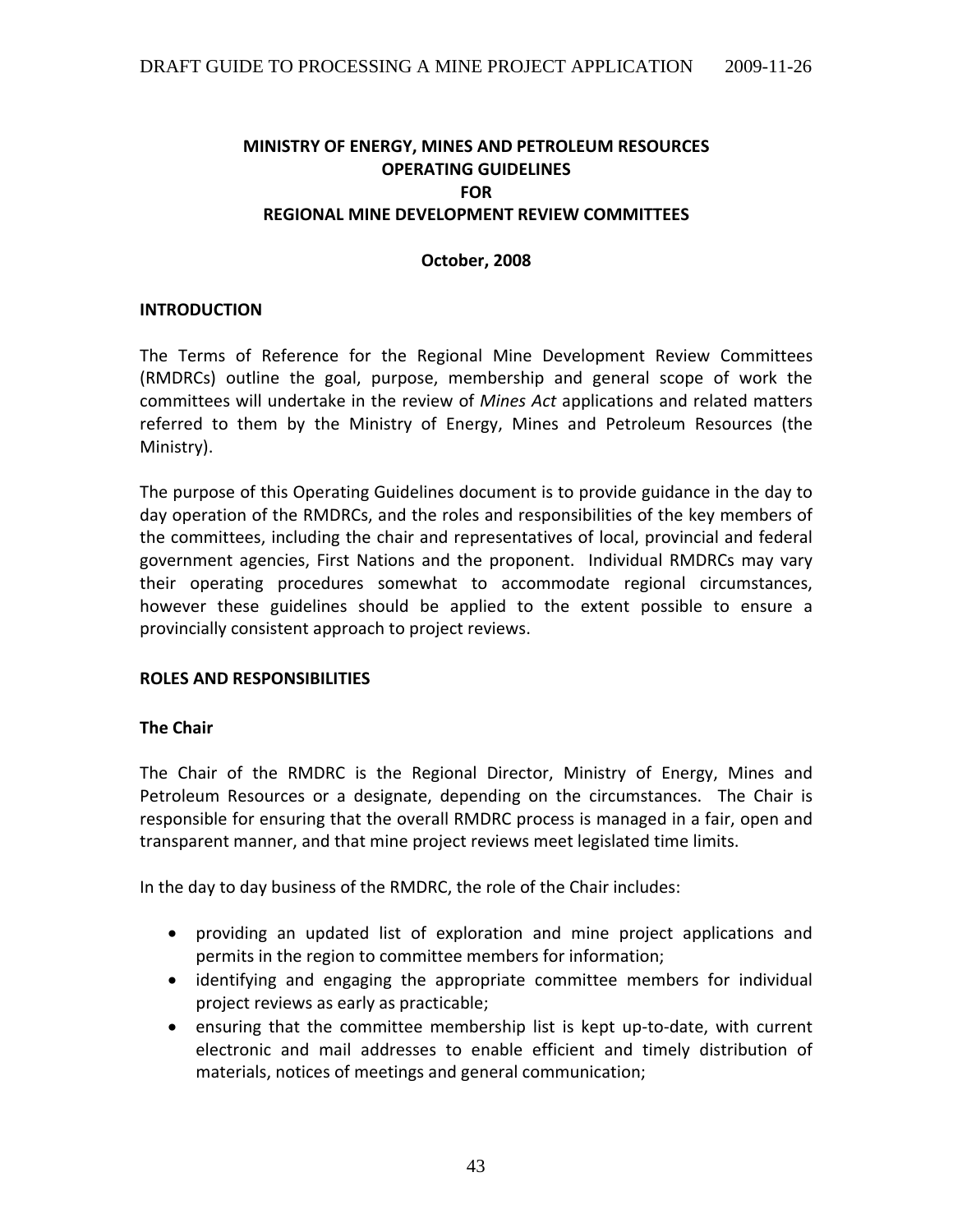- providing early advice to project proponents to outreach to government agencies, potentially affected First Nations and communities, for the purpose of assisting proponents to identify issues and information requirements;
- working with proponents to outline respective roles and responsibilities with respect to consultation and the preparation and distribution of materials;
- working with those committee members with non‐statutory interests relevant to a project review, to identify issues to be addressed and to incorporate them into the review process;
- keeping committee meetings on track and ensuring that issues raised by the committee are relevant to the project and consistent with current public policy and regulatory requirements;
- working with committee members and project proponents to identify and scope key issues and potential project impacts and effects to be addressed in a permit application, and to ensure that the final application is sufficiently complete to accept for a full review;
- establishing committee meeting dates that are, to the extent possible, acceptable to committee members;
- ensuring that committee members are provided with all relevant review material and a reasonable time for review and comment;
- utilizing, to the extent possible, electronic means and web‐based access for the distribution of information and material, with the proponent responsible for the distribution of the application and related material;
- ensuring that accurate records of committee meetings are taken, that should not be verbatim but a summary of issues, questions, responses and action items; and circulating draft minutes for review and comment prior to finalizing;
- assessing the adequacy of public consultation programs;
- striving to meet the legislated 60‐day time limit for making recommendations to the Ministry, following referral of an acceptable application to the committee;
- circulating proposed permit conditions to the committee members and proponent in draft form prior to including in the recommendations report; and
- preparing a recommendations report for the Ministry upon completion of a project review.

## **Local, Provincial and Federal Government Representatives**

One purpose of the RMDRCs is to coordinate the review and decision‐making of all government agencies with a statutory interest in mine development proposals, to the extent possible. The role of local, provincial and federal government representatives on the committees, therefore, includes:

• identifying any applicable permits, licenses, approvals, issues and information requirements of individual agencies, early in mine proponent consultations, designed to satisfy baseline, impact assessment (including socio‐economic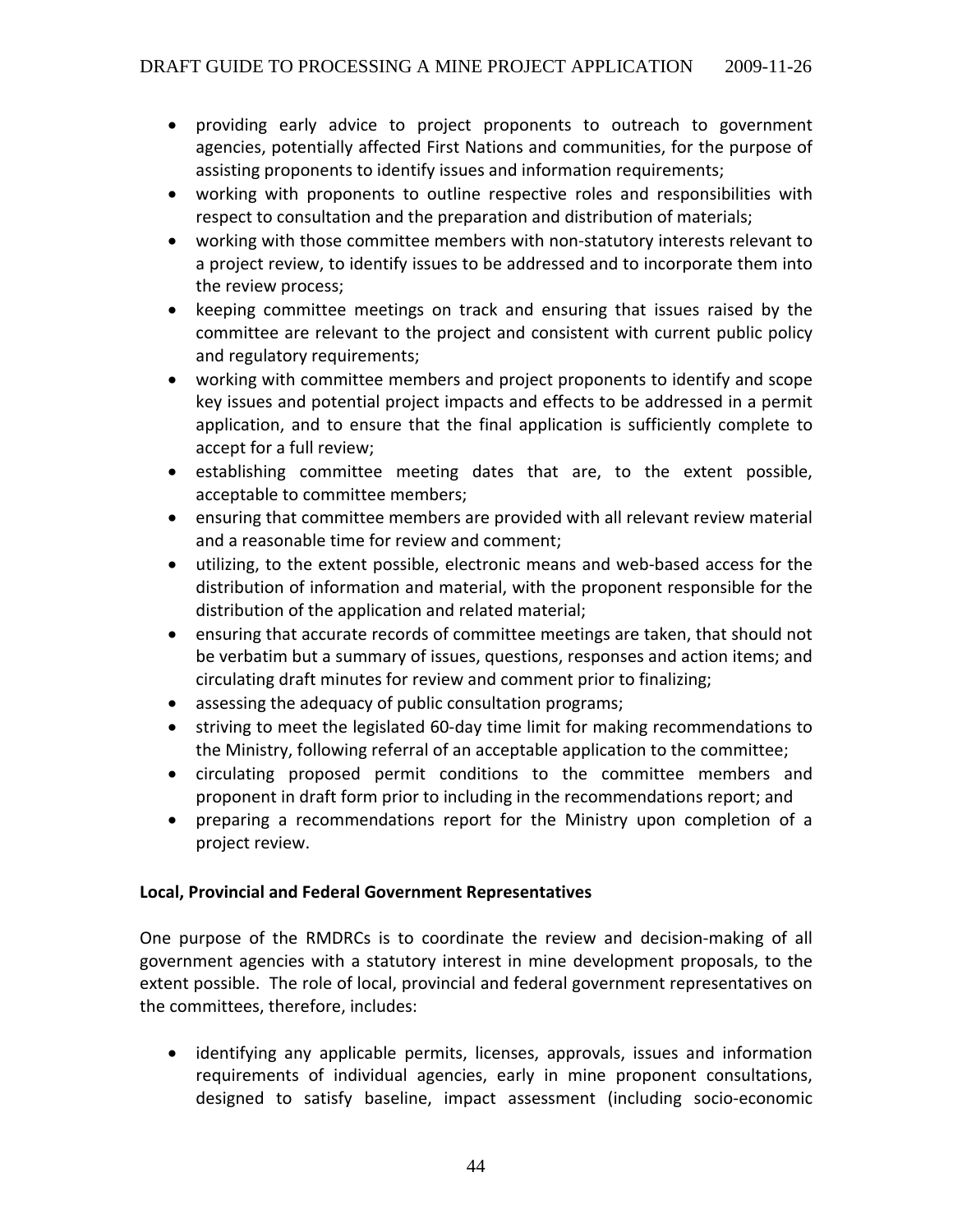assessment and requirements to provide information and analysis that may contribute to cumulative effects assessment where applicable) and permitting requirements, consultation requirements, and timelines for review, as well as those matters to be addressed in a *Mines Act* application;

- identifying any guidelines and their locations (hard copy/website) that the proponent is required to follow in the collection, analysis and reporting of information to support an application;
- identifying the source, location and availability of any existing baseline information available for the project area that would assist the proponent to define baseline gaps and necessary studies to fill those gaps; and
- making best efforts to accommodate legislated timelines for project review.

In preparation for RMDRC meetings and in order to complete a project review, each committee member is also expected to:

- review the application and supporting materials in detail prior to the meeting; and
- where possible, provide a summary of any outstanding issues and further information or analysis required to complete each agency's permitting process, for submission to the proponent prior to the meeting, such that the proponent may be able to prepare responses for the meeting.

## **First Nations**

Potentially affected First Nations are invited to sit as RMDRC members for any project within their traditional territory, and their role includes:

- being able to represent their community and its interests;
- identifying those communities and members of the community that the proponent should contact and engage in communication to seek advice on community interests and concerns;
- identifying First Nation interests and issues to be addressed in the proponent's application;
- assisting the mine proponent to understand and develop acceptable consultation programs; and
- working with their communities, other committee members and the proponent to address issues.

While the participation of potentially affected First Nations as committee members is important for obtaining information relating to any concerns a First Nation may have about a specific application, this participation alone may not meet the full requirements of the Province's duty to consult.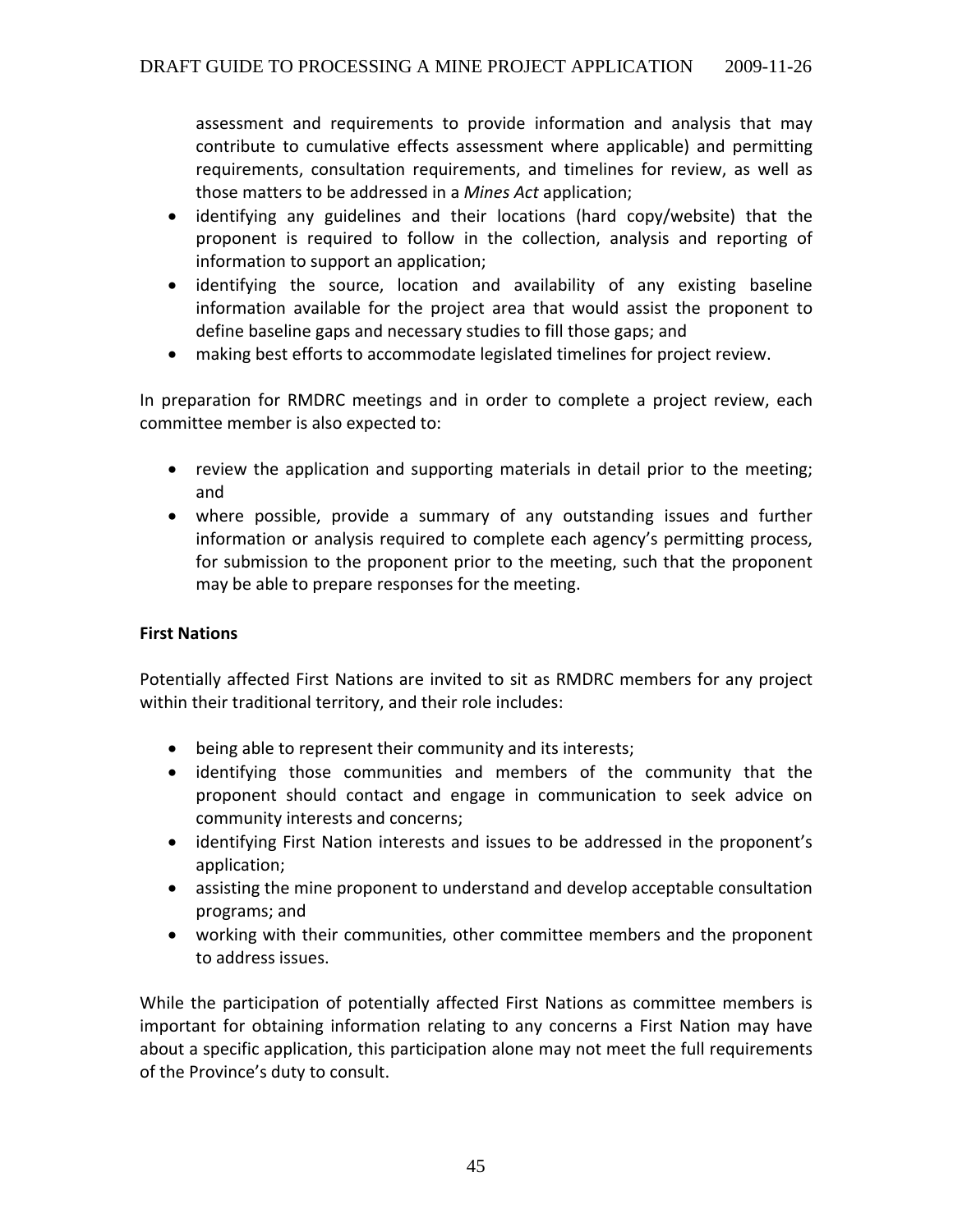#### **The Proponent**

The roles and responsibilities of mine project proponents are detailed in a separate proponent guidebook. These include numerous responsibilities which are critical to the submission of complete and satisfactory project applications to the RMDRC's, such as outreach to potential stakeholders during advanced exploration and project planning, identification and scoping of project-specific issues and potential impacts for those projects which are not subject to environmental assessment under the BC Environmental Assessment Act, and completion of necessary studies to address those issues and potential impacts.

As well, proponents play a key role in the work of the RMDRCs during the review of their applications, which in general includes:

- keeping a summary of discussions with individual committee members, to become part of the record of the committee business for that project review;
- based on advice from the Chair, providing notification to the public and First Nations regarding access to the application and opportunities for review and comment pursuant to legal requirements;
- implementing a public consultation program based on advice from the Chair and the committee;
- developing and undertaking a program of communication and information gathering with potentially affected First Nations, to assist the government with its duty to consult;
- attending committee meetings on invitation from the Chair, to provide project planning updates, explain details in the application, listen to committee comments on the application and provide responses; and
- working with the committee to seek mutual agreement on recommended terms and conditions that would form part of the Mines Act permit, should the project be recommended for approval.

### **A RECOMMENDED RMDRC MEETING AGENDA**

Depending on the circumstances, a RMDRC meeting may be called to focus on a specific project review, or to cover a number of projects or other committee matters, or a combination of both. The following approach has proven useful for organizing meeting agendas for the most common committee business.

The first part of the meeting should primarily involve the RMDRC members, and would normally be used to accomplish a range of tasks including, but not limited to:

• finalizing the agenda (purpose, expectations, discussion items, etc.);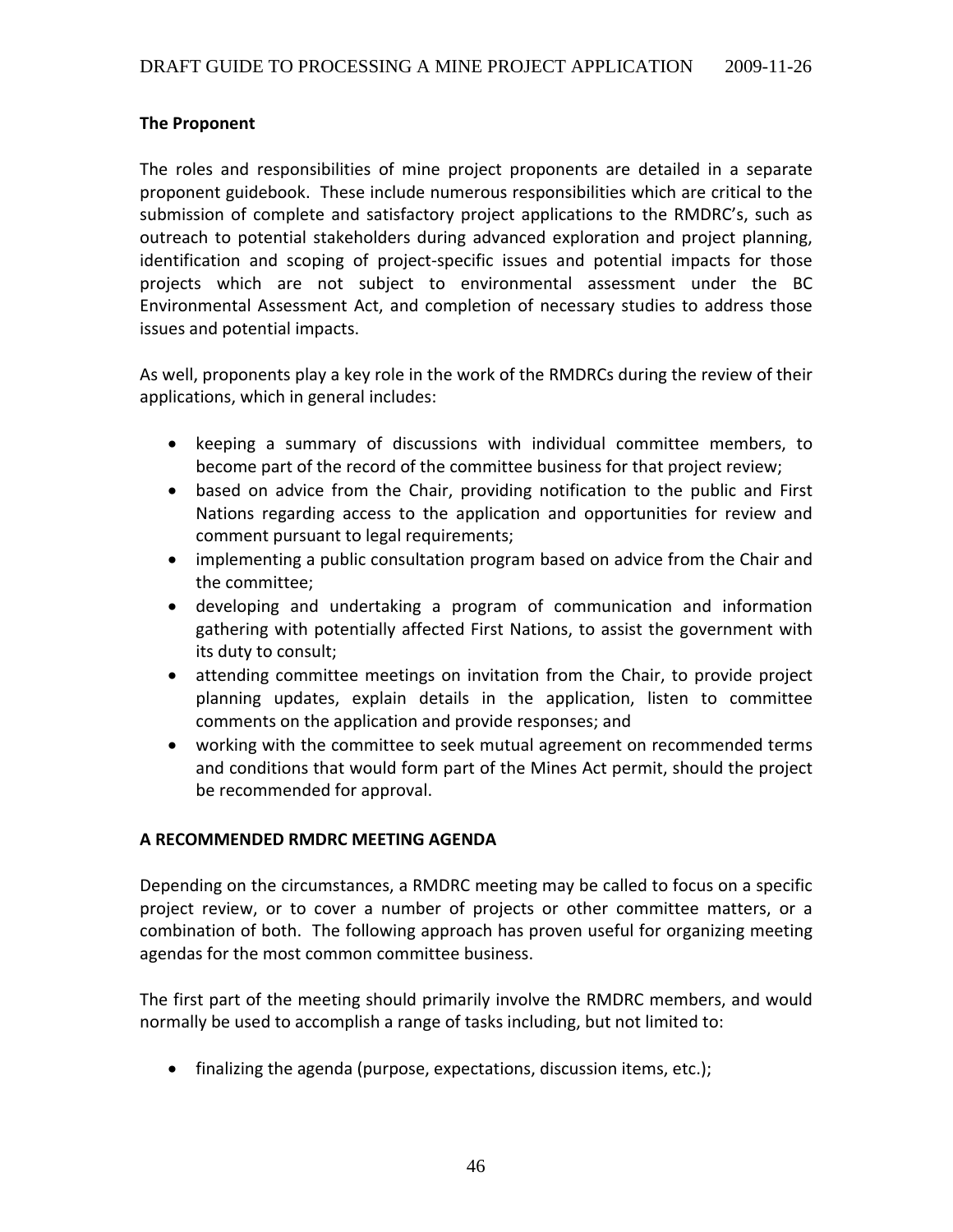- discussing any outstanding policy or procedural issues regarding committee operation;
- presenting individual member review comments on any project application documents under review;
- preparing a committee response to the proponents of current project applications, identifying any outstanding issues and key questions or comments;
- agreeing on the type and level of any further information that may be required to address outstanding issues; and
- outlining next steps and review timelines for any ongoing project reviews.

The second part of the meeting would normally be focused on individual projects, and the agenda could include:

- project planning updates by project proponents;
- technical presentations by project proponents and their consultants;
- committee response to proponents, including details regarding outstanding issues and further information requirements;
- proponent response and dialogue with the committee on outstanding issues;
- presentations by public or other interest groups, and opportunities for dialogue between them, the committee and the proponents; and
- a closing summary of project status, meeting outcomes, next steps, timing for future information submissions, and scheduling of future meetings.

### **DISPUTE RESOLUTION**

The committees should strive for consensus in making recommendations throughout the review of a project application. Issues that cannot be resolved at the technical level should be fully documented and raised to senior staff of the Ministry for review and decision as appropriate.

### **CONSULTATION WITH FIRST NATIONS**

Before issuing authorizations for any mining activity, the Ministry has a legal duty to consult and, if necessary, accommodate First Nations with asserted, yet unresolved, aboriginal interests in the proposed project area. The scope of this duty to consult and accommodate is case specific.

It is important, therefore, to ensure that potentially affected First Nations are identified early in project planning, including during the exploration phase of project assessment. Ministry staff and staff of the Ministry of Aboriginal Relations and Reconciliation should be contacted for advice on which First Nations could be potentially affected by a proposed project development, as well as on how to fulfill the provincial policy on First Nations consultation.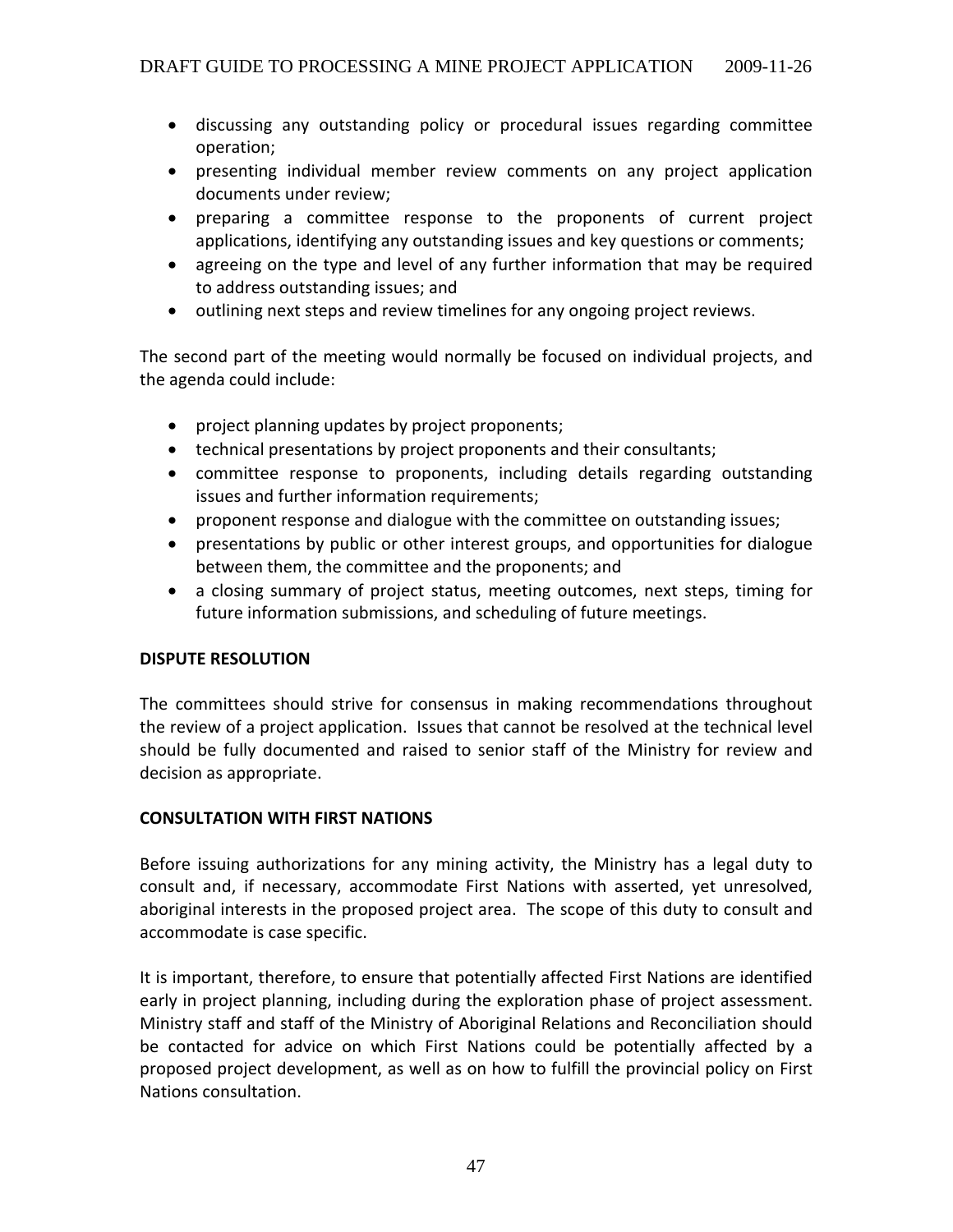Ultimate legal responsibility for discharging the duty to consult and accommodate lies with the government alone. Project proponents can, however, be of great assistance in the sharing of information and working with First Nation communities to better understand project proposals. The Ministry has an expectation that proponents will have initiated early engagement of First Nation communities in their project planning. By working together with project proponents, the committees should become aware of any proponent outreach to First Nations, including consultations, business agreements or other accommodations such as commitments to training programs or employment opportunities. These engagements by the proponent will complement the Ministry's own consultation efforts.

Although potentially affected First Nations are invited to sit as full members of the RMDRCs during project reviews, some may choose not to participate. It is important to assure First Nations with potentially existing aboriginal rights and/or title in proposed project areas that, irrespective of their decision on committee participation, the Ministry will undertake other efforts to fulfill its duty to consult.

#### **PUBLIC CONSULTATION**

The Ministry is committed to providing an open and transparent review process for proposed mining projects, with easily accessible opportunities for meaningful public input.

Although the public do not sit as members on the RMDRC's, representatives of local governments in the project area are invited to sit as full committee members, to represent the broad views of the public and to ensure that local and regional government programs and policies are taken into account in the project review. As well, individual members of the public have opportunities to participate in the review of a mine project and influence the permitting decision, including:

- access to proponent‐sponsored outreach to the public during early project planning, which is designed to inform the public and provide opportunities for early identification of public issues and information requirements;
- notification by the proponent of the application under review, access to the application and related materials, and opportunities to review and comment within legislated time limits;
- invitations to attend proponent‐sponsored informational open‐houses and public meetings organized in local communities during the application review timeline, to have the proponent explain the project, its potential for effects and proposed management plans, and to ask questions and request proponents to provide responses;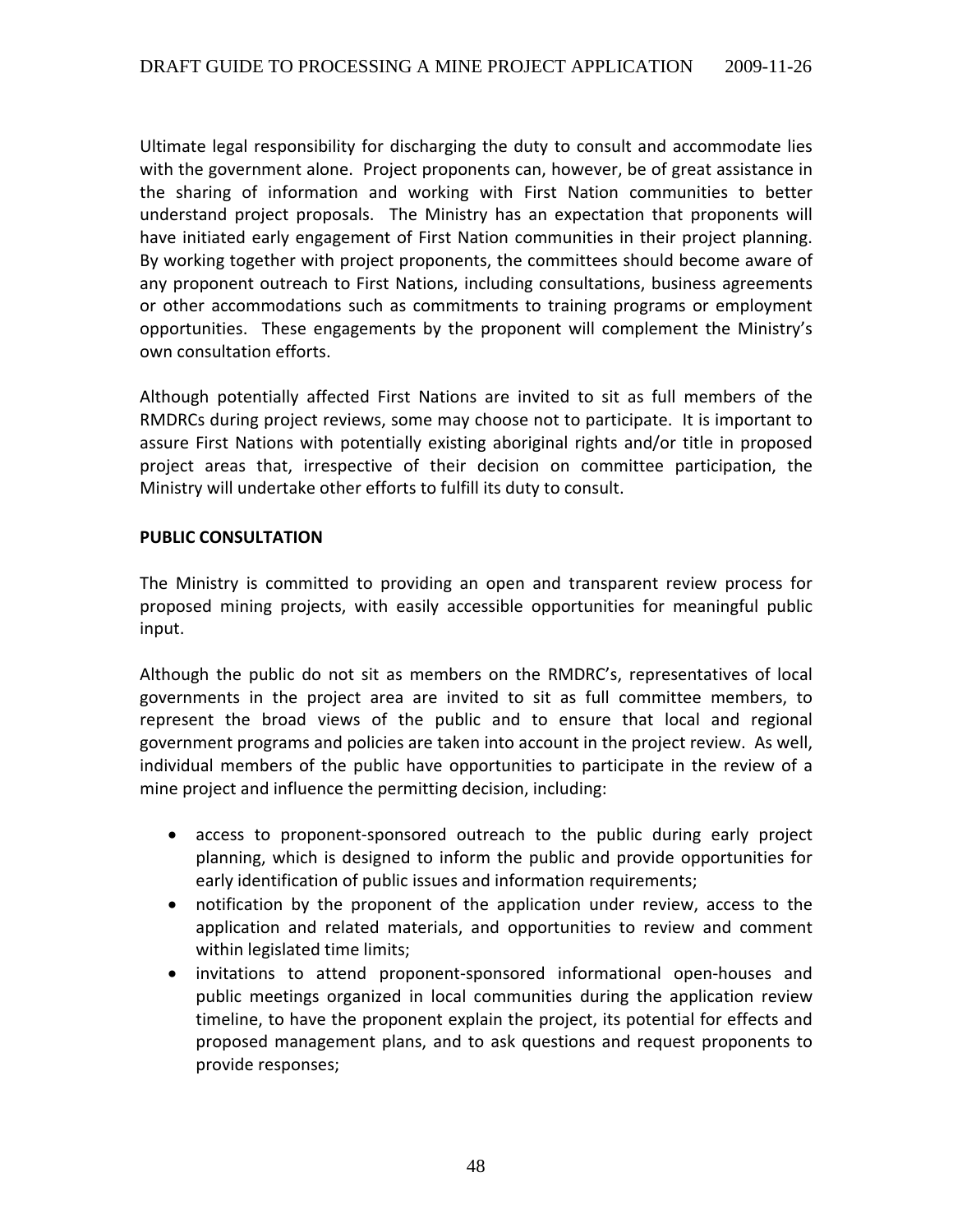- participation on public liaison committees, where deemed necessary by the regional committee, for public review of proposed mining projects or for monitoring of mine construction, operation or closure;
- opportunities to attend RMDRC meetings by invitation of the Chair, to discuss concerns with committee members and the proponent;
- access to finalized meeting minutes outlining the business of the RMDRC during a project review; and
- access to applications and supporting material for other statutory permits and approvals and opportunities for review and comment within specified time limits.

### **WORKING WITH FEDERAL REVIEW AGENCIES**

A successful multi‐agency review includes understanding and addressing issues raised by federal agencies with statutory or policy mandates in a mine project review. Of particular environmental interest to the federal agencies are:

- protection of fish habitat which is under federal jurisdiction pursuant to the *Fisheries Act of Canada*;
- water quality that may have the potential to affect fish habitat for which the recently amended Metal Mine Effluent Regulation pursuant to the *Fisheries Act of Canada* applies to metal mine development and sets standards for water quality protection;
- protection of migratory birds and their habitat pursuant to the Migratory Birds Convention Act and Regulation;
- protection of species at risk pursuant to the *Species at Risk Act*, and to the Canada – British Columbia Agreement on Species at Risk (2005);
- protection of navigable waters pursuant to the *Navigable Waters Protection Act* administered by the Canadian Coast Guard, which is part of Transport Canada; and
- ensuring worker health and safety with respect to the manufacture and storage of explosives, under the *Explosives Act*, administered by Natural Resources Canada.

With respect to federal environmental assessment and process legislation, the Canadian Environmental Assessment Act (CEAA) applies to any mine project that requires a federal action such as use of federal land, use of federal funding, or a requirement for a federal permit, license, approval or other authorization. If a mine project triggers a federal environmental assessment, it may require a "screening" if the mine project is less than the production limits outlined in the Comprehensive Study List, or a comprehensive review or public hearing, if a project is large enough to be captured under the Comprehensive Study List. Mine projects triggering a comprehensive review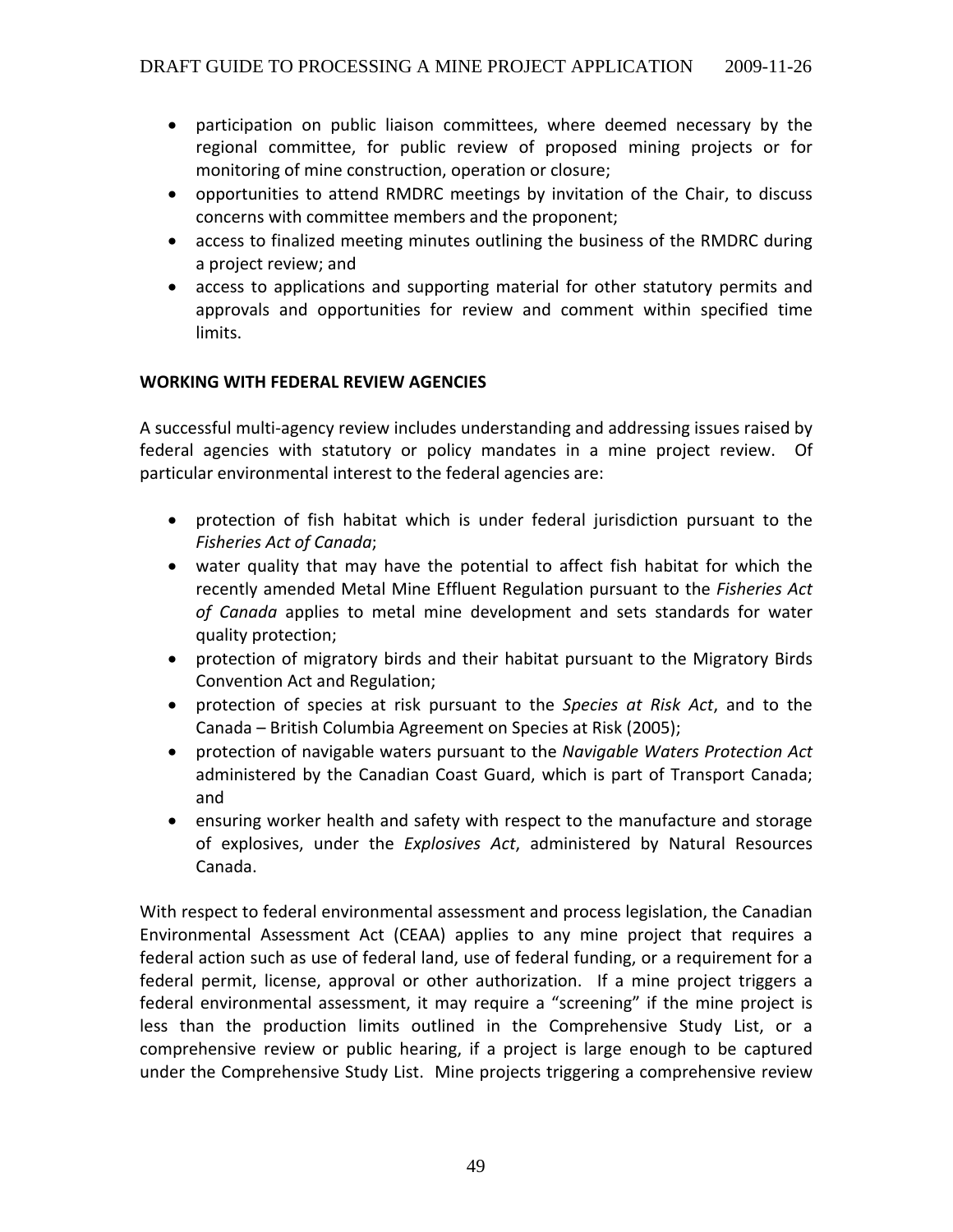or public hearing are normally also subject to the *British Columbia Environmental Assessment Act*.

In order to ensure federal agency involvement in reviewing a mine permit application and to assist the proponent with a coordinated multi-agency review, federal agencies are invited to sit as members of the RMDRCs. In particular, representatives of Environment Canada (including Canadian Wildlife Service) and Department of Fisheries and Oceans (including Canadian Coast Guard for navigable waters issues) are invited to sit as committee members. Their role includes:

- identifying as early as practicable, the type and level of information required to determine whether or not the Canadian Environmental Assessment Act will apply; this usually requires a mine plan that identifies whether any federal permit is required, or if federal land or funding is involved; the proponent should make efforts to develop a mine plan that avoids unnecessary disruption of any habitat or fish and wildlife populations under federal jurisdiction;
- working with other members of the RMDRC to identify the type and level of information required to satisfy their interests;
- advising the Chair as early as possible of any potential conflict with provincially legislated time limits for review; and
- when a federal environmental assessment is required to complete a "screening" under CEAA, working with the Chair of the RMDRC to develop and implement a project‐specific cooperation agreement that would include a process that would attempt to coordinate time limits, information and assessment requirements and overall consultation requirements.

### **WORKING WITH THE BC ENVIRONMENTAL ASSESSMENT OFFICE**

In order to maintain a close relationship with the EA office, staff of that office are invited to sit as members of the RMDRCs. This representation can provide:

- assistance in a smooth transition from the EA process to permitting, with particular emphasis on ensuring that the EA certificate terms and conditions and commitments of the mine proponent are accounted for as appropriate in statutory permitting, and in a coordinated approach to follow‐up monitoring and compliance reporting;
- advice on whether or not a sub-threshold mine proposal subject to CEAA should be referred to the Ministers for a decision to apply the EA Act;
- advice with respect to any request for a cumulative effects assessment;
- advice and assistance to the Chair in the administration and implementation of a fair, open and transparent process for *Mines Act* reviews; and
- updates to Chairs regarding any changes to the EA process that may benefit or affect the role and function of the regional committee process.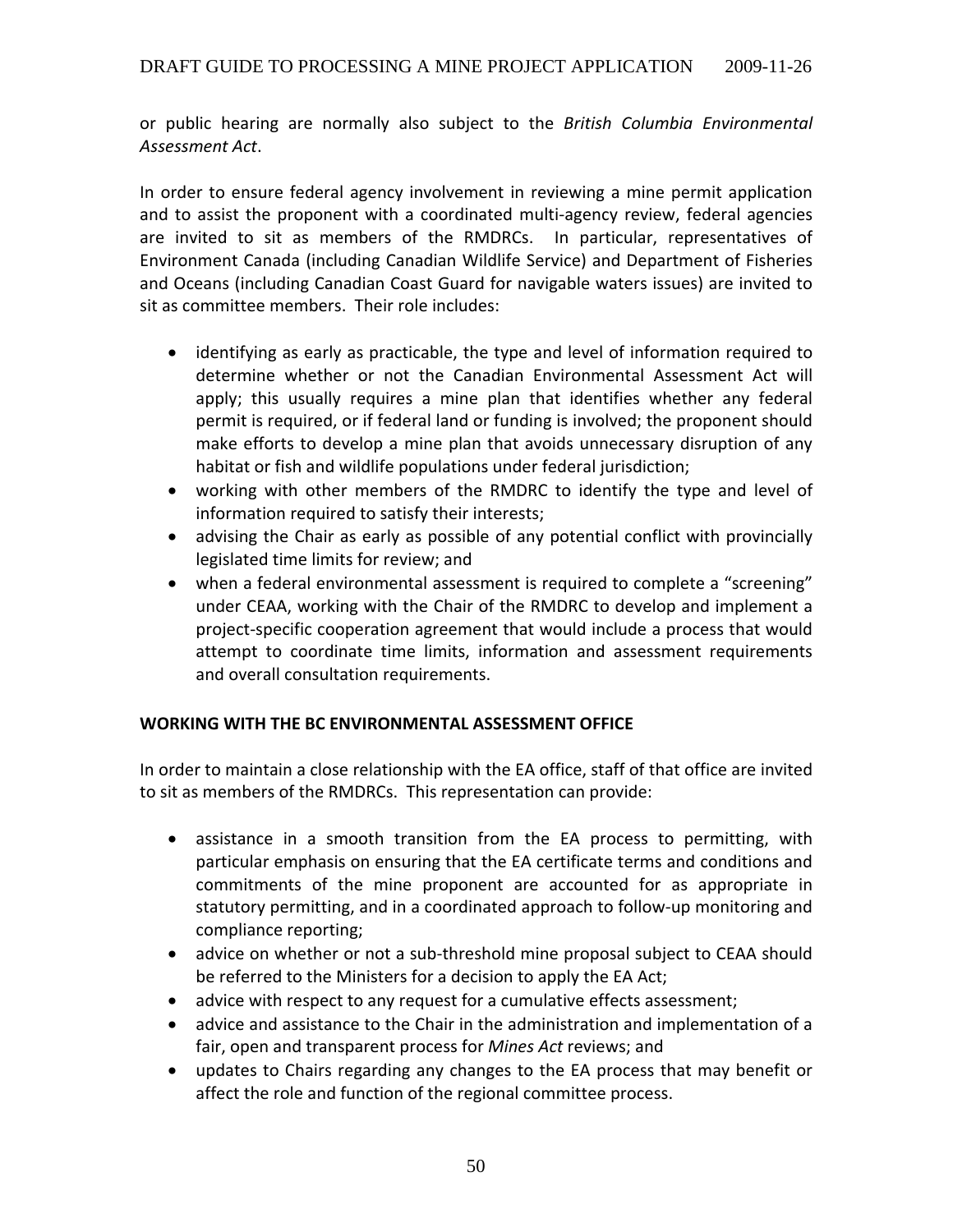#### **RMDRC RECOMMENDATIONS REPORT**

At the end of a RMDRC review of a mine permit application, it is the Chair's responsibility to ensure that a "recommendations report" is prepared and referred to the Ministry for a permit decision. It is important that the report fully document all aspects of the review, and that the recommendations clearly reflect the position and views of all committee members, as well as the public and potentially affected First Nations.

The following is a sample of a typical table of contents for a RMDRC recommendations report:

- 1. Executive Summary
	- provide a concise summary of the project, consultations undertaken, issues and potential impacts identified, recommended mitigation measures and the conclusions of the committee.
- 2. Purpose of the Report
	- to present the recommendations and reasons of the committee; and
	- to request that the Ministry consider the recommendations and make a decision with respect to issuance of a *Mines Act* permit.
- 3. Project Overview
	- provide a brief project description (type, size, location, mine plan, production rate, proposed mine life, workforce, etc.)
- 4. Summary of Project Review Process
	- describe the application and the application review history, including a list of supporting documents reviewed;
	- describe the RMDRC review process and membership;
	- describe the First Nations consultation processes undertaken by the committee, proponents and others, and related outcomes; and
	- describe the public consultation process and outcomes.

5. Identification of Potential Effects

- environmental;
- health and safety;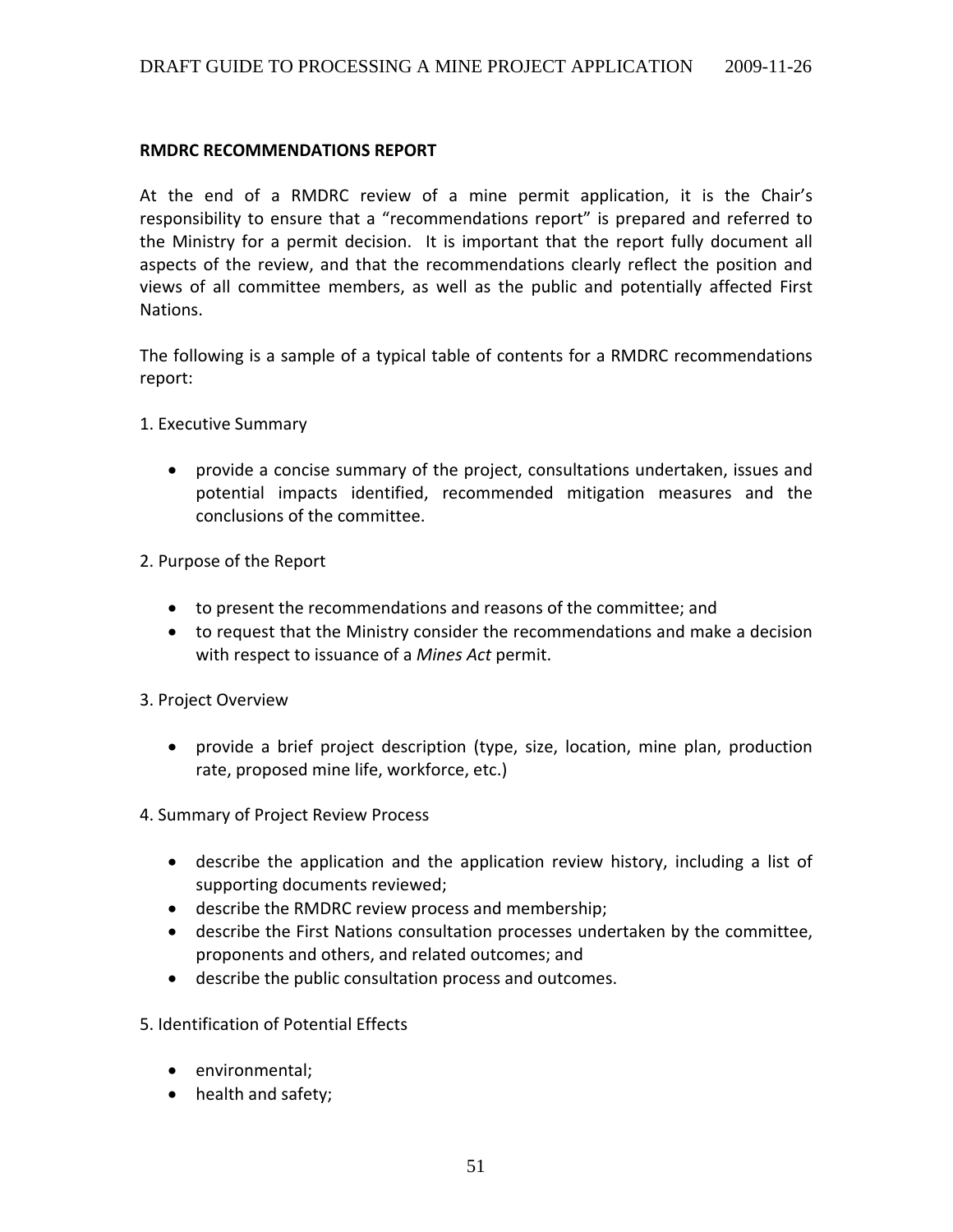- socio‐economic; and
- asserted aboriginal interests.

#### 6. Mitigation and Management of Potential Effects

- detailed strategies for mitigation;
- commitments made by the proponent; and
- contingency and emergency response plans.

#### 7. Recommendations of the Committee

- consensus based;
- if no consensus, document all unresolved issues; and
- summarize recommendations and reasons.

#### Appendices

- committee meeting minutes;
- submissions from committee members, public and First Nations;
- record of public meetings and other consultation forums; and
- draft permit conditions if project recommended for approval.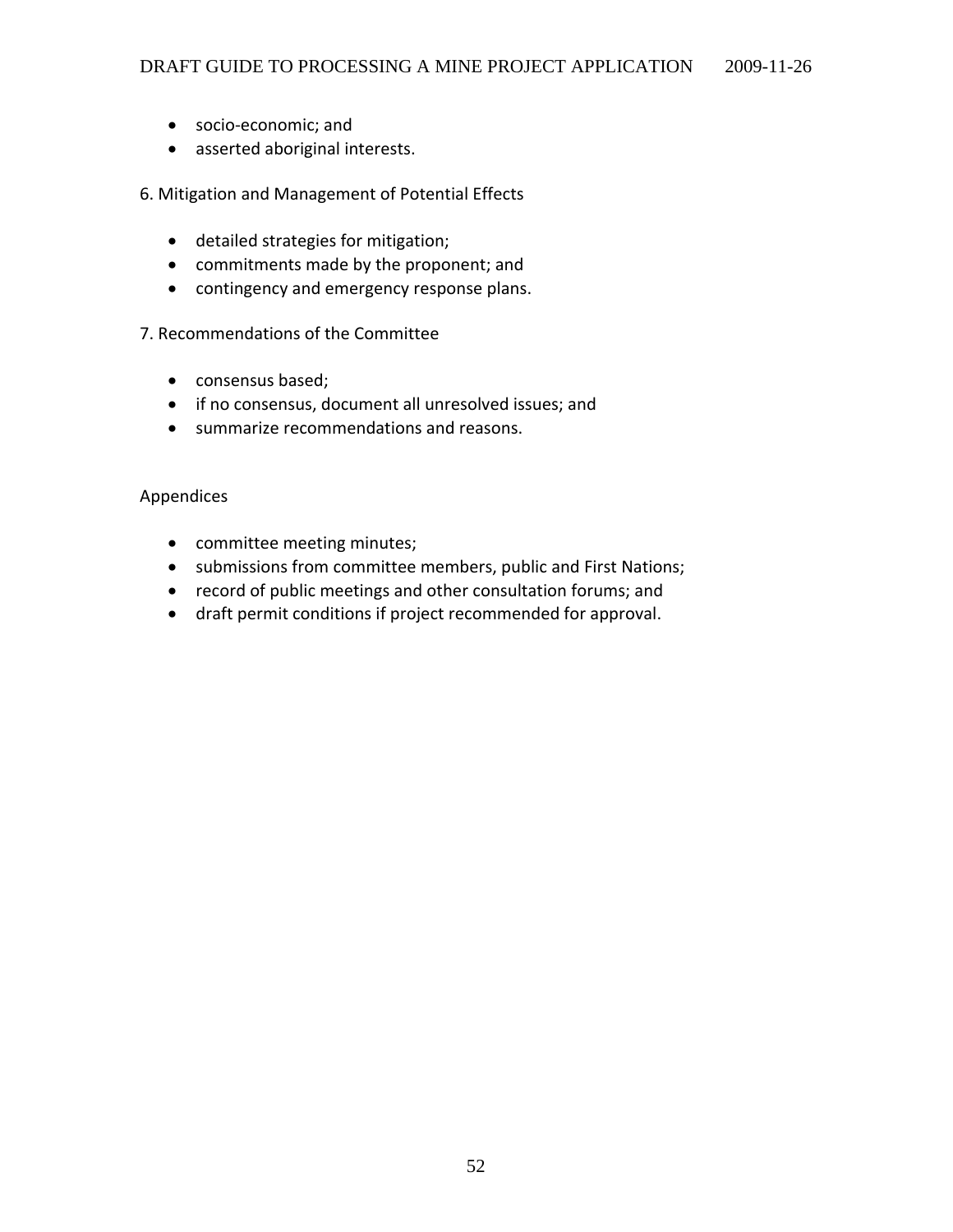| <b>Project Category</b>                                             | <b>New Project</b>                                                                                                                                                                                                                                                                                                                                  | <b>Modification of Existing Project</b>                                                                                                                                                     |  |  |
|---------------------------------------------------------------------|-----------------------------------------------------------------------------------------------------------------------------------------------------------------------------------------------------------------------------------------------------------------------------------------------------------------------------------------------------|---------------------------------------------------------------------------------------------------------------------------------------------------------------------------------------------|--|--|
| Coal Mines - SIC                                                    | Criteria:                                                                                                                                                                                                                                                                                                                                           | Criteria:                                                                                                                                                                                   |  |  |
| code 063                                                            | mine<br>facility that,<br>during<br>A new<br>operation,<br>will<br>have<br>a production<br>capacity of ≥250,000 tonnes/year of<br>clean coal or raw coal or a combination<br>of both clean coal and raw coal.                                                                                                                                       | Modification of an existing mine facility<br>that meets new project criteria, with<br>either a 50% or more increase in area of<br>mining disturbance, or 750 ha or more<br>new disturbance. |  |  |
| <b>Mineral Mines</b>                                                | Criteria:                                                                                                                                                                                                                                                                                                                                           | Criteria:                                                                                                                                                                                   |  |  |
|                                                                     | new mine facility that,<br>during<br>A<br>operations, will have a production<br>capacity of ≥75,000 tonnes/year of<br>mineral ore.                                                                                                                                                                                                                  | Modification of an existing mine facility<br>that meets new project criteria, with<br>either a 50% or more increase in area of<br>mining disturbance, or 750 ha or more<br>new disturbance. |  |  |
| Sand and Gravel                                                     | Criteria:                                                                                                                                                                                                                                                                                                                                           | Criteria:                                                                                                                                                                                   |  |  |
| Pits - SIC code<br>082                                              | A new pit facility that will have a<br>production capacity of<br>tonnes/year<br>≥500,000<br>1.<br>οf<br>excavated sand or gravel or both<br>sand and gravel during at least<br>one year or its operation, or<br>over a period of $\leq 4$ years of<br>2.<br>operation, ≥1,000,000 tonnes of<br>excavated sand or gravel or both<br>sand and gravel. | Modification of an existing mine facility<br>that meets new project criteria, with<br>either a 35% or more increase in area of<br>mining disturbance than was previously<br>permitted.      |  |  |
| <b>Mineral</b><br>Placer                                            | Criteria:                                                                                                                                                                                                                                                                                                                                           | Criteria:                                                                                                                                                                                   |  |  |
| <b>Mines</b>                                                        | mine<br>facility<br>that,<br>during<br>A new<br>operations will<br>have a production<br>capacity of ≥500,000 tonnes/year of pay-<br>dirt.                                                                                                                                                                                                           | Modification of an existing mine facility<br>that meets new project criteria, with<br>either a 35% or more increase in area of<br>mining disturbance than was previously<br>permitted.      |  |  |
| Construction                                                        | Criteria:                                                                                                                                                                                                                                                                                                                                           | Criteria:                                                                                                                                                                                   |  |  |
| <b>Stone</b><br>and<br><b>Industrial Mineral</b><br><b>Quarries</b> | A new quarry facility or other operation<br>that<br>involves<br>the<br>1.<br>removal<br>of<br>construction stone or industrial<br>minerals or both,<br>is regulated as a mine under the<br>2.<br>Mines Act, and<br>during operations, will have a<br>3.<br>production capacity of ≥250,000<br>tonnes/year<br>of<br>quarried<br>product.             | Modification of an existing mine facility<br>that meets new project criteria, with<br>either a 35% or more increase in area of<br>mining disturbance than was previously<br>permitted.      |  |  |

# **Appendix 5 ‐ Mine Project Thresholds for BCEAA Review**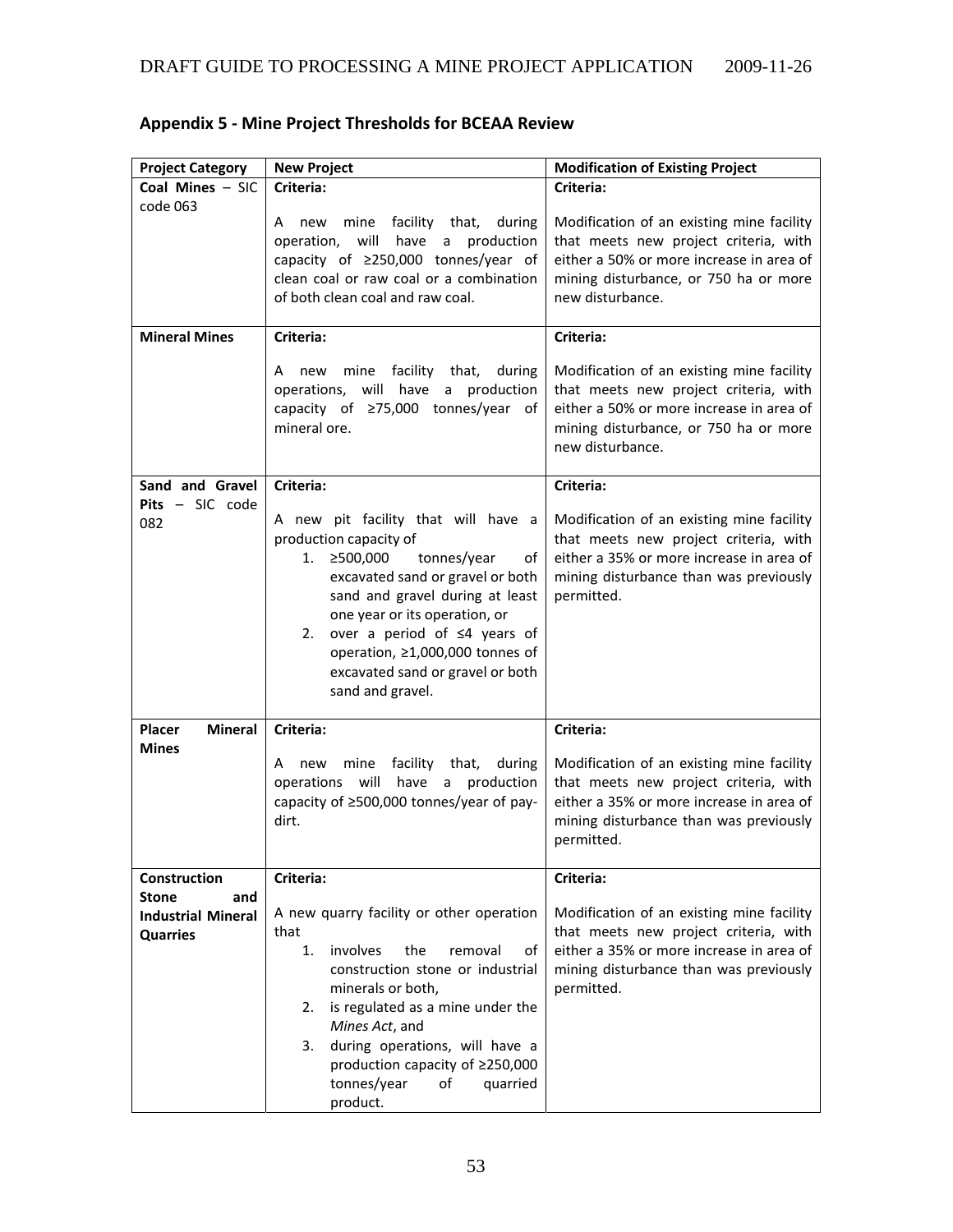#### **APPENDIX 6 ‐ CONTENT REQUIREMENT FOR A MINE PERMIT APPLICATION**

This appendix provides a detailed summary of key information requirements for a mine permit application (Part 10.1.4, HSRC). The content summary is flexible and is intended to be used as a guide only. The table of contents should be considered as a checklist for identifying those potential issues and effects that may relate specifically to individual projects. The table of contents and detailed information requirements for a permit application should be modified and scoped as necessary to reflect project‐specific circumstances.

Where the project proponent has opted to develop a permit application proposal prior to finalizing a permit application, the application documents should reflect all information commitments made in the proposal. This will not only support a timely acceptance of the final application into the RMDRC review process, but will also minimize the potential for new issues and potentially time‐consuming additional study requirements to emerge during the review process.

In addition to the information requirements contained in this guide, the permit application should reflect the statutory permitting requirements of other agencies to the extent possible, in order to ensure a coordinated multi‐agency approach to permitting by the RMDRC. Proponents are encouraged to consult with other regulatory agencies early in the exploration and project feasibility stages, to identify their requirements for permits, approvals or other statutory authorizations.

For mine projects which are reviewable under the BCEAA and which have received an EA Certificate following the environmental assessment process, the type and level of information required for a project application under the *Mines Act* will be substantially less than for sub-EA projects. For project applications following issuance of an EA Certificate, the RMDRC will generally tailor the information requirements for the application specifically to the circumstances of the particular project, and will likely focus primarily on the detailed engineering and design information required for individual project components.

### **1. PREFACE**

The Preface indicates in general terms why the permit application is being prepared and how it has been developed.

The permit application must include:

• An indication that the application is for a BC *Mines Act* permit, for a project that is not subject to review under the BCEAA, or that it is subject to the BCEAA and has been granted an EA Certificate or is currently under review, or that the proponent is requesting that the application be reviewed concurrently with a BCEAA review;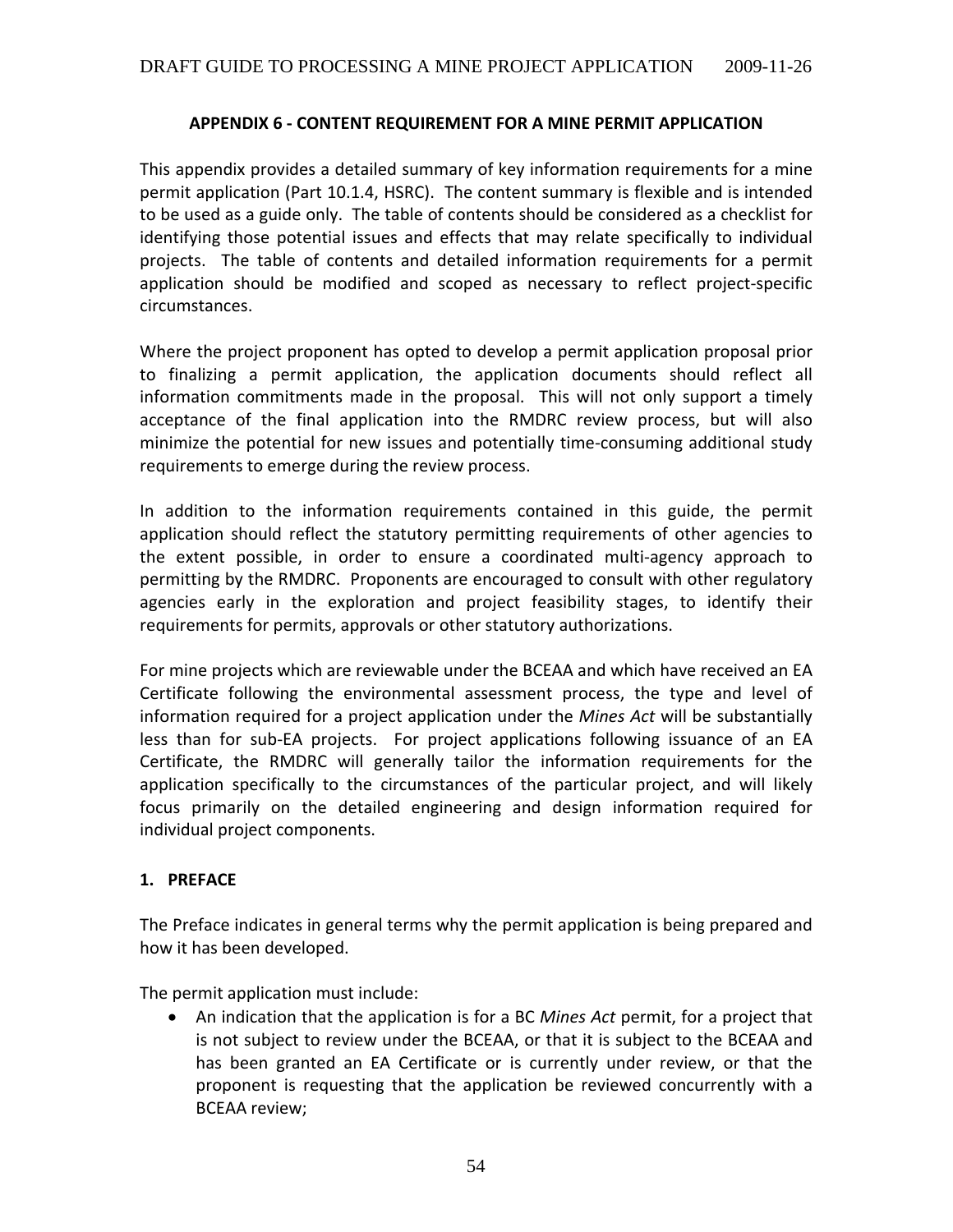- A notation that the application has been developed according to the permit application proposal approved by MEMPR, if applicable;
- Identification of the agencies, First Nations and other parties involved in the development of the application; and
- A Table of Concordance which cross‐references the information required for the permit application with the information presented in an application for an EA Certificate under the BCEAA if applicable.

### **2. EXECUTIVE SUMMARY**

The Executive Summary concisely presents sufficient information to provide the reader with an overview understanding of the project. It briefly describes the project (including the location and site maps) and the proponent, and summarizes the consultations undertaken, issues and impact concerns identified, recommended mitigation measures, and the proponent's conclusions from the assessment.

The Executive Summary must include:

- A concise description of the overall mine project, its location and all the key components of development; and
- A succinct description of information distribution activities and First Nations, public and government agency consultation measures undertaken, and a summary of the issues raised and solutions suggested during these consultations.

### **3. TABLE OF CONTENTS**

The Table of Contents provides the organization of information presented in the application and should itemize all document components, including volumes, sections, sub‐sections, lists of references, appendices, figures, tables and photographs.

### **4. LIST OF ABBREVIATIONS**

Abbreviations and acronyms are in common usage in permit applications, and a List of Abbreviations will be helpful to readers.

The permit application should provide a list of all acronyms and abbreviations used in the document.

#### **5. INTRODUCTION**

The Introduction provides contextual background information on the project and the proponent, on the preparation and filing of the application, and on the regulatory regime which applies to the project. If the application is for an amendment to an existing permit (for example, in the case of a major expansion or modification to an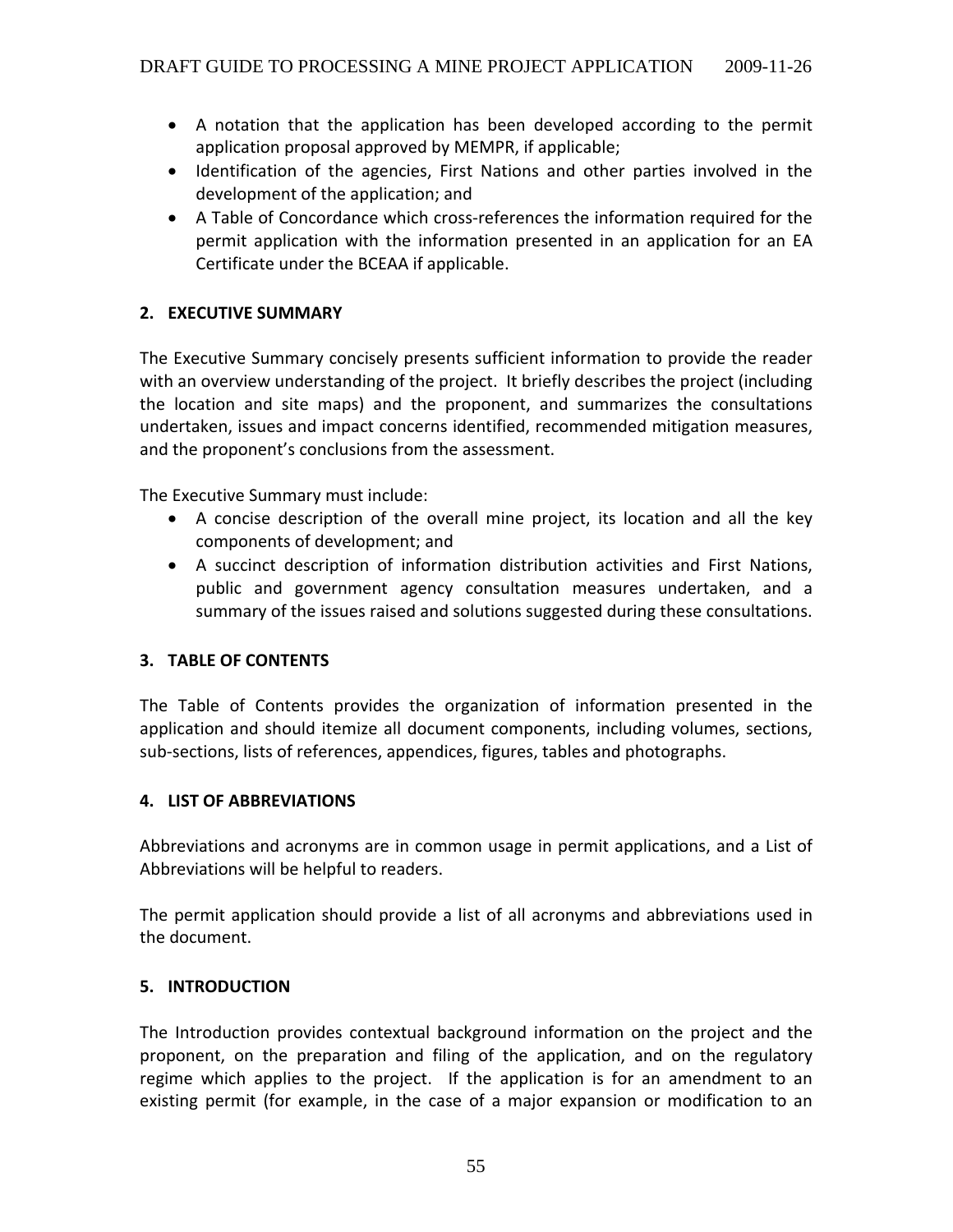existing mine), then details about any previous permits and amendments should also be provided.

The Introduction should include the following sections:

### **5.1. Proponent Identification**

- Proponent history, description and contact information (i.e. name, address, phone, fax, email); and
- Name of the firm/individual managing the project.

### **5.2. General Application Background**

- Structural components of the application;
- Summary of project planning and project review history to date; and
- Summary of any legal orders or agreements applying to the review of the project.

### **5.3. Project Overview**

- Brief description of the project and its purpose;
- Description of the project's location, size and main features;
- Clear identification and listing of all project components;
- Indication of proponent's surface and sub-surface tenure rights;
- Description of any proposed use of Crown land or private land; and
- Project benefits.

### **5.4. Regulatory Framework**

- Summary of relevant provincial and federal legislative and policy requirements governing the project, and any applicable local government official community plan and zoning requirements;
- Licences and permits required for project construction and operation, including mining leases; and
- Notification of a request for concurrent EA certification and *Mines Act* permitting under the BCEAA.

## **6. INFORMATION DISTRIBUTION AND CONSULTATION**

This section summarizes the proponent's past and proposed public consultation initiatives. First Nations outreach and communications are also included in this section,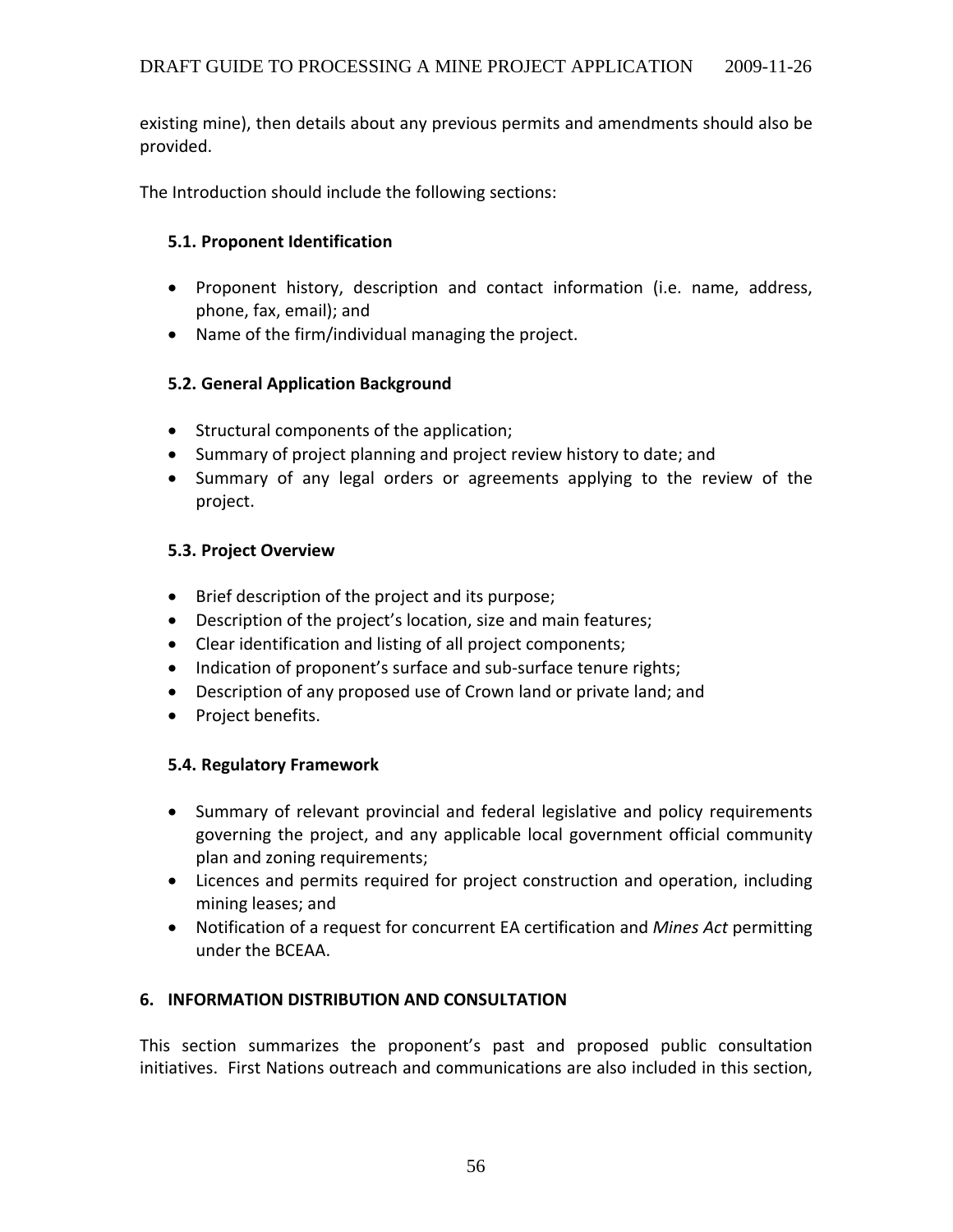as well as documentation of consultations with federal, provincial and local government agencies.

Wide distribution of project information and consultations with the public and First Nations are key expectations of the mine project review process. The First Nations consultation measures should be in compliance with the Ministry's 'First Nations Engagement Strategy and Interim Consultation Guidelines' (May 2007). These guidelines have been developed in conjunction with the Ministry of Aboriginal Relations and Reconciliation and the Ministry of Attorney General and are consistent with the principles of the New Relationship document.

Information distribution and consultation may take place by a variety of means – at public meetings and open houses, at one‐on‐one meetings with interested parties, through publication of articles on a project in the written media, through enclosures in community newspapers, through interviews on local radio and television, and by means of participation in community events/fairs, etc.

MEMPR, in consultation with key RMDRC agencies, will assess the adequacy of past and proposed public and First Nations consultation programs.

The permit application should include the following sections:

### **6.1. Consultation Prior to Preparation of the Application**

- Brief description of the outreach and consultation efforts undertaken with the public, First Nations and government agencies prior to submitting the application to the RMDRC;
- Description of any consultation or business agreements reached with First Nations potentially affected by the project (exclude confidential information); and
- Identification of the degree to which issues are considered resolved or addressed by the proponent and other parties.

### **6.2. Consultation Planned During Application Review**

- Description of the public and First nations engagement and consultation programs proposed for the application review stage, following acceptance of the permit application for formal detailed review by the RMDRC; and
- Documentation of the proposed process for attempting to resolve outstanding issues.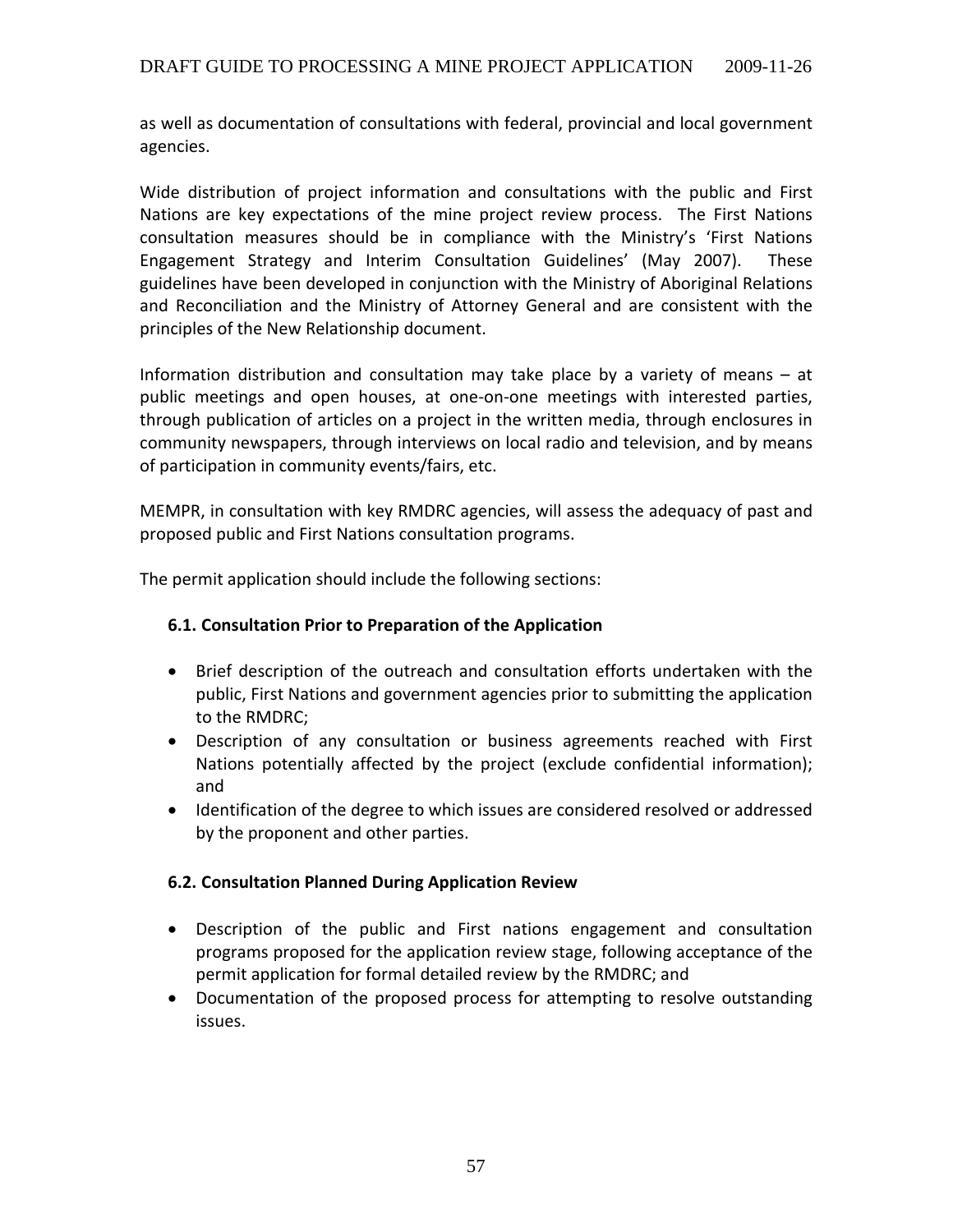### **7. PROJECT DESCRIPTION AND SCOPE OF PROJECT**

#### **Project Description**

This section describes both the project facilities and the activities associated with them for all relevant stages of project development – construction, operation/maintenance and decommissioning/reclamation – in sufficient detail to allow a meaningful assessment of potential project effects.

All key project components and activities should be identified and clearly explained. In general, a detailed level of design information will be required to satisfy the requirements of the *Mines Act*.

#### **Scope of Project**

The RMDRC determines the scope of a project for which approval is to be considered. The proponent is encouraged to present a preliminary level of detail in a project description for review by the RMDRC, well in advance of preparing the permit application. The scope of the project will generally comprise all those components of the proposed mine project for which a project for which a permit is being sought and could include off‐site facilities such as access roads, rail load‐outs and explosives mixing plants.

The permit application should include the following sections:

### **7.1. Project Background**

• Project history

### **7.2. Location of Project and Mapping**

- Location of the project and the longitude and latitude of the site;
- Site plans/sketches/photographs with project location, site features and activities identified on maps; and
- Proximity to designated environmentally sensitive areas or cultural sites, such as national/provincial/regional parks, ecological reserves, heritage sites and other sensitive areas.

#### **7.3. Mine Plan**

The following are mine planning requirements for permitting in accordance with Parts 6 and 10 of the *Health, Safety and Reclamation Code for Mines in British Columbia (2003).* Please note that other submissions may be required which are primarily related to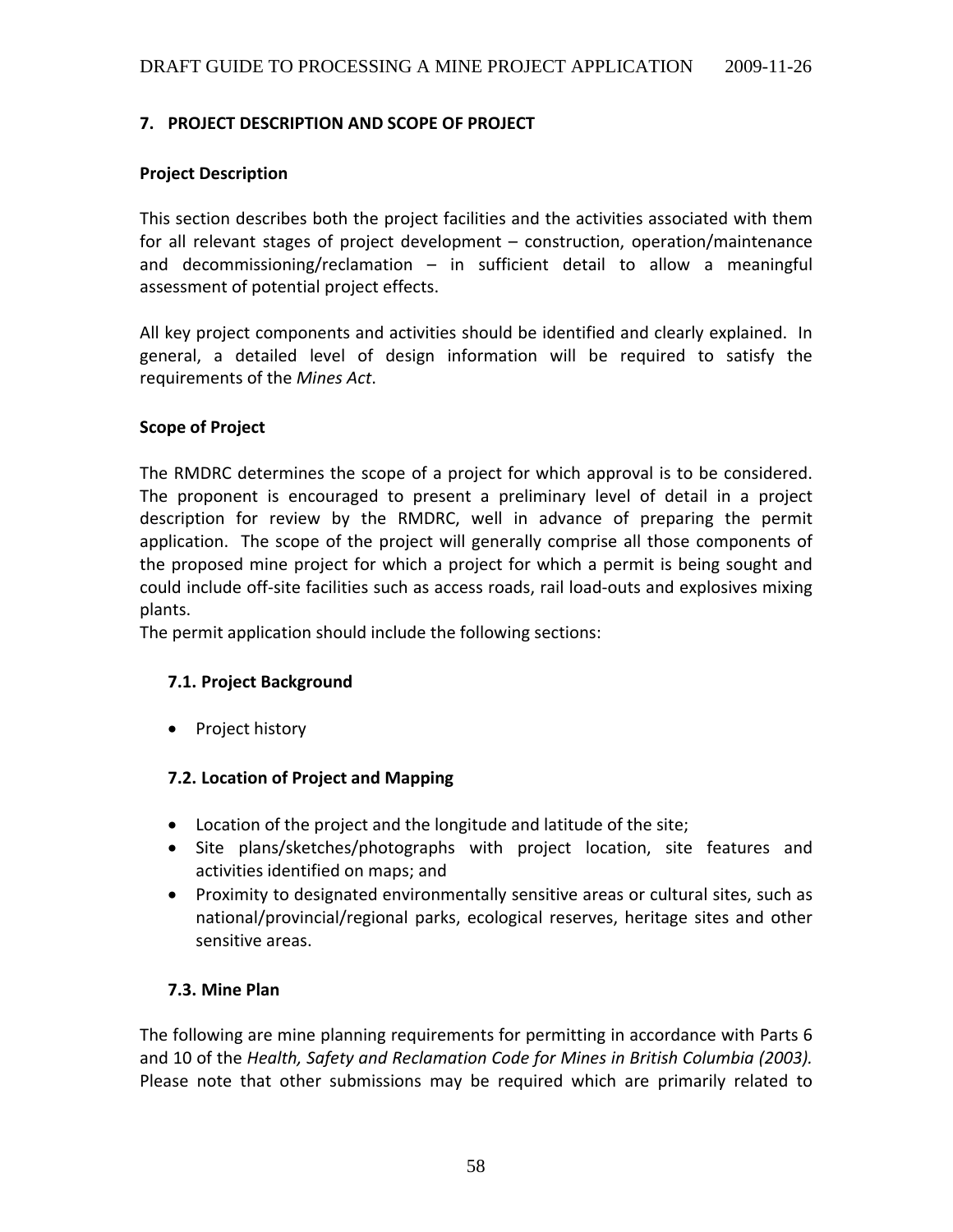health and safety (e.g. – electrical plans) and are set out in the HSRC. Please contact the regional Health and Safety Inspector for guidance on these requirements.

## **7.3.1. Mine Plan Overview**

An overview of the mine plan (or report and plan of the proposed work system) must be provided, including:

- A regional map showing the location of the mine property;
- A mine plan at an appropriate scale (1:10,000 or better suggested) showing topographic contours, mineral and land tenure, lakes, streams buildings, roads, railways, power transmission lines, pipelines, and the locations of all proposed or existing mining developments, related facilities and infrastructure;
- A condemnation drilling report demonstrating that no resources will be sterilized through infrastructure development;
- An inventory of areas disturbed to date, and projected over the next five years and over the projected life of the mine; and
- Descriptions of mining methods, mining rates, projected mine life, processing methods and infrastructure requirements, demonstrating how the mine plan will maximize recovery of the resource.

### **7.3.2. Development Schedule**

A development schedule including both construction and mining sequence is required.

## **7.3.3. Details of Existing and Projected Surface and Underground Development**

This section requires design by suitably qualified professionals, and should include the following:

- Detailed design provide descriptions, design data and details of the geology and ore reserves, surface mining (including, but not limited to, roadways, material handling, overburden and waste rock dumps, stockpiles, processing plant and facilities, buildings, tailings transportation and impoundment, and water systems and storage systems);
- Construction of haulage roads provide the methods to be followed in the construction of haulage roads;
- Traffic control plan provide a traffic control plan showing the maximum allowable speeds for the vehicles in use, rules for passing, 'stop' and 'yield' locations, priority rules for various vehicles, rules for night operation, maximum operating grades, emergency run‐off protection, shoulder barriers, and any other information required by MEMPR;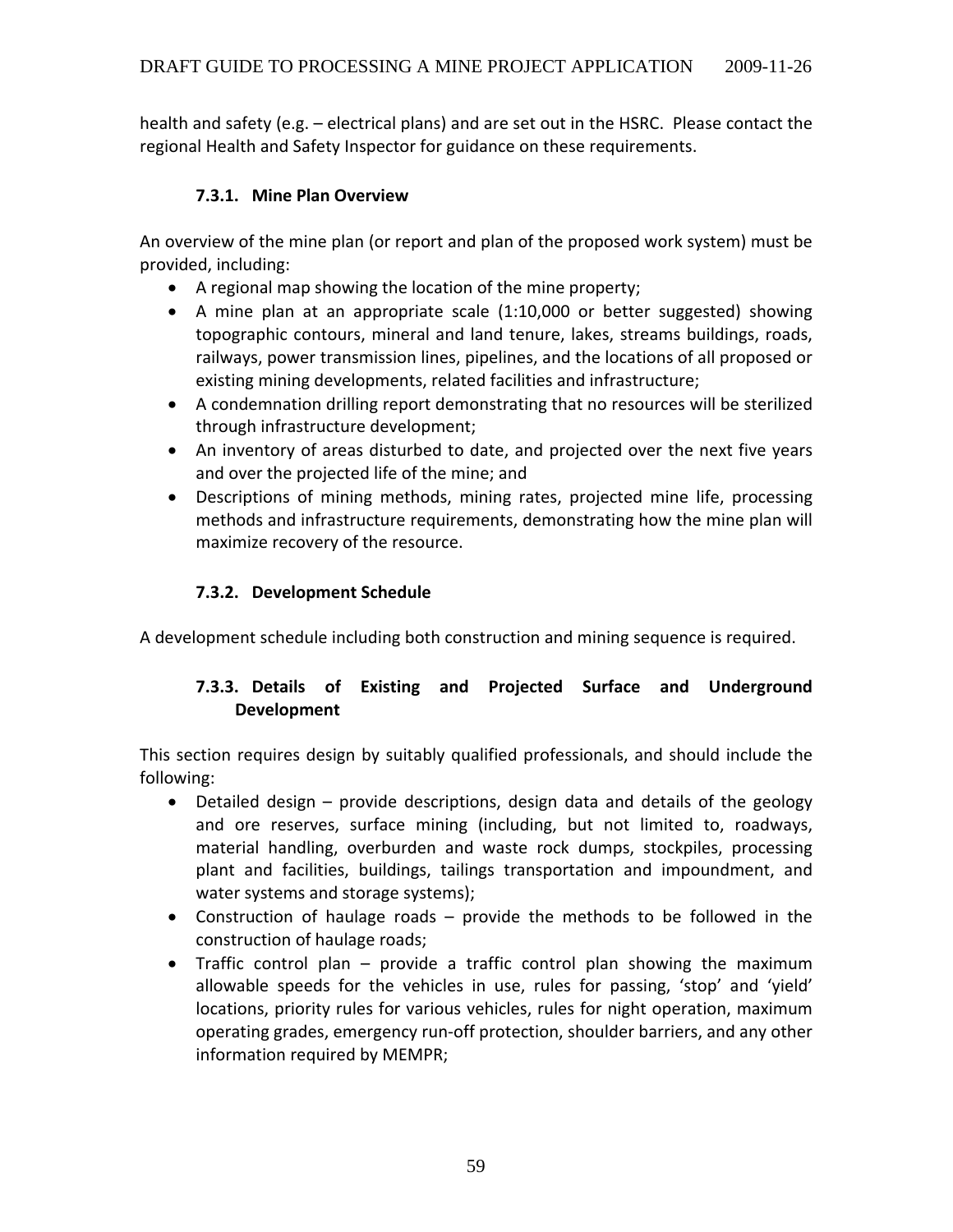- Underground developments provide detailed maps of present and proposed underground workings, and a plan of surface installations in relation to the proposed or actual mine openings; and
- Open pit design preliminary pit slope designs are required for initial permitting based on available information obtained from boreholes, test pits, and nearby rock cuts or natural outcrops. Pit slopes are required for phased pit expansions using the detailed geology and geotechnical information obtained from exposed pit slopes, additional geotechnical boreholes and experience with the interim walls.

## **7.3.4. Access and Transportation**

Access and transportation for mine personnel and mine supplies and products (including ore or concentrate) must be described. Specific mention must be made of any requirements that restrict road access, radio frequencies used by local traffic, and how approval is obtained if access is restricted. In some cases, route maps may be required showing key locations or turns. Items of particular relevance to the reclamation plan are any new construction or transportation upgrades required on- or off-site. Existing permits or tenures for all parts of the access/transportation systems must be described.

## **7.3.5. Processing Plant Description**

A description of the processing plant is required. Flow sheets that indicate process streams, quantities and significant equipment can be used to describe the process. The chemicals used in the process must be identified and the use of any particularly hazardous products must be noted.

## **7.3.6. Dams and Waste Emplacements**

Detailed designs, construction specifications and waste disposal procedures prepared according to standard geotechnical engineering practice must be submitted for all major tailings dams, water retaining dams and waste rock dumps in accordance with sections 10.1.5 and 10.1.6 of the HSRC. These structures must be approved by the Chief Inspector of Mines prior to construction, and must be designed, and their construction supervised, by a professional engineer.

Interim or temporary waste dumps and soil stockpiles must be designed for safety in accordance with Section 6.10.1 of the HSRC. Any changes to the mine plan which result in modifications to dams and waste emplacements must be approved prior to construction.

Typical engineering and construction details to be included in the permit application may include, but are not necessarily limited to, the following: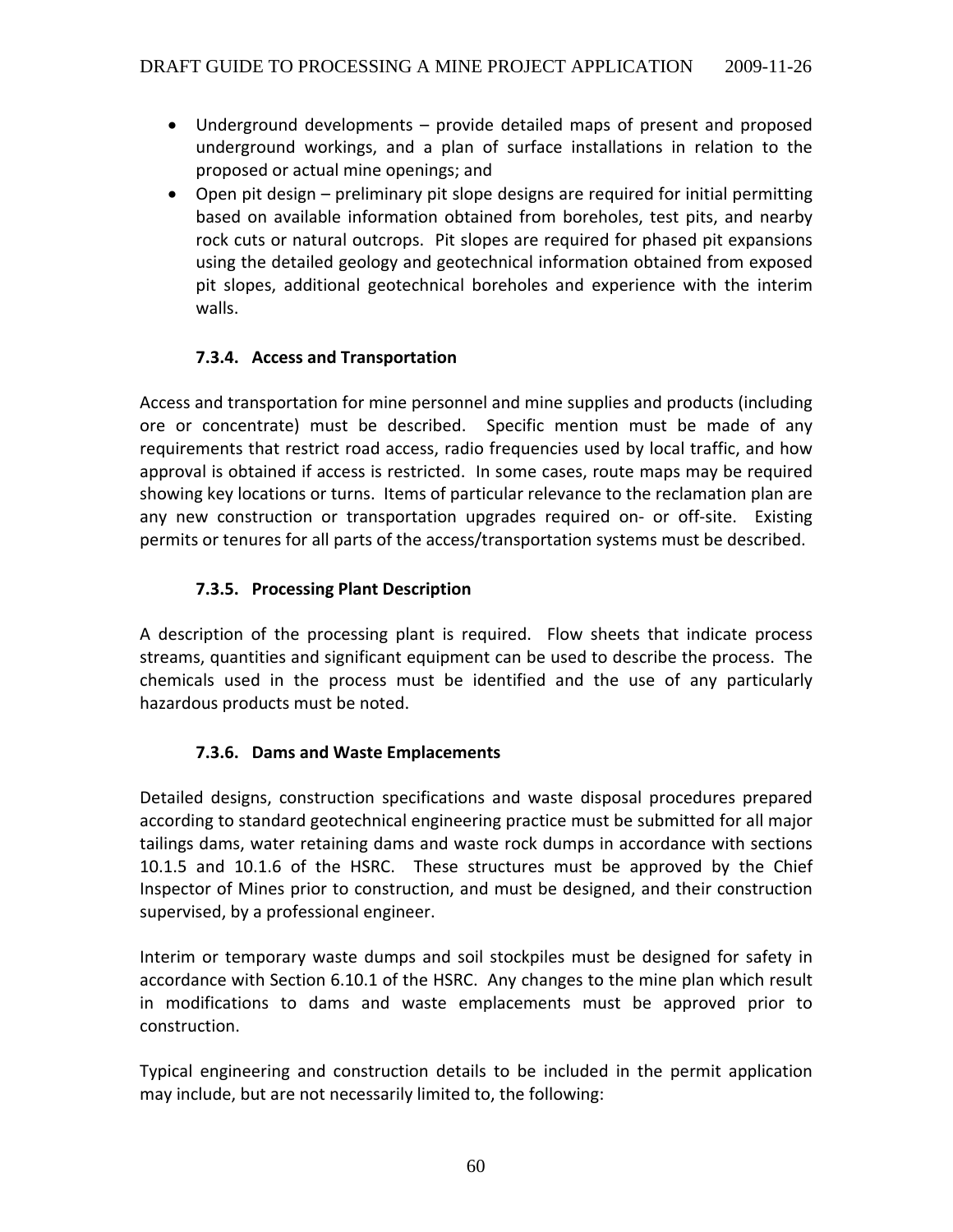- Introduction\*;
- Designer qualifications;
- Climate, precipitation\* and flood;
- Geographic setting, topography and watercourses\*;
- Surficial geology<sup>\*</sup>;
- Bedrock geology<sup>\*</sup>;
- Purpose and objectives of the impoundment or waste dump;
- Site investigation, surface and subsurface;
- Preliminary design and material estimates;
- Geotechnical soil characterization, description, testing, properties and design parameters;
- Geotechnical bedrock characterization, description, testing, properties and design parameters;
- Geotechnical tailings or waste rock characterization, description, testing properties and design parameters;
- Impoundment or waste dump layout and design sections;
- Method of construction, tailings deposition and waste rock deposition;
- Seepage and groundwater analyses;
- Water balance and water management;
- Stability analyses;
- Chemical and physical characterization of waste materials\*;
- Earthquake parameters and analyses;
- Interim spillway designs and conceptual ultimate spillway design for tailings impoundments;
- Failure mode and effects analyses; consequence‐based risk analyses;
- Contingency plans;
- Operational and closure monitoring provisions for seepage, surface water and groundwater, deformations and stability;
- Construction specifications;
- Quality control program;
- Plans for an operating and emergency preparedness manual; and
- Assessment of long‐term contingencies and bonding requirements for closure (can be filed in a separate confidential report).

\* These topics are generally included under Project Setting (see Section 1.8 below), in which case they need not be duplicated under the design of impoundments and waste facilities.

### **7.3.6.1. Tailings**

Plans and sections, done by a suitably qualified professional at an appropriate scale (1:5,000 or better suggested), detailing the proposed tailings impoundment facility and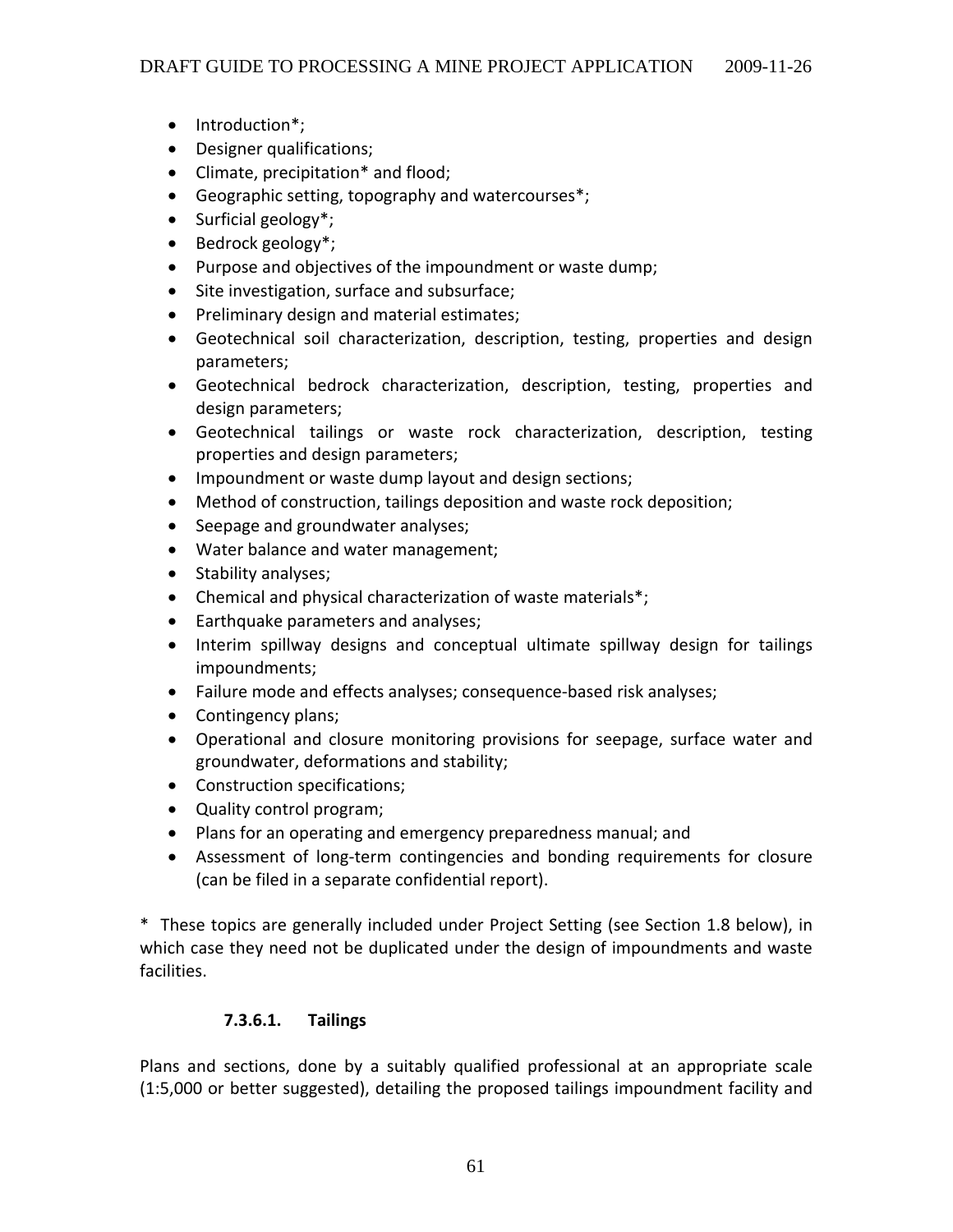dam projected over the life of the mine, must be provided. Typical cross‐sections of the dam faces are required, with clear descriptions of the characteristics of the surface meter of material (i.e. as a growth medium). In addition to stability, tailings impoundments must be designed to allow for proper placement of salvaged soil materials on the dam faces and upper impoundment surfaces. The MEMPR geotechnical inspector should be contacted for guidance on tailings dam design.

## **7.3.6.2. Waste Rock**

The application must include plans and sections, done by a suitably qualified professional, at an appropriate scale (1:5000 or better suggested), detailing the proposed waste rock dumps projected over the life of the mine. In general, short dump lifts (50 meters or less) are encouraged, as are dump configurations which will be aesthetically consistent with the adjacent landscape (following resloping). Dumps must be designed to accommodate the proposed end land use(s), and to allow for proper placement and retention (through hydraulic and geotechnical management) of salvaged growth media. MEMPR considers resloping to 2:1 or less to generally be a minimum requirement for ensuring that adequate quantities of growth media can be properly placed (resloping of 2.5:1 or 3:1 is preferred for placement of large soil volumes). The MEMPR geotechnical inspector should be contacted for guidance on tailings dam design.

### **7.3.6.3. Soil Storage**

Any soil storage locations, configurations and anticipated volumes must be identified.

## **7.3.6.4. Additional Mine Site Infrastructure**

Any additional mine site structures, including on‐site accommodations and offices, must be described in terms of location and construction. Items of particular relevance to the reclamation plan are locations, foundations and nature of construction (e.g. – movable modular units or 'permanent' structures).

### **7.3.6.5. Mine Water Use**

The source and use of water required for mine operations must be described, and an overall site water balance provided. Permits under the *Water Act* may be required for water use*.*

### **7.3.6.6. Watercourse and Water Quality Protection**

A plan for the protection of watercourses and water quality during construction, and designs for water management structures and water treatment facilities, throughout the mine life and following closure, must be provided. This must include prediction of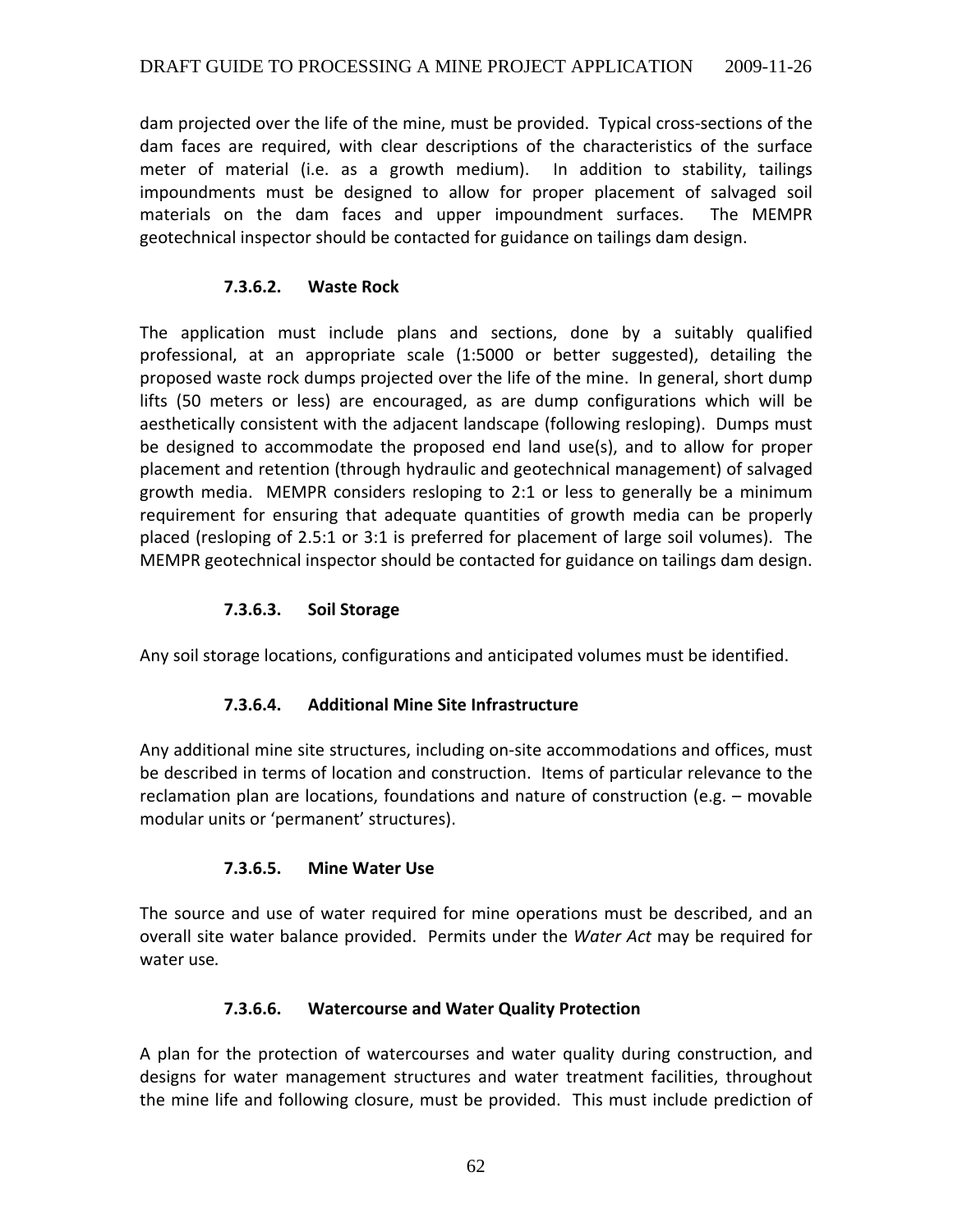effluent quality for all disturbances. *Water Act* approval may be required. Plans for erosion control, sediment retention and prevention of watercourse disturbance during the construction phase must be provided, as are geotechnical and hydraulic stability assessments for all water diversions. Proposed monitoring and maintenance programs must also be described.

## **7.4. Project Facilities**

Any other proposed on‐site project components and associated on‐site and off‐site infrastructure and other facilities to be developed for the project must be described, including a summary of results of studies leading to selection of sites for on‐site and off‐ site facilities and a summary of any consideration of alternative locations for the project or project components, identifying factors which led to selection of preferred option(s).

## **7.5. Construction‐Phase Activities**

Major construction activities, such as site‐clearing and preparation, soil salvaging and volumes, foundations, utilities and building structures must be described, and construction scheduling estimated, using best available information. Intended approaches for delivery of services required for the construction phase and associated logistics must also be described. Depending on the project, this may include such items as water supply, waste disposal, material requirements, energy supply, construction‐ stage transportation/traffic, construction workers' accommodation and/or food services, emergency procedures and maintenance procedures. A description of the program for environmental protection, including erosion control, sediment retention and monitoring must be provided.

## **7.6. Operations‐Phase Activities**

Intended approaches for delivery of services required for the operations phase and associated logistics must be described. Depending on the project, this may include water supply, waste disposal, energy supply, operations-stage transportation/traffic, operating workforce services, emergency procedures and maintenance procedures. The program for environmental protection during operations, including ongoing erosion control, sediment retention and monitoring must be described.

## **7.7. Mine Life**

The expected lifetime of the project or of temporary project components must be described.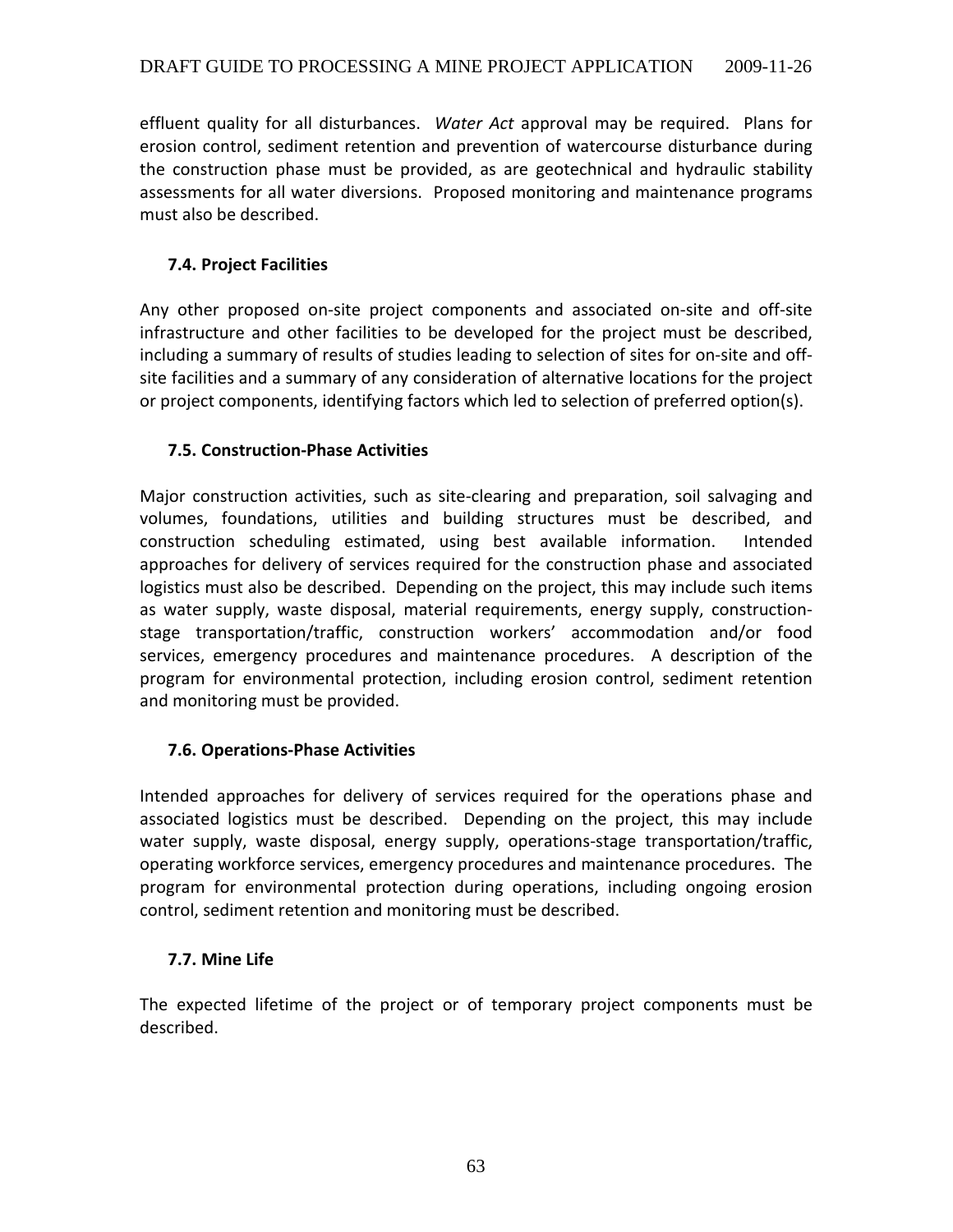### **8. PROJECT SETTING AND CHARACTERISTICS**

This section presents a general description of the existing biophysical environment and the socioeconomic/ community, cultural and public health settings of the project, including surrounding areas within the zone of potential influence of the project. Where a project has gone through the Environmental Assessment process and the baseline work is current to within a couple of years, much of the content requirement in this section will have been provided in the EA Application and need not be duplicated in the *Mines Act* permit application. In this event, a Table of Concordance in the *Mines Act* permit application would cross‐reference where the required information can be found in the EA Application.

Where a project has not gone through the EA process, the *Mines Act* permit application must include the following information:

#### **8.1. Climate**

• Description of 'average' conditions (and the information base and techniques used to determine them), as well as projected minimums and maximums for temperature and precipitation.

#### **8.2. Geology and Description of the Deposit**

#### **8.2.1. General Geology**

• Description of the regional geological setting and an overview of the geology of the area. This should include a description of the tectonic belt(s), terrane(s), physiography, regional metamorphism and structure.

#### **8.2.2. Detailed Geology**

Detail on the geology of the mine site must be provided. This should include detailed descriptions of each major rock unit, including complete lithological descriptions, alteration, structural controls and ore genesis.

Detailed geological information should include:

- Complete lithological description, including hand sample descriptions (mineralogy, colour, grain size and weathering characteristics) and optical petrographic descriptions (mineralogy, modal distribution, textures);
- Distribution and thickness of each unit;
- Interpreted depositional environment;
- Structural controls;
- Alteration features; and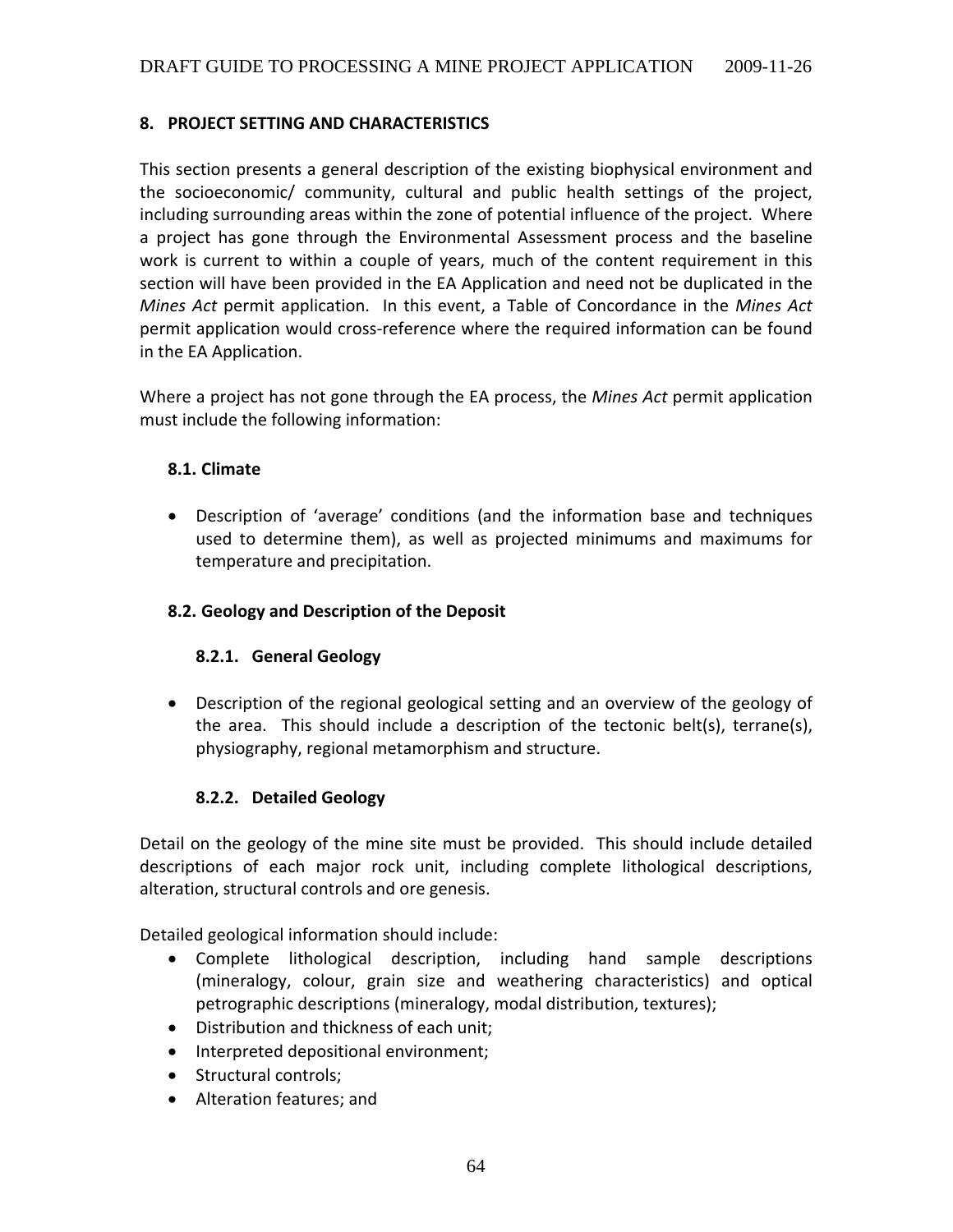• Solid phase metal analyses.

A table showing geological formations is mandatory for proposed coal and mineral mines. It provides a concise summary of the geological history and stratigraphic relationships of the area.

Ore deposit information should include:

- Ore mineralogy type, alteration, modal distribution and textures;
- Deposit character, deposit classification and age of mineralization; general ore controls; and
- Average assay values and reserve information (proven, probable and possible) based on NI 43‐101 criteria.

## **8.2.3. Prediction of Metal Leaching and Acid Rock Drainage (ML/ARD) Geochemistry**

The application must include a ML/ARD geochemical prediction of all materials exposed, disturbed or created during mining, in accordance with the "Policy for Metal Leaching and Acid Rock Drainage at British Columbia Minesites" (BCMEM and BCMELP, 1998), available at www.em.gov.bc.ca/mining/MinePer/ardpolicy.htm, and the "Guidelines for Metal Leaching and Acid Rock Drainage at Minesites in British Columbia" (Price and Errington, 1998), available at www.em.gov.bc.ca/mining/MinePer/ardguide.htm. Detailed information requirements for a ML/ARD prediction and prevention program are outlined in Section 1.9.

### **8.3. Topography and Surface Drainage Features**

Pre‐mine topography and surface drainage features and map both at a scale of 1:5000 or better for the mine site should be described. The maps should show drainage divides, areas of groundwater discharge, wetlands and notable topographic features. Accompanying descriptions should show the range of pre‐mine slope configurations and typical slope cross‐sections. Additional regional mapping should also be provided, showing the entire drainage basin(s) in which the proposed development is located.

### **8.4. Water Quality**

Data for pre-mine surface and groundwater quality should be provided and described, including relevant interpretations. Sufficient detail should be provided to form the basis for comparison of post- and pre-mine water quality (i.e. – evaluation of reclamation success as it relates to water quality).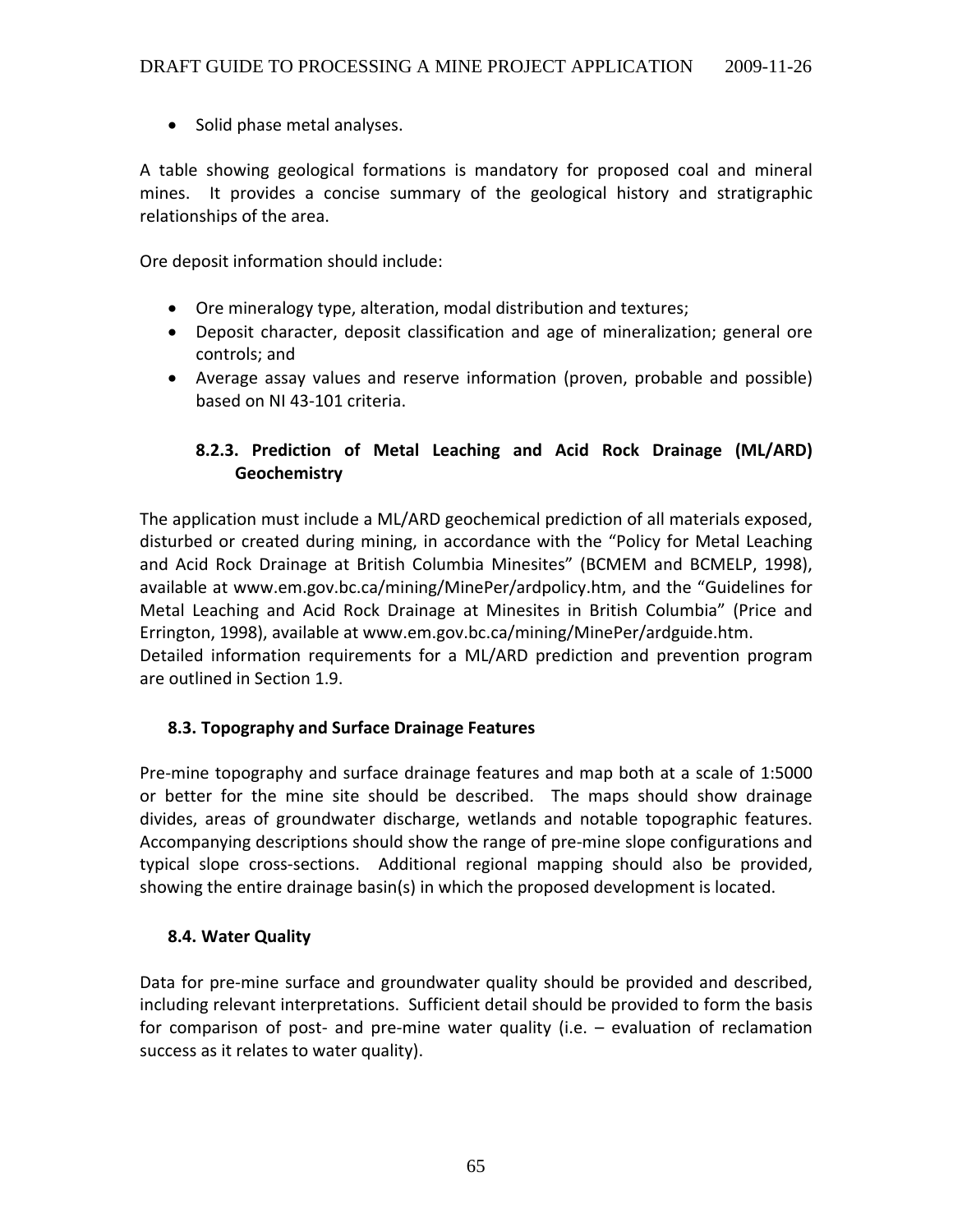### **8.5. Air Quality**

Data for pre-mine data air quality should be provided and described. Proponents are encouraged to consult with the Senior Reclamation Inspector regarding data requirements, to ensure that sufficient detail is provided to form the basis for comparison of post‐ and pre‐mine air quality.

### **8.6. Fisheries and Aquatic Resources**

Fisheries and aquatic resources which may be affected by the proposed mine should be described and mapped.

There is little published information available to guide the proponent in the collection of this information; therefore, it is suggested that the proponent fully discuss the fisheries and aquatic resources information requirements with staff of both the Ministry of Environment and Department of Fisheries and Oceans.

Information should be provided at sufficient detail to allow comparison of post‐ and pre‐ mine conditions.

## **8.7. Surficial Geology, Terrain and Soils Mapping**

This is one of the most important sections of the reclamation plan because it plays a crucial role in determining the pre‐mining land capability, baseline soil metal levels, the end land use objectives, and the soil salvage, stockpiling and replacement strategy. **Due to the subjective nature of the work, soils and terrain surveys must be carried out by persons with earth science academic credentials, usually a qualified forestry or agrologist soil specialist, who have had several years of mapping experience.** Because the allowable metal levels in soils at mine closure may be related to baseline metal levels, the proponent is strongly advised to determine the natural levels of metals in soils prior to mapping.

Information should be provided at sufficient detail to allow comparison of post‐ and pre‐ mine conditions.

## **8.7.1. Surficial Geology and Terrain Mapping**

Surficial geology and terrain mapping must be completed at an appropriate scale (1:10,000 or better suggested) using the 'Terrain classification System for British Columbia' (MELP Manual 10 Version 2), (1997), and should follow the 'Guidelines and Standards for Terrain Mapping in British Columbia', (1996) compiled by J.M. Ryder for the Earth Sciences Task Force of the Resources Information Standards Committee (RISC). (Note: The most current RISC standards should be used for this and all other RISC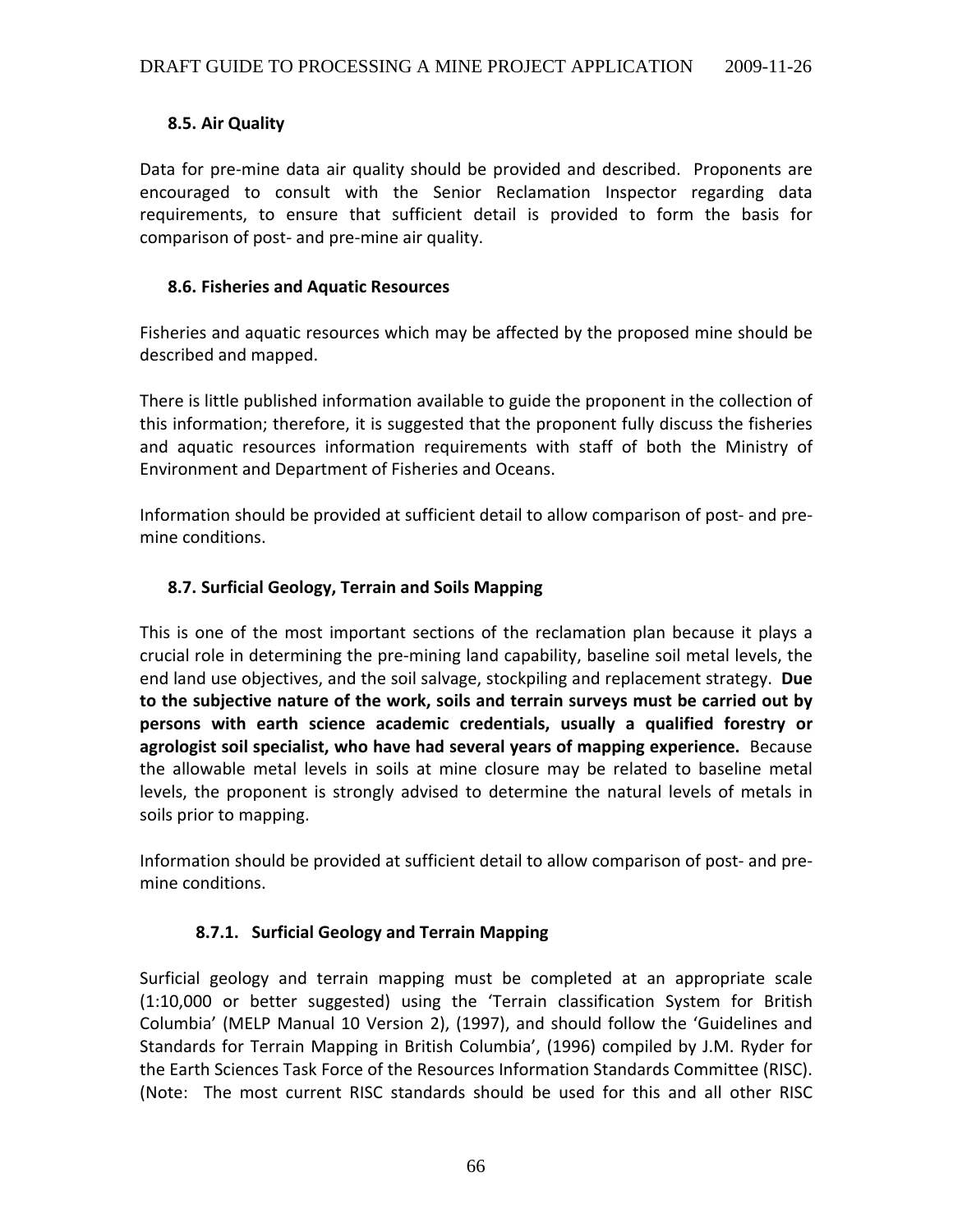standard required mapping.) Listings of RISC publications and standards can be obtained through the RISC website at http://ilmbwww.gov.bc.ca/risc/index.html. The mapping must use the standard Terrain Unit Symbol when identifying surficial landforms. The symbol includes the texture, surficial material, qualifying descriptors, surface expression and the geological process. Where the texture of the surficial deposit is suitable for revegetation, particular attention must be paid to the depth of the deposit so that the area can be identified for soil salvage.

## **8.7.2. Soil Survey and Soil Characterization for Reclamation**

A soil survey for the proposed mine 'footprint' must be completed at an appropriate scale (1:10,000 or better suggested) following the methodologies and soil survey procedures presented in 'Field Manual for Describing Terrestrial Ecosystems', MELP Manual 11 (Luttmerding et al, 1998), while referencing the following publications:

- Canadian System of Soil Classification (Agriculture Canada, Publication 1646, 1987);
- The Canadian Soil Information System (CanSIS) Manual for Describing Soils in the Field (Day, 1993); and
- Soil Survey Handbook Volume 1 (Coen, 1987).

The report accompanying soil maps must contain supportive technical data including soil classification and soil profile descriptions.

The objectives of the soil survey are to:

- Identify and map the location of soil units and their distribution throughout the survey area;
- Characterize topsoil and subsoil for suitability as a growth medium for reclamation;
- Assist in establishing pre‐mine capability and productivity;
- Determine location, depth and volume of the soil types;
- Identify areas from which soil and subsoil must be salvaged;
- Formulate the criteria necessary to achieve end land use capability/productivity objectives; and
- Form the basis for the soil salvage and storage plan.

In order to determine suitability for use as a growth medium in reclamation, site soils can be rated using morphological data (coarse fragment content (CFC), texture and consistency) and analytical data (pH, salinity, sodicity, and saturation percentage or available water storage capacity (AWSC)). It may not be necessary to evaluate site soils for fertility levels, as soil deficiencies can be addressed at the time of material replacement using soil amendments.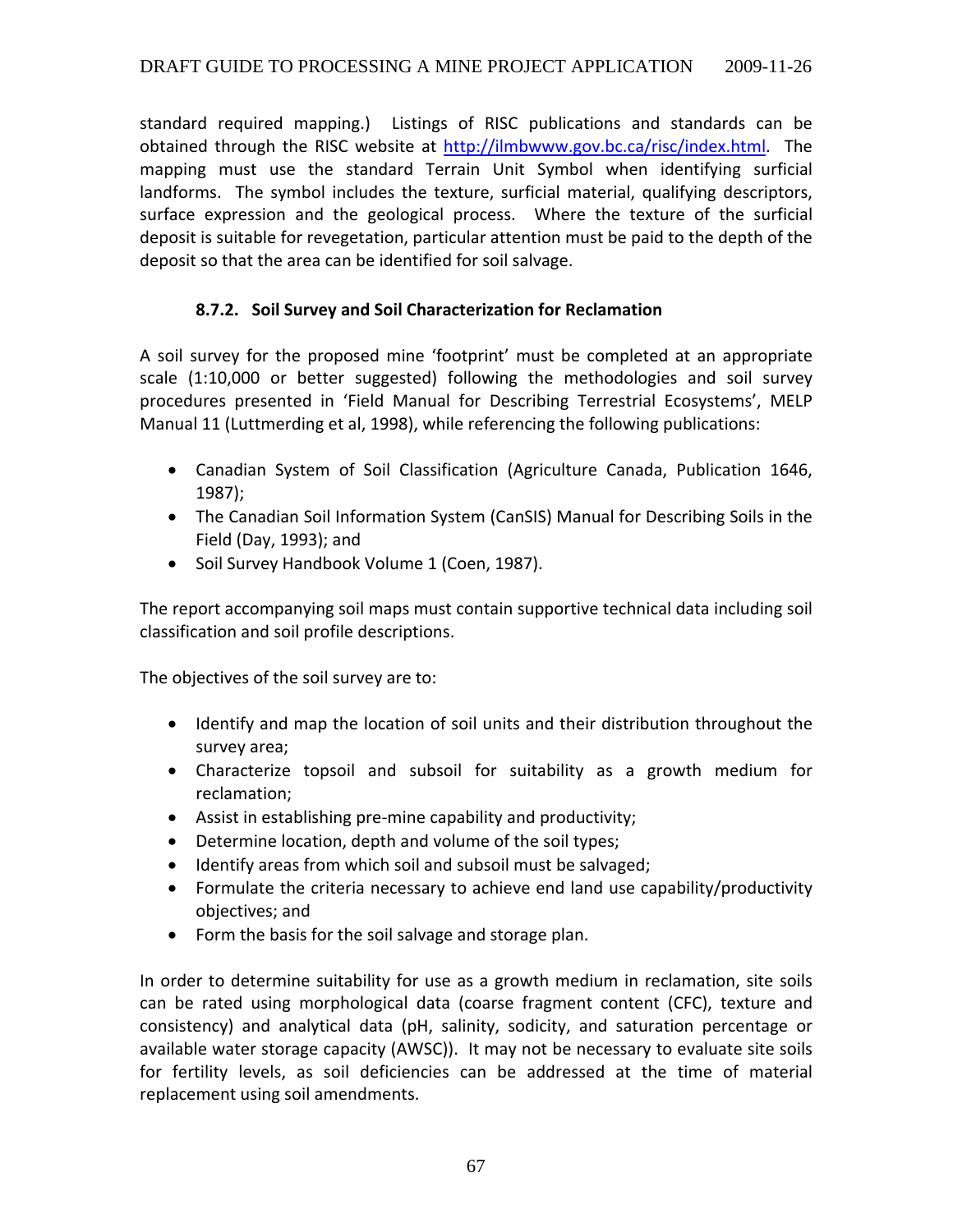Qualitative ratings presented in Table 1 can be used to assess the reclamation suitability for each Soil Map Unit (SMU). Each soil type within the SMU should be evaluated and an overall rating determined, based on the most limiting property or properties. Interpretation of overall ratings of each SMU will allow for the development of soil salvage criteria.

**The evaluation system presented in Table 1 should be used as a general guideline only.** Site‐specific table should be developed for each British Columbia mine site consistent with site soils and proposed end land use.

| Table 1 - Example Criteria for Evaluating Suitability of Soil for Use in Reclamation |               |                   |                    |                       |  |  |
|--------------------------------------------------------------------------------------|---------------|-------------------|--------------------|-----------------------|--|--|
| <b>Limitation/Property</b>                                                           | Good          | Fair              | Poor               | <b>Unsuitable</b>     |  |  |
| <b>Reaction (pH)</b>                                                                 | 6.5 to 7.5    | 5.5 to 6.4        | 4.5 to 5.4         | $<$ 4.5 and $>$ 9.0   |  |  |
|                                                                                      |               | or                | or                 |                       |  |  |
|                                                                                      |               | 7.6 to 8.4        | 8.5 to 9.0         |                       |  |  |
| Salinity (EC) (dS/m)                                                                 | $2$           | $3$ to $4$        | $4$ to $8$         | >8                    |  |  |
| <b>Sodicity (SAR)</b>                                                                | <4            | 4 to 8            | 8 to 12            | $>12$                 |  |  |
| AWSD (mm/cm/50                                                                       | >45           | 25 to 44          | 10 to 24           | < 10                  |  |  |
| cm)                                                                                  |               |                   |                    |                       |  |  |
| % Coarse Fragments                                                                   | $30$          | 31 to 50          | 51 to 70           | >70                   |  |  |
| (+ 2 mm)                                                                             |               |                   |                    |                       |  |  |
| <b>Texture</b>                                                                       | sl, l, sil    | cl, ls, si        | s, sic, scl, sicl, | Unconsolidated        |  |  |
|                                                                                      |               |                   | c, hc              | <b>Bedrock</b>        |  |  |
| <b>Moist Consistency</b>                                                             | Very friable, | Loose             | Firm, very         | <b>Extremely firm</b> |  |  |
|                                                                                      | friable       |                   | firm               |                       |  |  |
| % Organic Carbon                                                                     | 2 to 30       | 1 to 2, or $> 30$ | $<$ 1              |                       |  |  |
|                                                                                      |               | (soil             |                    |                       |  |  |
|                                                                                      |               | amendment         |                    |                       |  |  |
|                                                                                      |               | only)             |                    |                       |  |  |
| CaCO Equivalent (%)                                                                  | $2$           | 2 to 20           | 20 to 70           | >70                   |  |  |

This table was developed for forest production and is a modification of 'Criteria for evaluating the suitability of surface material (upper lift) for revegetation in the Eastern Slopes Region', Alberta Agriculture, 1987. The table, for example, would require considerably different ratings for coarse fragment content on a site to be reclaimed to intensive crop agriculture. Conversely, high coarse fragment contents might be considered 'good' on extremely high elevation, poorly developed soils with low productivity. It is also important to note that some parameters are more important than others in terms of assessing soil suitability for use in reclamation and that management practices can overcome or compensate for some limitations.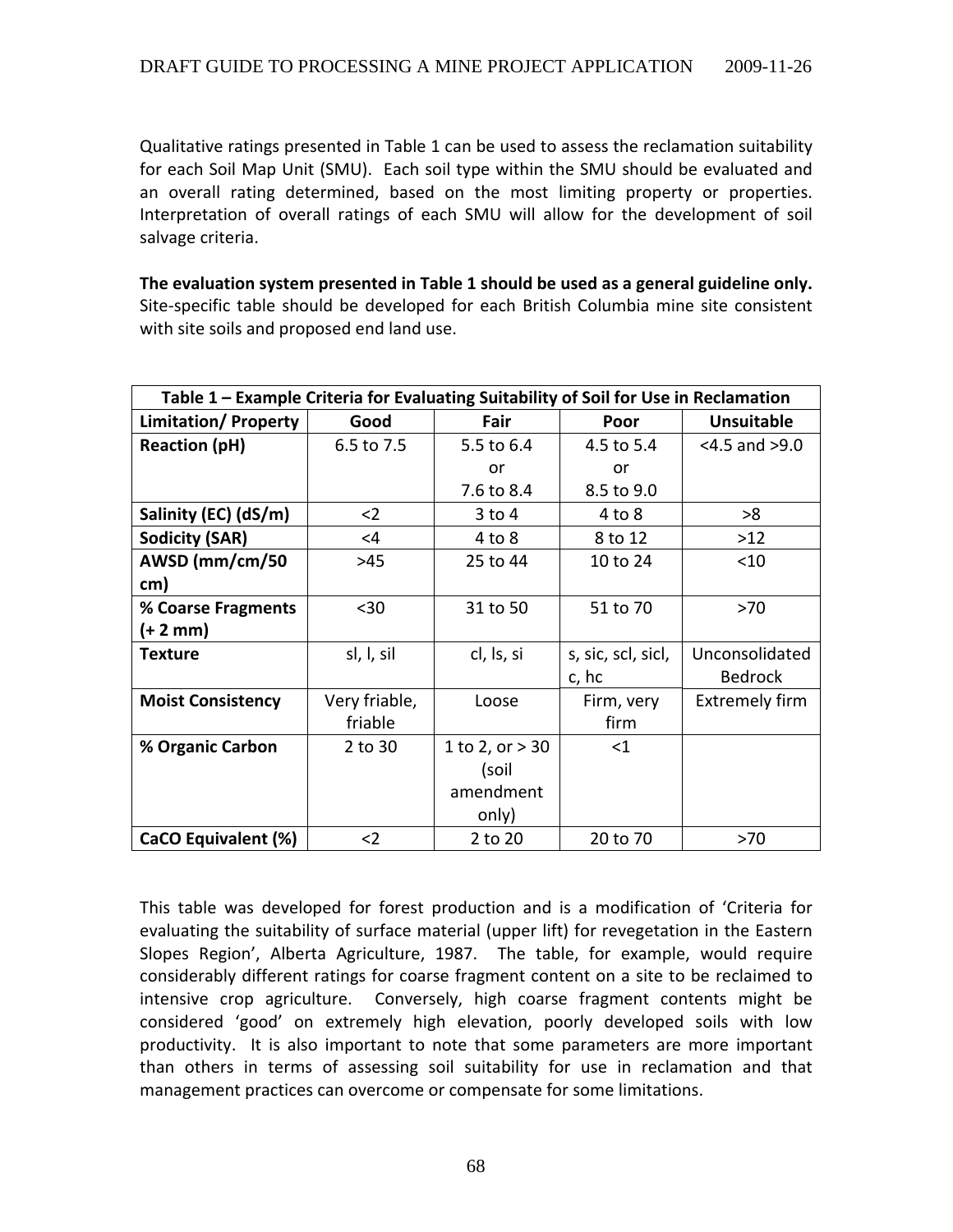Where agriculture is to be the designated end land use for any portion of a mine site, land capability for then entire mine 'footprint' must be determined and mapped at an appropriate scale (1:10,000 or better suggested) using the 'Land Capability Classification for Agriculture in British Columbia' MELP Manual 1, Kenk and Cotic, 1983).

#### **8.8. Vegetation and Wildlife**

Terrestrial Ecosystem Mapping (TEM) must be prepared for the mine site using the most current RISC standards (see section 14.7.1). The TEM must be provided at an appropriate scale (1:10,000 or better suggested) and the intensity level should be discussed with the Senior Reclamation Inspector prior to implementation. In conjunction with the existing and adjacent land status and land use information, TEM can be used to determine pre‐mining capability for many land uses and provide the basis for setting post‐mine land use objectives.

The TEM must be accompanied by an expanded legend report (included as a report section in the permit application) describing all ecosections, biogeoclimatic units and ecosystem units. For ecosystem units, all potential successional or structural stages and changes in plant species composition should be described. Wildlife use and values for the study area should also be described. Polygon data forms and detailed plot sheets following MELP Manual 11, 'Field Manual for Describing Terrestrial Ecosystems', (Luttmerding et al, 1998) should be appended.

In addition to the general vegetation information needs, the proponent must also address the issue of soil metal levels and trace element uptake. Selected vegetation species must be sampled to document pre-mine trace levels. Iterative consultation with the Senior Reclamation Inspector is suggested in the design and implementation of the soils and vegetation sampling program. The species selection will depend largely on the choice of end land use.

Information should be provided at sufficient detail to allow comparison of post‐ and pre‐ mine conditions.

### **8.9. Land Status and Use**

Details of land use context, land status and land use should be provided, including the following:

• Pre-mine ownership, including surface and mineral rights, and licensed or permitted user such as forestry or agricultural operators, guides, outfitters and trappers;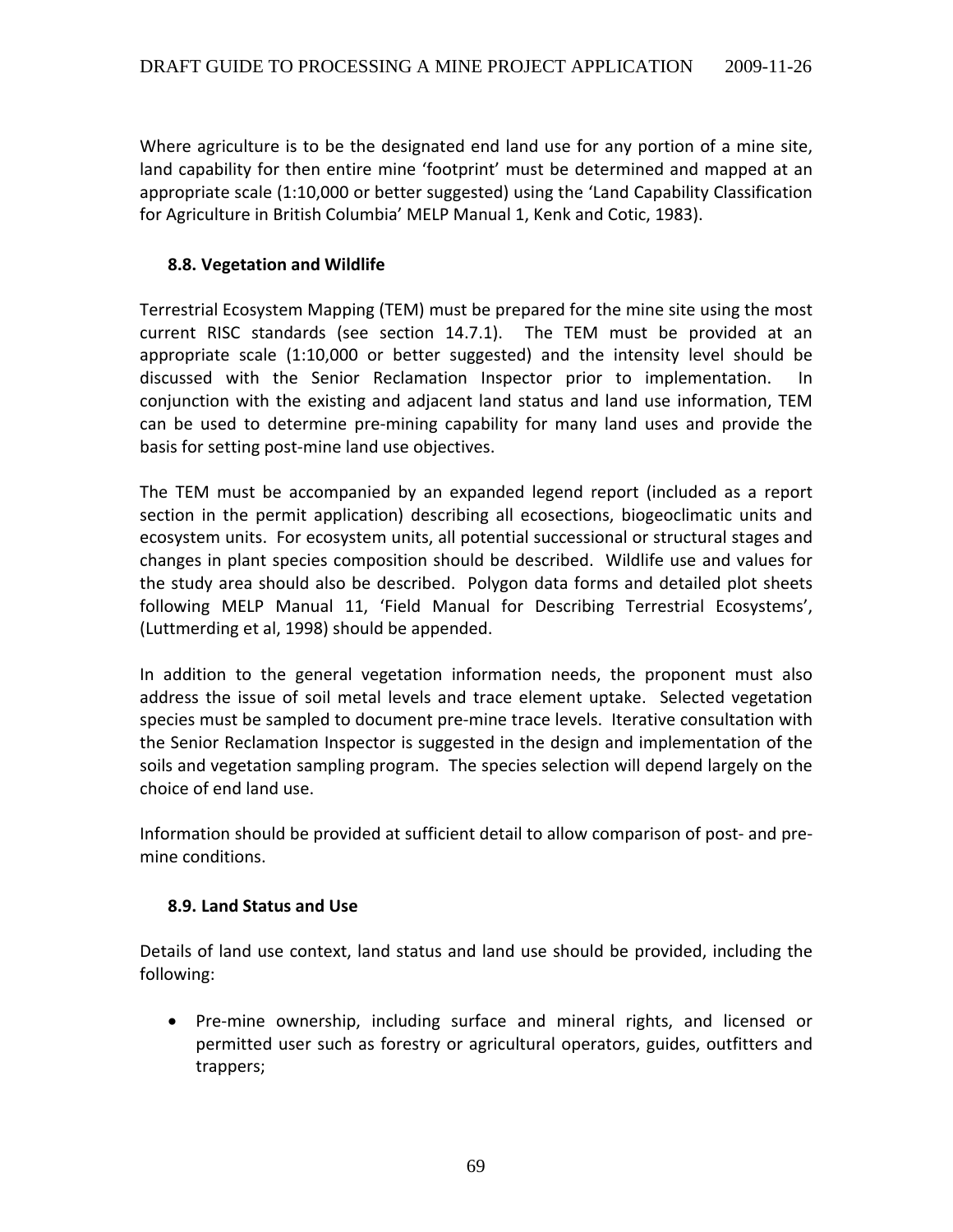- Exiting transportation routes (e.g. roads or waterways) within or adjacent to the mine site;
- Description of all federal, provincial and local government land use designations, and identification of any current or proposed planning initiatives;
- Identification of any historic sites or special landscape features;
- Any baseline visual quality data that is required where key aesthetic landscape values may be affected;
- Clear indication of the spatial relationship between the proposed project and existing land status and use, including on‐ and off‐site facilities, and activities associated with the proposed facilities; and
- Crown land requirements for the project (if any) and any private land acquisition needs, noting if any Crown land is to be converted to fee simple.

The information should be mapped at 1:10,000 or better for the mine development area and, where applicable, at a convenient scale for surrounding areas. Any informal users who are not necessarily licensed (e.g. – First Nations or recreational users) must also be described where this information is publicly available.

Information should be provided at sufficient detail to allow comparison of post‐ and pre‐ mine conditions.

## **8.10. Land Capability**

Existing land capabilities for proposed or potential end land uses must be mapped at an appropriate scale (1:10,000 or better suggested). For example, if wildlife habitat/use is proposed as an end land use, pre‐mine wildlife capability mapping using the TEM (RISC) methodology must be provided. Determination of the target species for capability interpretations will be made by the proponent in consultation with MEMPR and Ministry of Environment and, where applicable, other members of the RMDRC, First Nations, or liaison committee(s) established for the mine. If livestock grazing is the proposed end land use, the existing forage capability classification must be mapped using the BC Ministry of Environment system. Other types of mapping may be required for other proposed end land uses.

Information should be provided at sufficient detail to allow comparison of post‐ and pre‐ mine conditions.

## **8.11. Socio‐Community Conditions**

The following information should be provided for all inhabited places identified in the vicinity of the mine: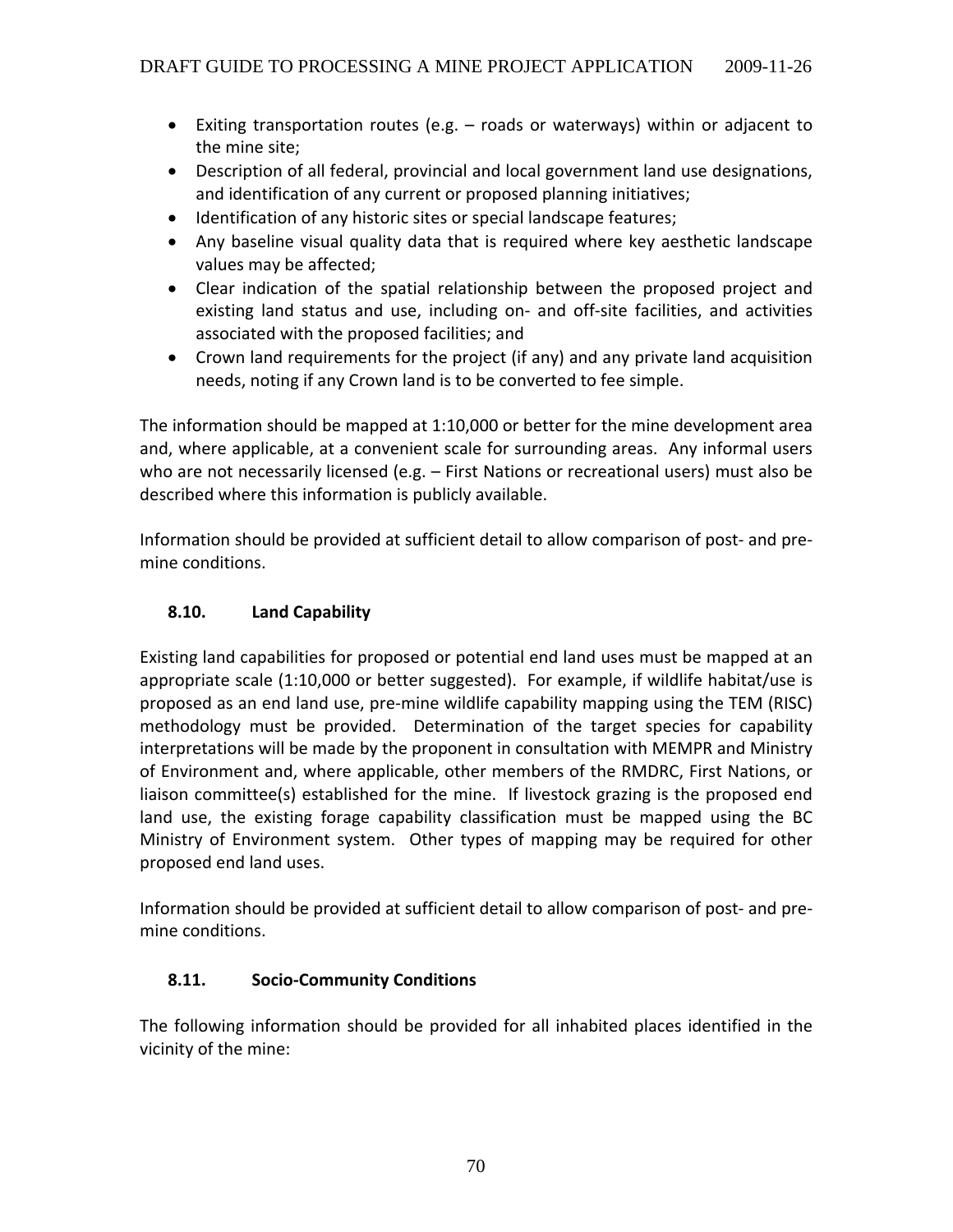- Socio‐community profile and population demographics (i.e. existing population distribution, demographics and social profile in the zone of project influence);
- Housing (i.e. description of existing housing and accommodation supply level of detail based on project accommodation needs);
- Transportation (i.e. existing transportation infrastructure and traffic patterns/volumes; relevant existing pedestrian use/safety issues – level of detail based on transportation systems demands of the project); and
- Services (i.e. existing services, such as education, justice, policing, fire protection and social support services (children/family, counselling, etc.) and emergency services in the zone of influence of the proposed project – level of detail based on project demand for services).

## **8.12. Socioeconomic Conditions**

The following socioeconomic factors should be described:

- Labour supply (i.e. available labour market information, including unemployment, labour supply, skills/training needs, etc.);
- Local and regional economy (i.e. description of the local and regional economy, including economic profile; description of conditions in communities likely to be impacted by the project; summary of key economic indicators and trends in the region in the absence of the project); and
- Businesses (i.e. existing economic undertakings in the area that could be affected by project development).

## **8.13. Public Health**

Factors affecting public health should be described, including the following:

- Health profile (i.e. description of the public health setting; identification of existing hospitals, clinics, ambulance stations, other emergency services, etc. – level of detail based on project demand for health services; and
- Public health parameters (i.e. description of baseline factors affecting public health setting of the project, including available information on existing noise levels, local landscape aesthetics, existing water quality and air quality (from a human perspective) and existing services such as water supply, waste disposal health and emergency services).

## **8.14. Navigable Waters Issues**

Waterways to be affected by the project, and any current or past usage of waterways, should be identified. Global Positioning System (GPS) positions of any proposed crossing points should be indicated, along with the dimensions at the points of crossing.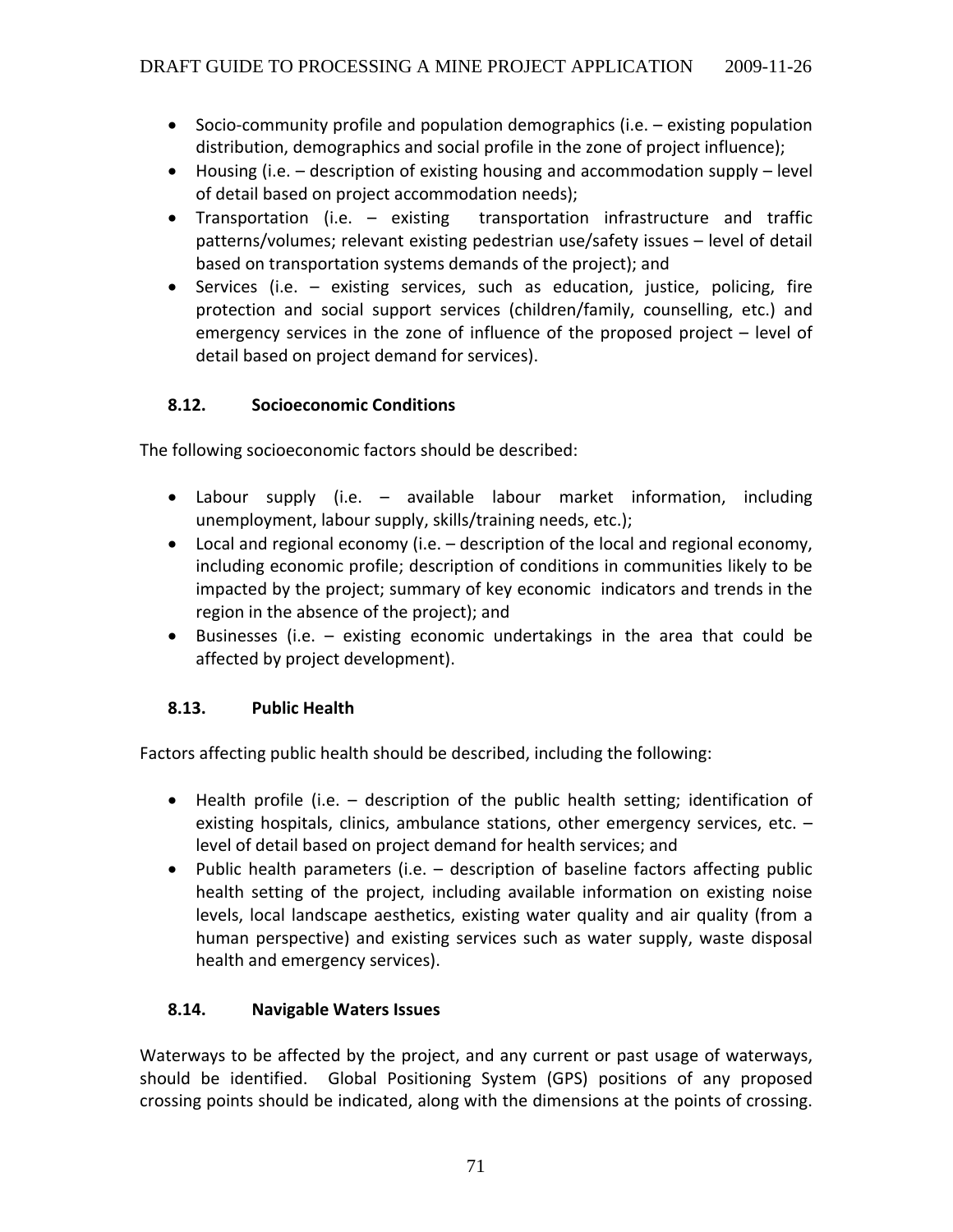Dated photographs should be included of the proposed crossing sites. The relative position of any man‐made or natural obstructions that block a waterway should be identified, along with GPS positions of any proposed fill locations. The design flood level for structures crossing a waterway, including telephone wires, power transmission lines and bridges, etc. need to be discussed with Navigable Waters Protection Program, Transport Canada.

## **8.15. First Nations Setting**

First Nations potentially affected by the proposed project, and their asserted traditional territories, must be identified and the following information provided:

- Local and regional socio‐community, socioeconomic and public health profile focused on the communities of First Nations whose traditional territory contains, or is in the vicinity of, the project;
- Non‐confidential overview of traditional use of the project area lands and resources, and the associated traditional and contemporary First Nations economy;
- Other considerations, such as culturally modified trees, rock paintings, trails, legendary land features and wildlife and vegetation species of special significance to First Nations;
- Identification of any First Nations land use plans or planning objectives proposed for areas in the vicinity of the project;
- Documentation of known First Nations views on the existence of Aboriginal rights and title in the vicinity of the project; and
- Non-confidential summary of identified archaeological resources in the project area.

## **9. METAL LEACHING/ACID ROCK DRAINAGE ASSESSMENT, PROTECTION OF THE LAND AND WATERCOURSES, AND CONCEPTUAL FINAL RECLAMATION PLAN**

The permit application must include a ML/ARD assessment, a program for protection of the land and watercourses, and a conceptual final mine closure and reclamation plan. The application must also demonstrate how environmental management and protection practices and procedures will be implemented by the proponent during the pre‐ development, mine construction and mine operation and maintenance phases, to ensure that reclamation can occur progressively during mining and be successfully completed upon mine closure.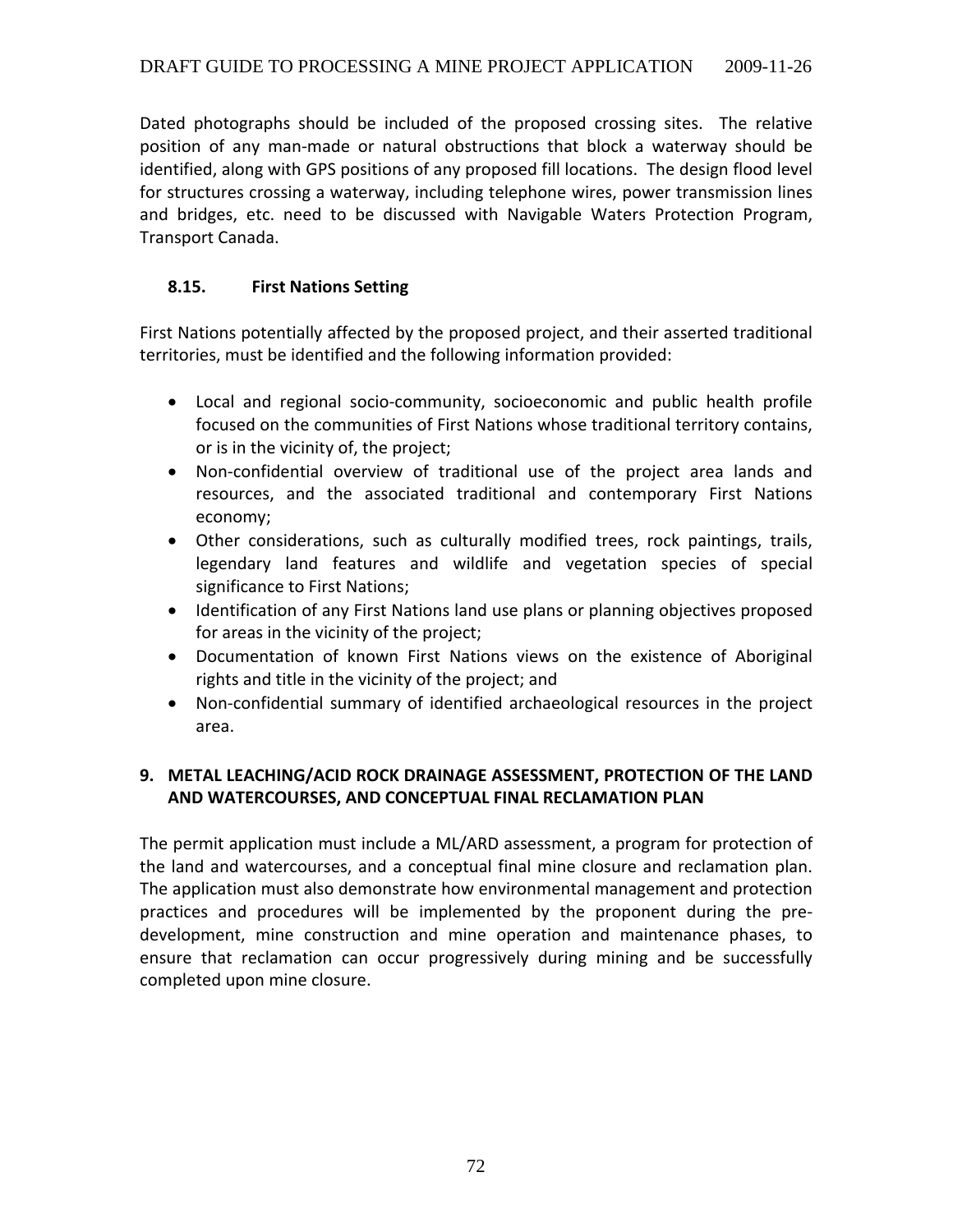The permit application must include the following:

### **9.1. Metal Leaching and Acid Rock Drainage (ML/ARD) Prediction and Prevention Plan**

ML/ARD can have significant negative impacts on the environment if not adequately predicted and managed. Once ML/ARD has developed, the costs and environmental liabilities associated with managing it can be very high. Thus MEMPR favours an approach of ML/ARD prevention and management through prediction and design. Due to its significance for potential impacts and the time and resources required to develop a comprehensive ML/ARD prediction and prevention plan, proponents are encouraged to retain the services of a registered professional who is experienced in ML/ARD assessment work and to contact ML/ARD specialists in MEMPR to discuss their programs.

The permit application must include a comprehensive ML/ARD prediction and prevention plan that is developed in accordance with the "Policy for Metal Leaching and Acid Rock Drainage at British Columbia Minesites" (BCMEM and BCMELP, 1998), available at www.em.gov.bc.ca/mining/MinePer/ardpolicy.htm, and the "Guidelines for Metal Leaching and Acid Rock Drainage at Minesites in British Columbia" (Price and Errington, 1998), available at www.em.gov.bc.ca/mining/MinePer/ardguide.htm. Additional guidance can be found in the "Draft Guidelines and Recommended Methods for the Prediction of Metal Leaching and Acid Rock Drainage at Minesites in British Columbia" (Price, 1998), available from MEMPR offices.

The ML/ARD program must include the assessment of potential impacts to drainage chemistry from trace element release under acidic, neutral and alkaline drainage conditions. The program must also demonstrate that the proponent has the necessary understanding, resources, technical capability and commitment to develop a mine in a sound environmental manner.

The ML/ARD prediction and prevention program should:

- identify the composition, size and location of all materials to be exposed, disturbed or created during mining (i.e. overburden, waste rock, tailings, pit surfaces, underground exposures etc.);
- predict the geochemical (ML/ARD) performance of all materials exposed, disturbed or created during mining to determine if there is a potential for impact. This will involve various static and kinetic testing procedures. The prediction of drainage chemistry (which includes an assessment of the time delay to ML/ARD problems) will typically be required for all major mine components;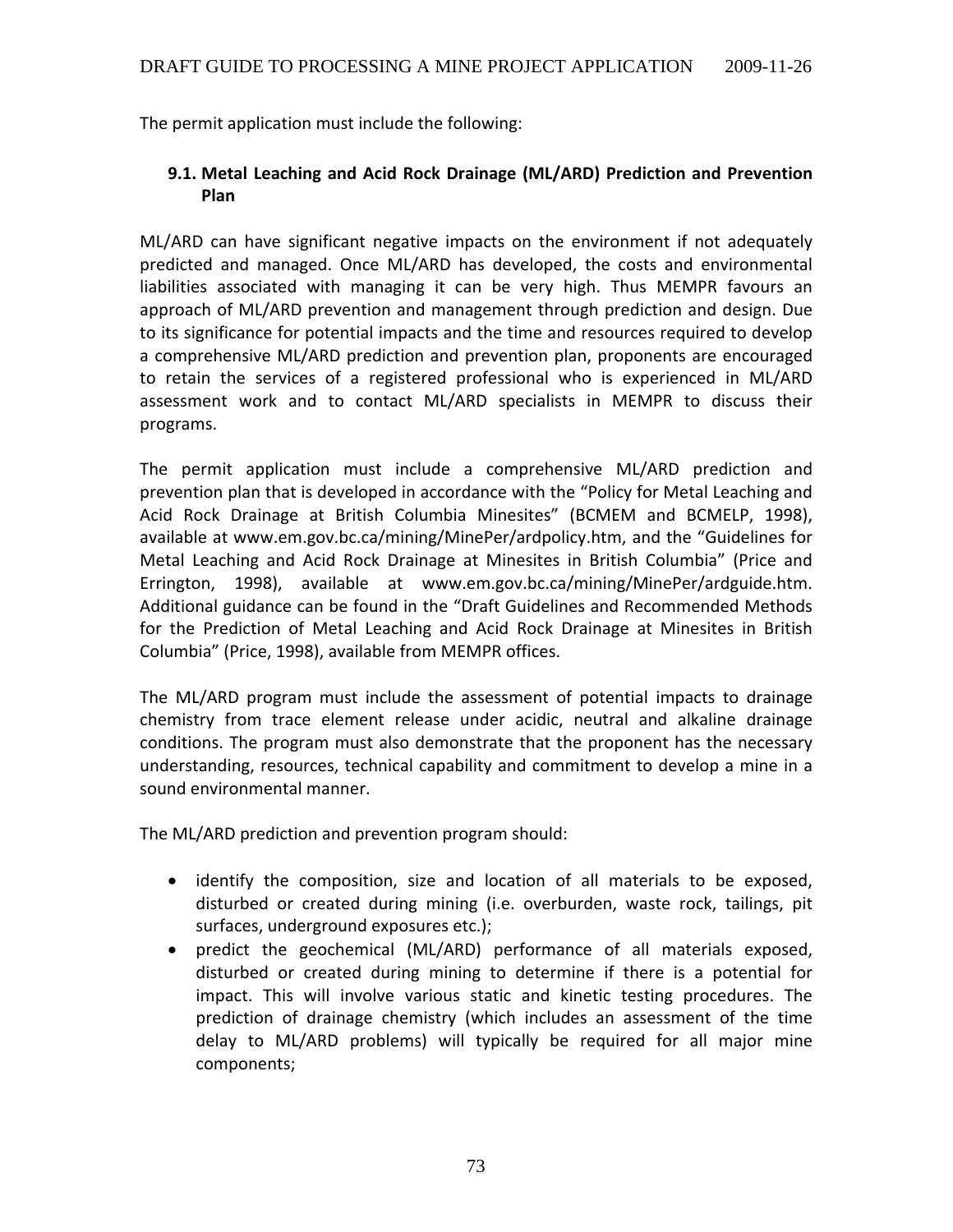- develop mitigation and management plans (based on the results of the prediction program) which prevents or minimizes the generation of ML/ARD to the point necessary to achieve environmental protection goals. Detailed design information for mitigation strategies is required for permitting;
- provide contingency plans when there is a high degree of uncertainty (with either the prediction work or proposed mitigation) or high environmental risk;
- provide monitoring and maintenance programs for mitigation strategies proposed;
- provide detailed operational monitoring plans for waste materials, exposed surfaces and site drainage to confirm geochemical characteristics and predictions, guide site management decisions and track drainage chemistry evolution; and,
- provide detailed cost predictions for all mitigation, contingency, monitoring and maintenance work.

## **9.2. Protection of Land and Watercourses**

# **9.2.1. Soil Salvaging, Stockpiling and Replacement Plan**

Soil salvage, storage and replacement should be described in detail based on information collected in accordance with Section 6.8.7.2. A 1:10,000 map or better should be provided, showing soil ratings and proposed salvage depths.

Replaced soil thickness should not be more limiting to plant growth than in original undisturbed soils. Factors affecting the thickness of soil replaced include soil quality, the quality of overburden, mean annual precipitation, topography, slope angle, and water table position. Other primary factors for consideration include the substrate upon which the soil will be replaced (e.g. greater thickness generally required over waste rock than over till or tailings) and the proposed end land use (e.g. tree growth versus grass/herbaceous growth).

Salvage requirements include:

- descriptions of the soils (or suitable overburden) to be salvaged;
- identification of materials or layers to be stripped separately and how to operationally distinguish them;
- total depth to be salvaged;
- equipment to be used and constraints (e.g. wet conditions) on stripping;
- erosion control and sediment retention measures required for exposed surfaces;
- anticipated volumes of each soil type;
- proposed training or supervision of operators by a soil scientist;
- soil compaction and other activities which destroy soil structure (such as removing or reapplying soils when they are too wet) must be avoided. The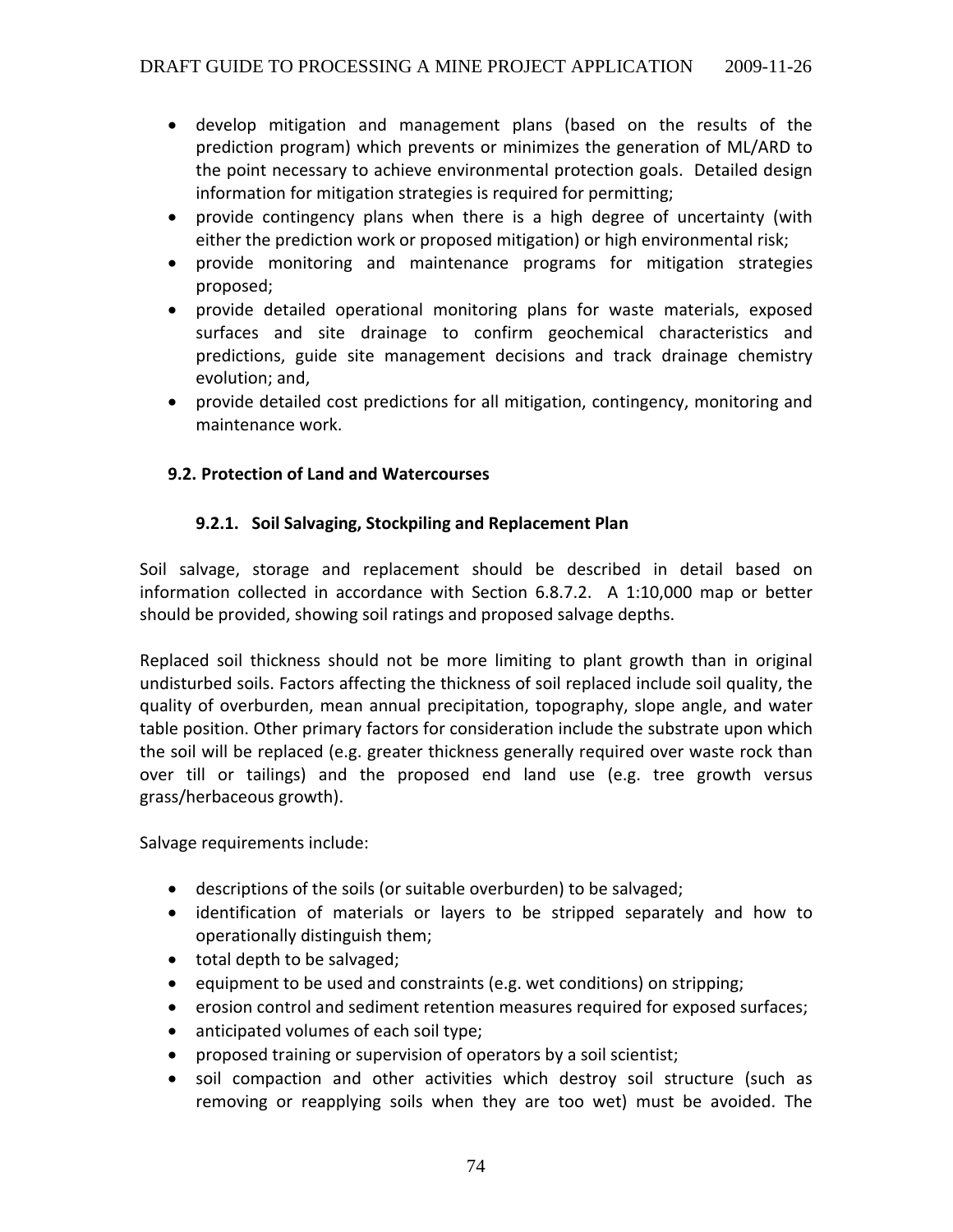reclamation plan must demonstrate the means by which the value of the soil resources will be conserved, including the use of appropriate equipment; appropriate supervision to ensure that materials are not disturbed when wet; and the means by which it will be determined whether or not soil disturbance is appropriate; and

• sufficient quantities of soil must be salvaged to ensure equivalent or better land productivity or capability 'on an average property basis' in the post‐mine setting as was present in the pre‐mine setting. Salvage depths/quantities are based on the results of the soil survey.

Stockpile requirements include:

- description of soil stockpile locations, volumes depths and anticipated storage times;
- identification of layers or materials to be stored separately, and justification for doing so;
- storage requirements, including erosion control and sediment retention;
- descriptions of stockpile treatments during the storage period; and
- topsoil and other material identified in the soil survey which is to be salvaged as a growth medium should be stored in pre‐determined locations, marked and identified accordingly on the soil handling plan. Soil should be stockpiled in berms with slopes not exceeding a uniform 2:1 and seeded for erosion control. Any runoff from the stockpiles and adjacent areas should be directed away from the storage stockpiles into catchment basins or silt traps, before discharge into natural water courses.

In general, direct hauling of soil materials is preferred to storage, however if storage is required, the storage period should be as short as possible.

The soil replacement strategy should address:

- timing and sequencing of soil salvage and replacement;
- methods of soil replacement;
- timing and methods of soil replacement, including equipment to be used, materials and depths to be replaced on a facility specific basis;
- requirements for amendments such as fertilizer and limestone; and
- methods to monitor/alleviate compaction during and following re-application.

## **9.2.2. Environmental Monitoring and Surveillance**

Details must be provided of the means by which environmental protection and quality control will be achieved during all stages of reclamation, particularly soils salvage soil replacement and any requirements pertaining to ML/ARD. This should include details of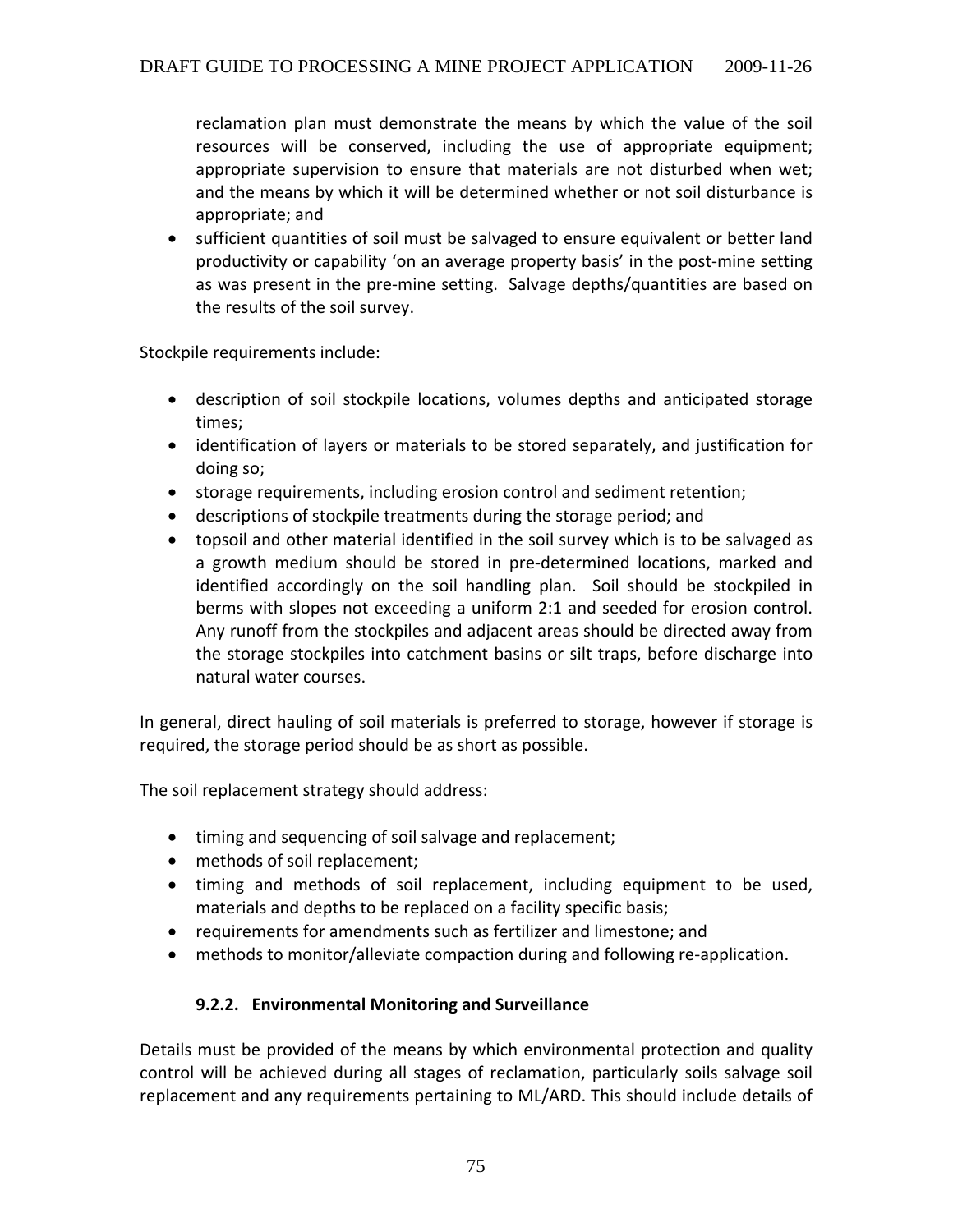the authority and reporting sequence of any environmental staff and the procedure for providing reports and updates to government agency representatives, particularly MEMPR and MOE.

## **9.2.3. Erosion Control and Sediment Retention Plan**

A description must be provided of how erosion will be prevented/minimized during construction and throughout the mine life, and how any detached sediment release will be contained within the mine site.

A potential for erosion will result from surface disturbance and exposure during development activities. The proponent should be adequately prepared to respond both with knowledge and materials (seed, fertilizer, silt fences, settling ponds and flocculant). Erosion control/sediment removal plans are required for disturbed surfaces and soil stockpiles.

If the 'reapplied' soil materials are going to cause surface runoff, the reclamation plan for sloped structures such as waste rock dumps and pit walls will require an engineered water management plan, including interception ditches.

# **9.2.4. Reporting Requirements**

The application should commit to provide an annual report of reclamation and environmental monitoring work performed each year, by March 31st of the following year.

## **9.3. Conceptual Final Reclamation Plan**

A conceptual final reclamation plan for the closure or abandonment of the mining operation must be provided. This plan must be in reference to, and consistent with, Parts 10.6 and 10.7 of the Code. The following are minimum requirements for inclusion in the plan:

## **9.3.1. End Land Use Objectives**

End land use objectives for the mine site must be clearly identified and, where more than one end land use is proposed, mapped at 1:10,000 or better. The map should overlay the pit, tailings impoundment, waste rock dumps, and any other facilities to remain following closure. If wildlife is the end land use, target wildlife species must be identified. A general description of how the proposed reclamation program will achieve the end land use objectives is required. These objectives should be clearly described in the reclamation and mine plans, and should be an integral part of operations throughout the mine life.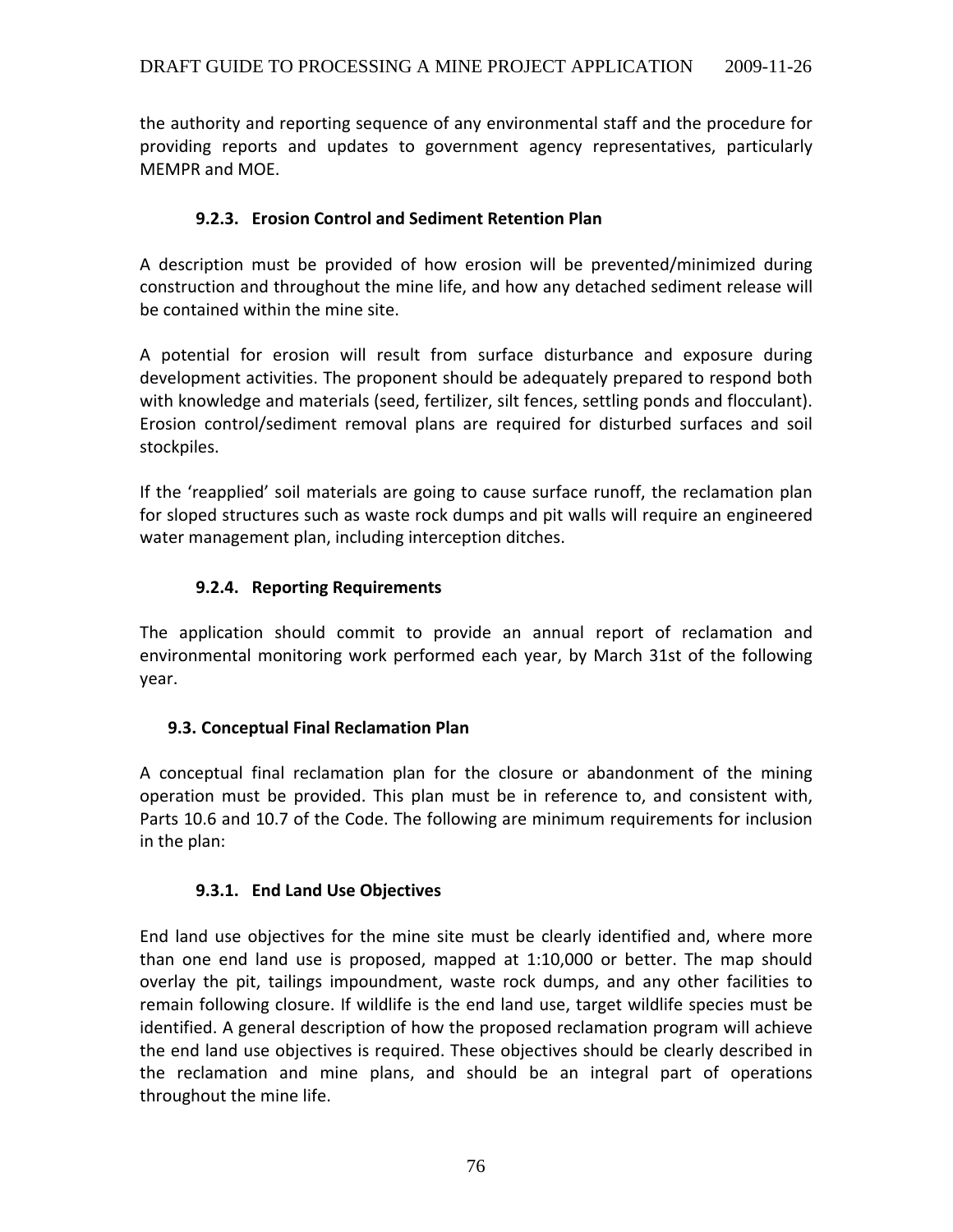## **9.3.2. Land Capability Objectives**

Land capability objectives, how they will be achieved, and how reclamation success will be measured, must be provided for each of the specified end land use objectives.

## **9.3.3. Long‐Term Stability**

Long-term stability, both physical and chemical, must be adequately addressed for all structures and discharges from the mine site. This must include consideration of future erosion, creep, mass wasting, and compatibility of final land forms with the surrounding landscape.

## 9.3.4. **Treatment of Structures and Equipment**

A description of structures and/or equipment to remain in place following mine decommissioning plans for long term post‐closure maintenance of facilities, and proposed reclamation treatments are required. For example, specify what concrete slabs will remain; whether or not it would be feasible (or serve any purpose) to blast them, and how they would be covered with soil material.

### **9.3.5. Waste Dump Reclamation**

Proposed waste rock dump reclamation must be described in detail, including anticipated final configurations, proposed resloping, post‐closure water management, surface treatment to alleviate compaction, details of soil replacement, a description of proposed revegetation methods, and trace element uptake in vegetation (especially for metal mines). Conceptual post‐mine cross‐sections must be provided along with a map illustrating section locations. If possible, conceptual three‐dimensional views of the final dump configurations should be provided. Creative design of waste dumps to optimize snow/water retention (where appropriate), habitat diversity and aesthetic consistency with the adjacent landscape are encouraged.

### **9.3.6. Tailings Reclamation**

Proposed tailings reclamation must be described in detail, including anticipated final impoundment configuration, any proposed resloping, post-closure water management, (including a spillway), details of soil replacement on tailings dam faces (if not constructed with suitable growth media at surface) and the impoundment surface (if it is to remain dry following closure), and a description of proposed revegetation methods. For metal mines in particular, concerns related to trace element uptake in vegetation must be described. If full or partial flooding is planned for closure, long‐term stability and maintenance requirements must be adequately addressed.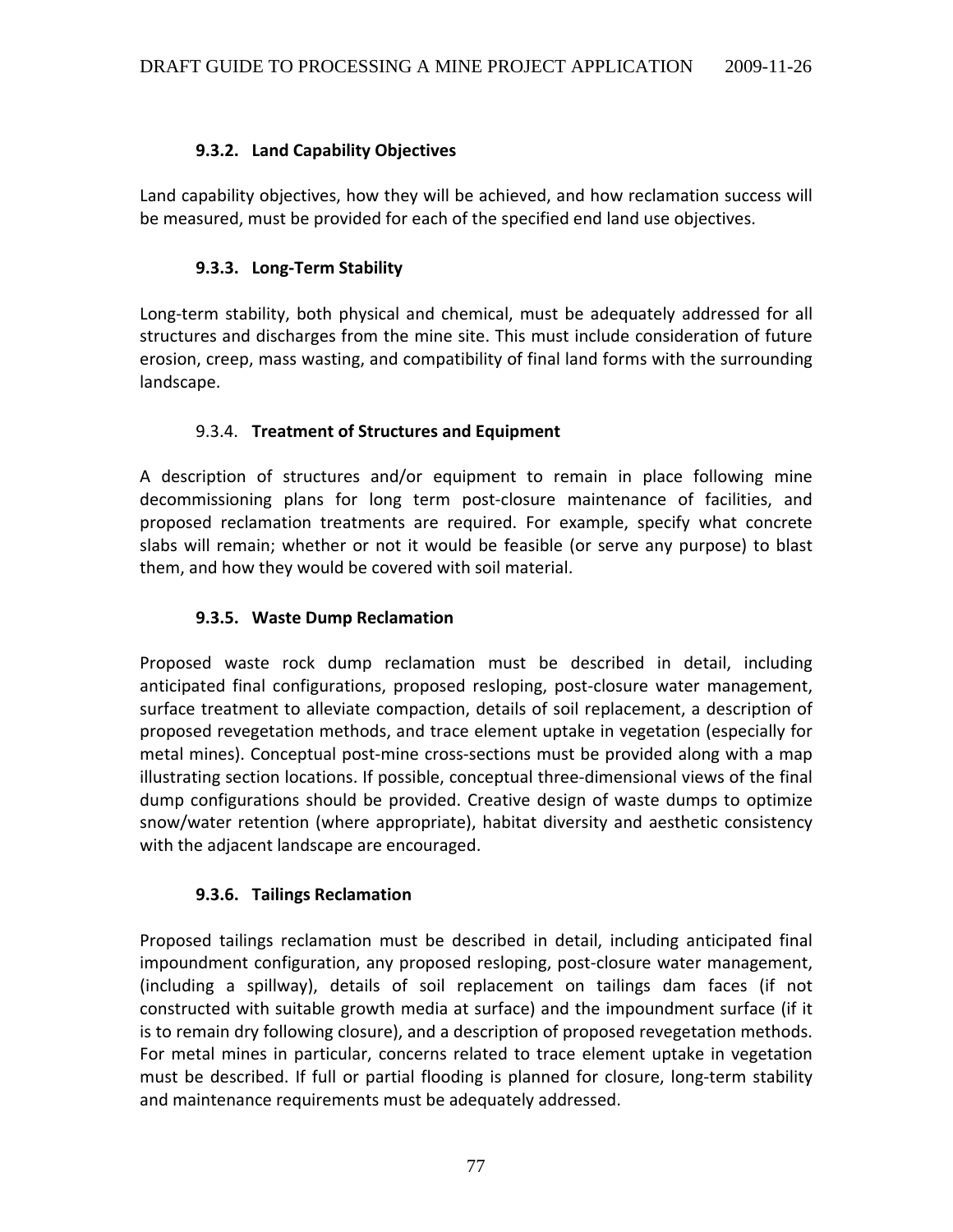### 9.3.7. **Pit and Underground Reclamation**

The plan must describe whether or not the surface or underground workings will be flooded at closure and if so, details of water quality and any discharges to the receiving environment. Details of reclamation/revegetation measures to be undertaken within pit areas are required. Geotechnical stability assessments are also required for flooding proposals.

### **9.3.8. Watercourse Reclamation**

Details of the re-establishment of post-mine watercourses and mine site water management must be provided. The plan must detail the volumes of water that will be contaminated by ML/ARD or other mine effluents, and how they will be collected and treated to meet discharge water quality criteria. Similar detail is required for diversion systems of clean water that do not require collection and treatment. Long term operations and maintenance requirements must be provided.

## 9.3.9. **Sealing of Underground Workings**

Geotechnical stability assessments are required for sealing of openings or underground workings.

### 9.3.10. **Road Reclamation**

Roads must be revegetated where applicable (i.e. most locations unless there is a specific elevation, terrain or other exemption agreed to by MEMPR) and decommissioned to ensure geotechnical and hydraulic stability.

### **9.3.11. Trace Element in Soils and Uptake in Vegetation**

The plan must outline a proposed program to assess trace element uptake in soils and vegetation at mine closure, and where possible, during the mine life.

### 9.3.12. **Disposal of Toxic Chemicals**

Provide a list of chemicals or reagents to be used on site, and how these will be managed at closure.

### 9.3.13. **Operational and Post‐Closure Monitoring**

Long-term monitoring may be required for geotechnical, ARD/ML, revegetation, sedimentation or other requirements depending upon the site and closure plan.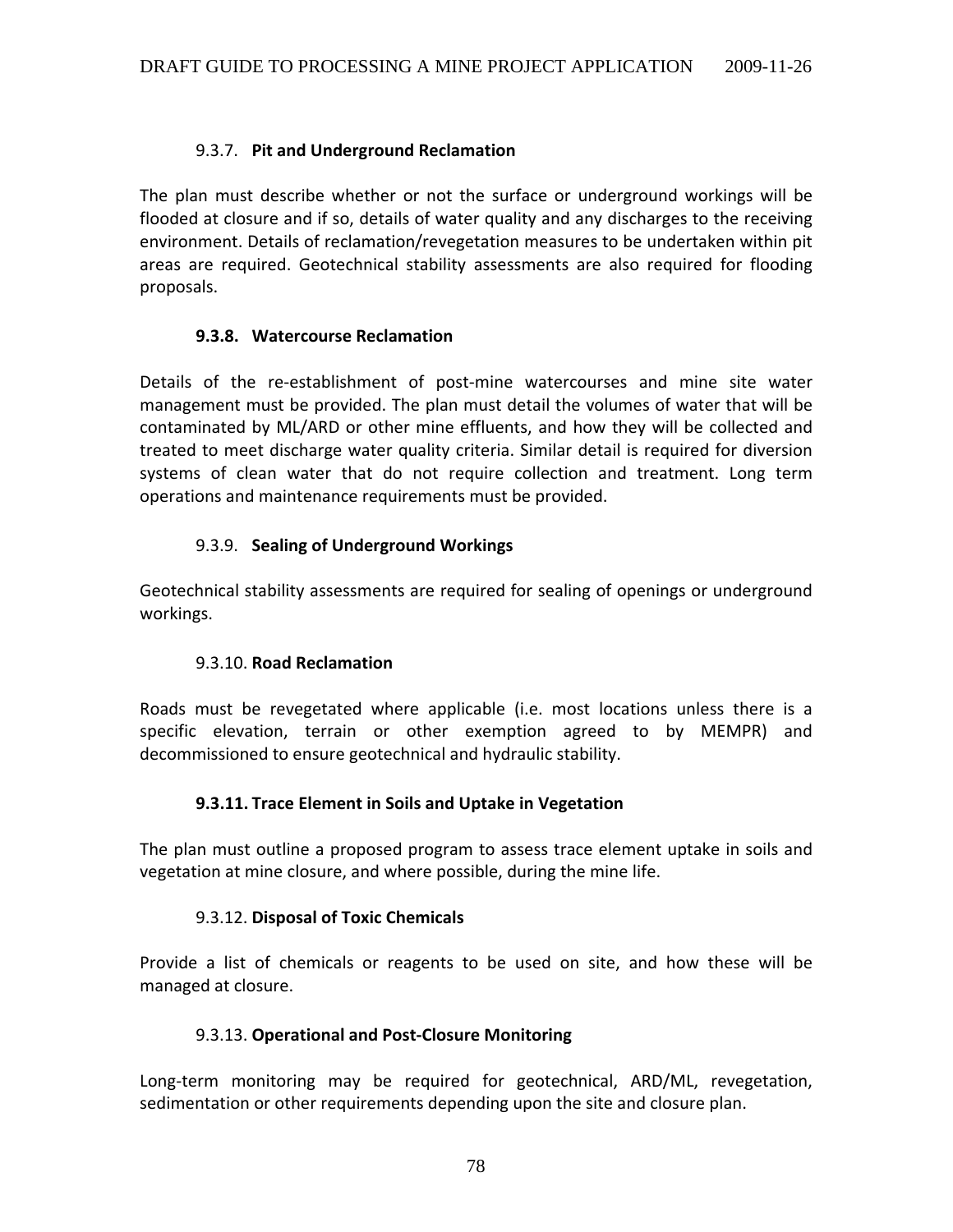#### **9.4. Detailed Five Year Mine Plan**

A detailed mine plan for the next five years of operation must be provided. Content requirements of the mine plan are determined iteratively on a project specific basis between MEMPR and the mining company. This is frequently submitted as a separate document during initial mine development. Mine plan renewals must, however, occur concurrently with reclamation plan renewals. Updated mine plans and reclamation plans are to be provided every five years throughout the operating life of the mine.

#### **9.5. Detailed Five Year Reclamation Plan**

A detailed reclamation program for the next five years of operation, including research, must be provided. The program must be summarized in tabular form and mapped at 1:10,000 or better.

Information sources used to develop a revegetation plan should include:

- regional plant succession patterns;
- final site productivity/species objectives;
- soil characteristics; and
- results of other reclamation work in the area.

Agronomic herbaceous species may be required for erosion control and soil rehabilitation, but may not meet the end land use objectives.

The reclamation plan should include information on vegetation development, supported by information on soil conditions, land use objectives, natural plant succession and the species the proponent plans to establish.

Reclamation plan renewals must occur concurrently with mine plan renewals. Updated mine plans and reclamation plans are to be provided every five years throughout the life of the mine.

#### **9.6. Reclamation Cost Estimates**

A comprehensive reclamation cost estimate is required for all phases of mine development and closure. These cost estimates form the basis of the timing and size of securities required as a condition of the Permit, and may be provided in a separate confidential report. MEMPR's reclamation security policy for any new mine in British Columbia is to set the reclamation security annually at a level which reflects all outstanding decommissioning and closure liabilities existing at that time.